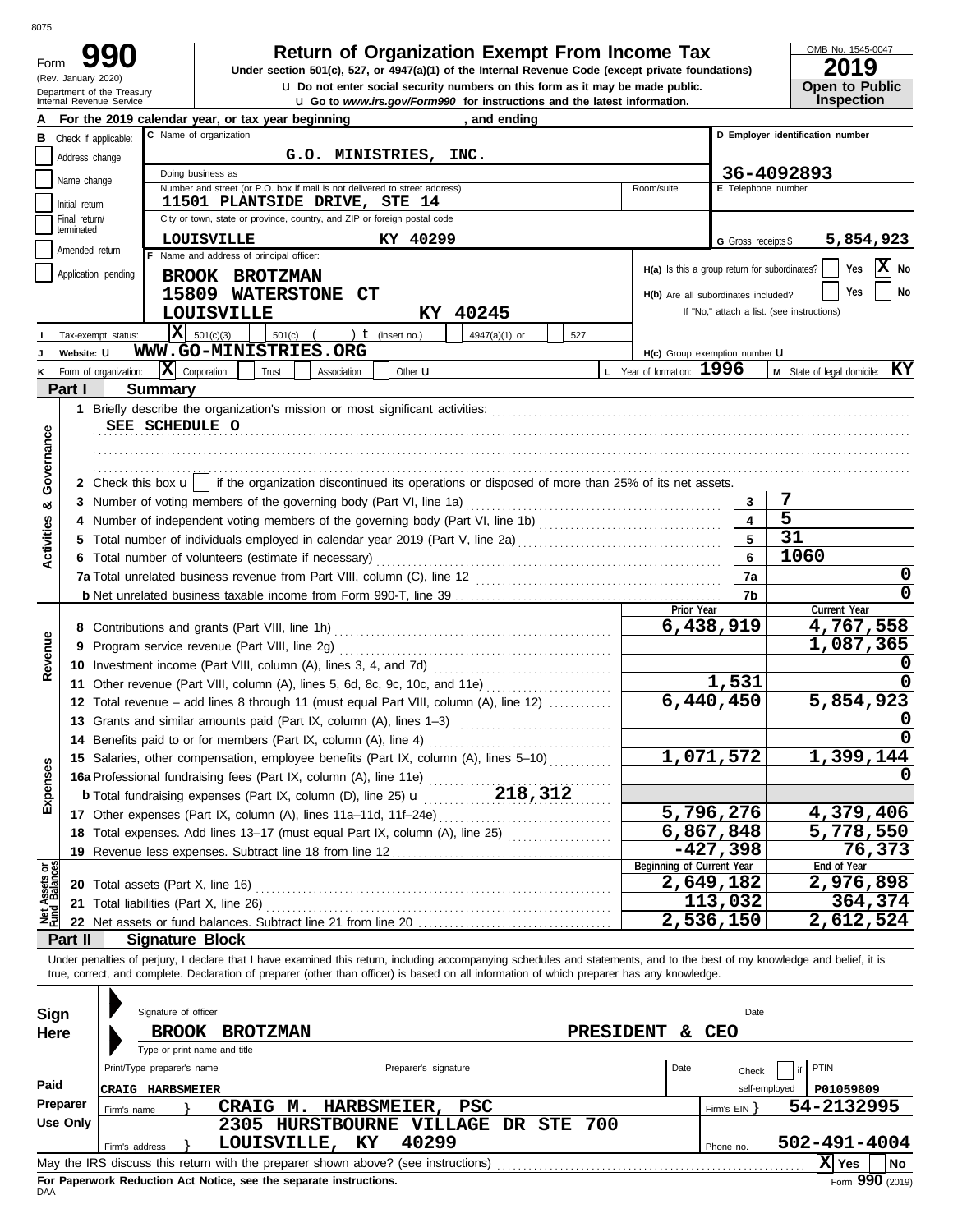|                      | Form 990 (2019) $G.O.$ MINISTRIES, INC.                                                                                                                    |                                                                             | 36-4092893                                                                                                                                       | Page 2                                        |
|----------------------|------------------------------------------------------------------------------------------------------------------------------------------------------------|-----------------------------------------------------------------------------|--------------------------------------------------------------------------------------------------------------------------------------------------|-----------------------------------------------|
| Part III             |                                                                                                                                                            | <b>Statement of Program Service Accomplishments</b>                         |                                                                                                                                                  |                                               |
|                      |                                                                                                                                                            |                                                                             | Check if Schedule O contains a response or note to any line in this Part III                                                                     | $ \mathbf{x} $                                |
| 1                    | Briefly describe the organization's mission:<br>SEE SCHEDULE O                                                                                             |                                                                             |                                                                                                                                                  |                                               |
|                      |                                                                                                                                                            |                                                                             |                                                                                                                                                  |                                               |
|                      |                                                                                                                                                            |                                                                             |                                                                                                                                                  |                                               |
|                      |                                                                                                                                                            |                                                                             |                                                                                                                                                  |                                               |
| $\mathbf{2}$         |                                                                                                                                                            |                                                                             | Did the organization undertake any significant program services during the year which were not listed on the                                     |                                               |
|                      | prior Form 990 or 990-EZ?                                                                                                                                  |                                                                             |                                                                                                                                                  | $ X $ No<br><b>Yes</b>                        |
| 3                    | If "Yes," describe these new services on Schedule O.<br>Did the organization cease conducting, or make significant changes in how it conducts, any program |                                                                             |                                                                                                                                                  |                                               |
| services?            |                                                                                                                                                            |                                                                             |                                                                                                                                                  | Yes $\overline{X}$ No                         |
|                      | If "Yes," describe these changes on Schedule O.                                                                                                            |                                                                             |                                                                                                                                                  |                                               |
|                      |                                                                                                                                                            |                                                                             | Describe the organization's program service accomplishments for each of its three largest program services, as measured by                       |                                               |
|                      |                                                                                                                                                            |                                                                             | expenses. Section 501(c)(3) and 501(c)(4) organizations are required to report the amount of grants and allocations to others,                   |                                               |
|                      | the total expenses, and revenue, if any, for each program service reported.                                                                                |                                                                             |                                                                                                                                                  |                                               |
| 4a (Code:            |                                                                                                                                                            | ) (Expenses $$1,260,468$ including grants of \$                             |                                                                                                                                                  | ) (Revenue \$                                 |
|                      |                                                                                                                                                            |                                                                             | ESTABLISHMENT OF NEW CHURCHES AND MEDICAL CLINICS, AND RENEW COMMUNITIES<br>THROUGH CREATION OF SMALL BUSINESSES AND INTERNATIONAL PARTNERSHIPS. |                                               |
|                      |                                                                                                                                                            |                                                                             |                                                                                                                                                  |                                               |
|                      |                                                                                                                                                            |                                                                             |                                                                                                                                                  |                                               |
|                      |                                                                                                                                                            |                                                                             |                                                                                                                                                  |                                               |
|                      |                                                                                                                                                            |                                                                             |                                                                                                                                                  |                                               |
| 4b (Code:<br>PEOPLE, | ) (Expenses \$                                                                                                                                             | 1,029,970 including grants of \$<br>RENEW COMMUNITIES AND RESTORE CREATION. | A TRAINING FACILITY THAT TRAINS AND EMPOWERS FUTURE LEADERS TO REDEEM                                                                            | ) (Revenue \$                                 |
|                      |                                                                                                                                                            |                                                                             |                                                                                                                                                  |                                               |
|                      |                                                                                                                                                            |                                                                             |                                                                                                                                                  |                                               |
|                      |                                                                                                                                                            |                                                                             |                                                                                                                                                  |                                               |
|                      |                                                                                                                                                            |                                                                             |                                                                                                                                                  |                                               |
|                      |                                                                                                                                                            |                                                                             |                                                                                                                                                  |                                               |
| 4c (Code:<br>AND     | ) (Expenses \$<br>RENEW AND ADVANCE FUTURE GENERATIONS<br><b>SPORTS OUTREACH.</b>                                                                          | 643, 330 including grants of \$                                             | THROUGH EDUCATION,                                                                                                                               | ) (Revenue \$<br>NUTRITION,<br><b>MEDICAL</b> |
|                      |                                                                                                                                                            |                                                                             |                                                                                                                                                  |                                               |
|                      |                                                                                                                                                            |                                                                             |                                                                                                                                                  |                                               |
|                      |                                                                                                                                                            |                                                                             |                                                                                                                                                  |                                               |
|                      |                                                                                                                                                            |                                                                             |                                                                                                                                                  |                                               |
|                      |                                                                                                                                                            |                                                                             |                                                                                                                                                  |                                               |
|                      |                                                                                                                                                            |                                                                             |                                                                                                                                                  |                                               |
|                      |                                                                                                                                                            |                                                                             |                                                                                                                                                  |                                               |
|                      |                                                                                                                                                            |                                                                             |                                                                                                                                                  |                                               |
|                      | 4d Other program services (Describe on Schedule O.)                                                                                                        |                                                                             |                                                                                                                                                  |                                               |
| (Expenses \$         | 2,136,784                                                                                                                                                  | including grants of \$                                                      | (Revenue \$                                                                                                                                      |                                               |
|                      | 4e Total program service expenses u                                                                                                                        | 5,070,552                                                                   |                                                                                                                                                  |                                               |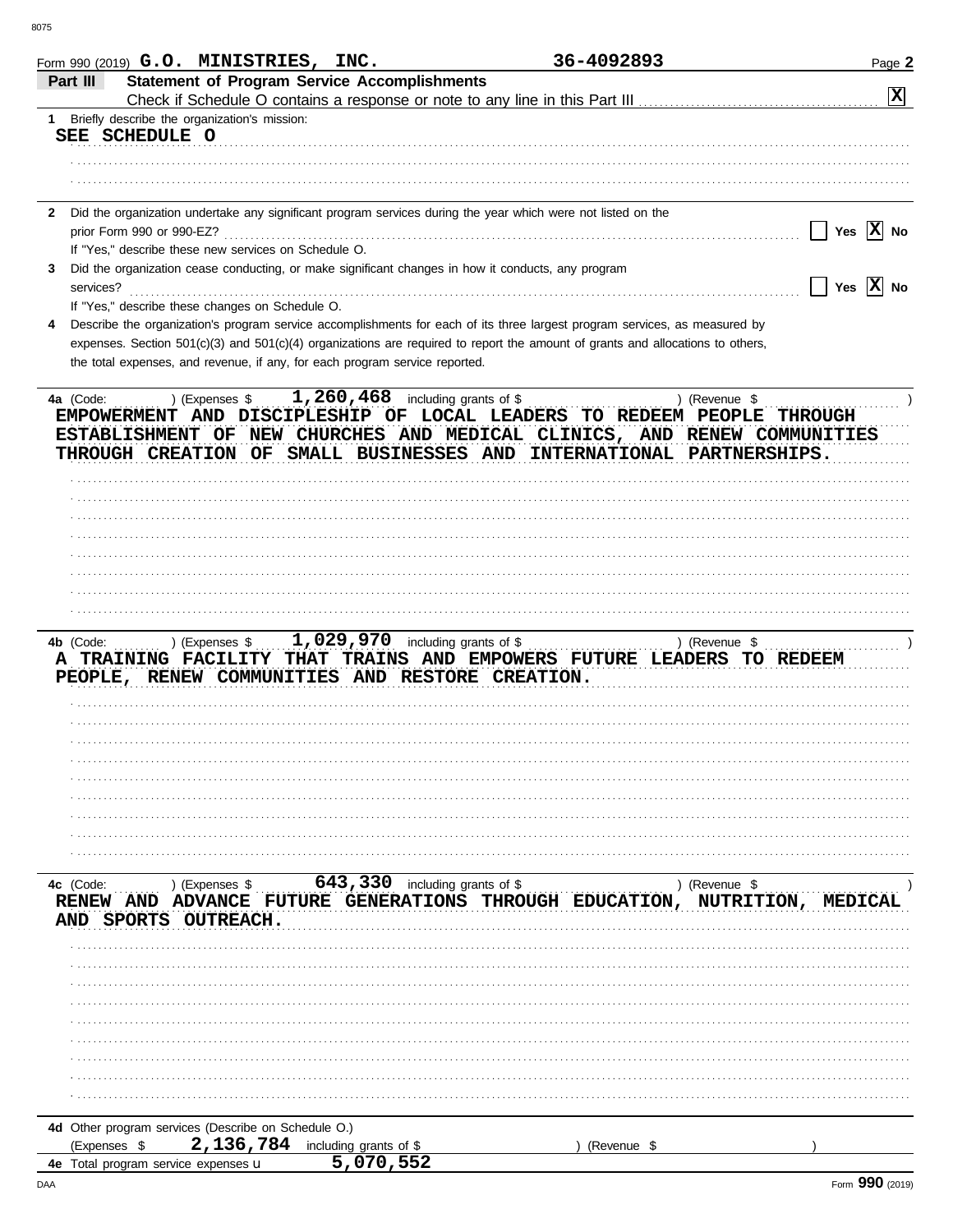**Part IV Checklist of Required Schedules** 

|     |                                                                                                                         |                 | Yes         | No          |
|-----|-------------------------------------------------------------------------------------------------------------------------|-----------------|-------------|-------------|
| 1   | Is the organization described in section 501(c)(3) or $4947(a)(1)$ (other than a private foundation)? If "Yes,"         |                 |             |             |
|     | complete Schedule A                                                                                                     | $\mathbf{1}$    | X           |             |
| 2   |                                                                                                                         | $\mathbf{2}$    |             | $\mathbf x$ |
| 3   | Did the organization engage in direct or indirect political campaign activities on behalf of or in opposition to        |                 |             |             |
|     | candidates for public office? If "Yes," complete Schedule C, Part I                                                     | 3               |             | x           |
| 4   | Section 501(c)(3) organizations. Did the organization engage in lobbying activities, or have a section 501(h)           |                 |             |             |
|     | election in effect during the tax year? If "Yes," complete Schedule C, Part II                                          | 4               |             | x           |
| 5   | Is the organization a section $501(c)(4)$ , $501(c)(5)$ , or $501(c)(6)$ organization that receives membership dues,    |                 |             |             |
|     | assessments, or similar amounts as defined in Revenue Procedure 98-19? If "Yes," complete Schedule C, Part III          | 5               |             | x           |
| 6   | Did the organization maintain any donor advised funds or any similar funds or accounts for which donors                 |                 |             |             |
|     | have the right to provide advice on the distribution or investment of amounts in such funds or accounts? If             |                 |             |             |
|     | "Yes," complete Schedule D, Part I                                                                                      | 6               |             | X           |
| 7   | Did the organization receive or hold a conservation easement, including easements to preserve open space,               |                 |             |             |
|     | the environment, historic land areas, or historic structures? If "Yes," complete Schedule D, Part II                    | $\overline{7}$  |             | x           |
| 8   | Did the organization maintain collections of works of art, historical treasures, or other similar assets? If "Yes,"     |                 |             |             |
|     | complete Schedule D, Part III                                                                                           | 8               |             | x           |
| 9   | Did the organization report an amount in Part X, line 21, for escrow or custodial account liability, serve as a         |                 |             |             |
|     | custodian for amounts not listed in Part X; or provide credit counseling, debt management, credit repair, or            |                 |             |             |
|     | debt negotiation services? If "Yes," complete Schedule D, Part IV                                                       | 9               |             | x           |
| 10  | Did the organization, directly or through a related organization, hold assets in donor-restricted endowments            |                 |             |             |
|     | or in quasi endowments? If "Yes," complete Schedule D, Part V                                                           | 10              |             | x           |
| 11  | If the organization's answer to any of the following questions is "Yes," then complete Schedule D, Parts VI,            |                 |             |             |
|     | VII, VIII, IX, or X as applicable.                                                                                      |                 |             |             |
| а   | Did the organization report an amount for land, buildings, and equipment in Part X, line 10? If "Yes,"                  |                 |             |             |
|     | complete Schedule D, Part VI                                                                                            | 11a             | X           |             |
| b   | Did the organization report an amount for investments—other securities in Part X, line 12, that is 5% or more           |                 |             |             |
|     |                                                                                                                         | 11b             |             | x           |
| c   | Did the organization report an amount for investments—program related in Part X, line 13, that is 5% or more            |                 |             |             |
|     | of its total assets reported in Part X, line 16? If "Yes," complete Schedule D, Part VIII                               | 11c             |             | x           |
| d   | Did the organization report an amount for other assets in Part X, line 15, that is 5% or more of its total assets       |                 |             |             |
|     | reported in Part X, line 16? If "Yes," complete Schedule D, Part IX                                                     | 11d             |             | x           |
|     | Did the organization report an amount for other liabilities in Part X, line 25? If "Yes," complete Schedule D, Part X   | 11e             | $\mathbf x$ |             |
|     | Did the organization's separate or consolidated financial statements for the tax year include a footnote that addresses |                 |             |             |
|     | the organization's liability for uncertain tax positions under FIN 48 (ASC 740)? If "Yes," complete Schedule D, Part X  | 11f             |             | x           |
|     | 12a Did the organization obtain separate, independent audited financial statements for the tax year? If "Yes," complete |                 |             |             |
|     |                                                                                                                         | 12a             | х           |             |
| b   | Was the organization included in consolidated, independent audited financial statements for the tax year? If            |                 |             |             |
|     | "Yes," and if the organization answered "No" to line 12a, then completing Schedule D, Parts XI and XII is optional      | 12b             |             | x           |
| 13  |                                                                                                                         | 13              |             | X           |
| 14a | Did the organization maintain an office, employees, or agents outside of the United States?                             | 14a             | X           |             |
| b   | Did the organization have aggregate revenues or expenses of more than \$10,000 from grantmaking,                        |                 |             |             |
|     | fundraising, business, investment, and program service activities outside the United States, or aggregate               |                 |             |             |
|     | foreign investments valued at \$100,000 or more? If "Yes," complete Schedule F, Parts I and IV [[[[[[[[[[[[[[[[         | 14b             |             | x           |
| 15  | Did the organization report on Part IX, column (A), line 3, more than \$5,000 of grants or other assistance to or       |                 |             |             |
|     | for any foreign organization? If "Yes," complete Schedule F, Parts II and IV                                            | 15              |             | X           |
| 16  | Did the organization report on Part IX, column (A), line 3, more than \$5,000 of aggregate grants or other              |                 |             |             |
|     | assistance to or for foreign individuals? If "Yes," complete Schedule F, Parts III and IV                               | 16              |             | X           |
| 17  | Did the organization report a total of more than \$15,000 of expenses for professional fundraising services on          |                 |             |             |
|     |                                                                                                                         | 17              |             | X           |
| 18  | Did the organization report more than \$15,000 total of fundraising event gross income and contributions on             |                 |             |             |
|     | Part VIII, lines 1c and 8a? If "Yes," complete Schedule G, Part II                                                      | 18              |             | X           |
| 19  | Did the organization report more than \$15,000 of gross income from gaming activities on Part VIII, line 9a?            |                 |             |             |
|     |                                                                                                                         | 19              |             | X           |
| 20a | Did the organization operate one or more hospital facilities? If "Yes," complete Schedule H                             | 20a             |             | X           |
| b   | If "Yes" to line 20a, did the organization attach a copy of its audited financial statements to this return?            | 20 <sub>b</sub> |             |             |
| 21  | Did the organization report more than \$5,000 of grants or other assistance to any domestic organization or             |                 |             |             |
|     |                                                                                                                         | 21              |             | x           |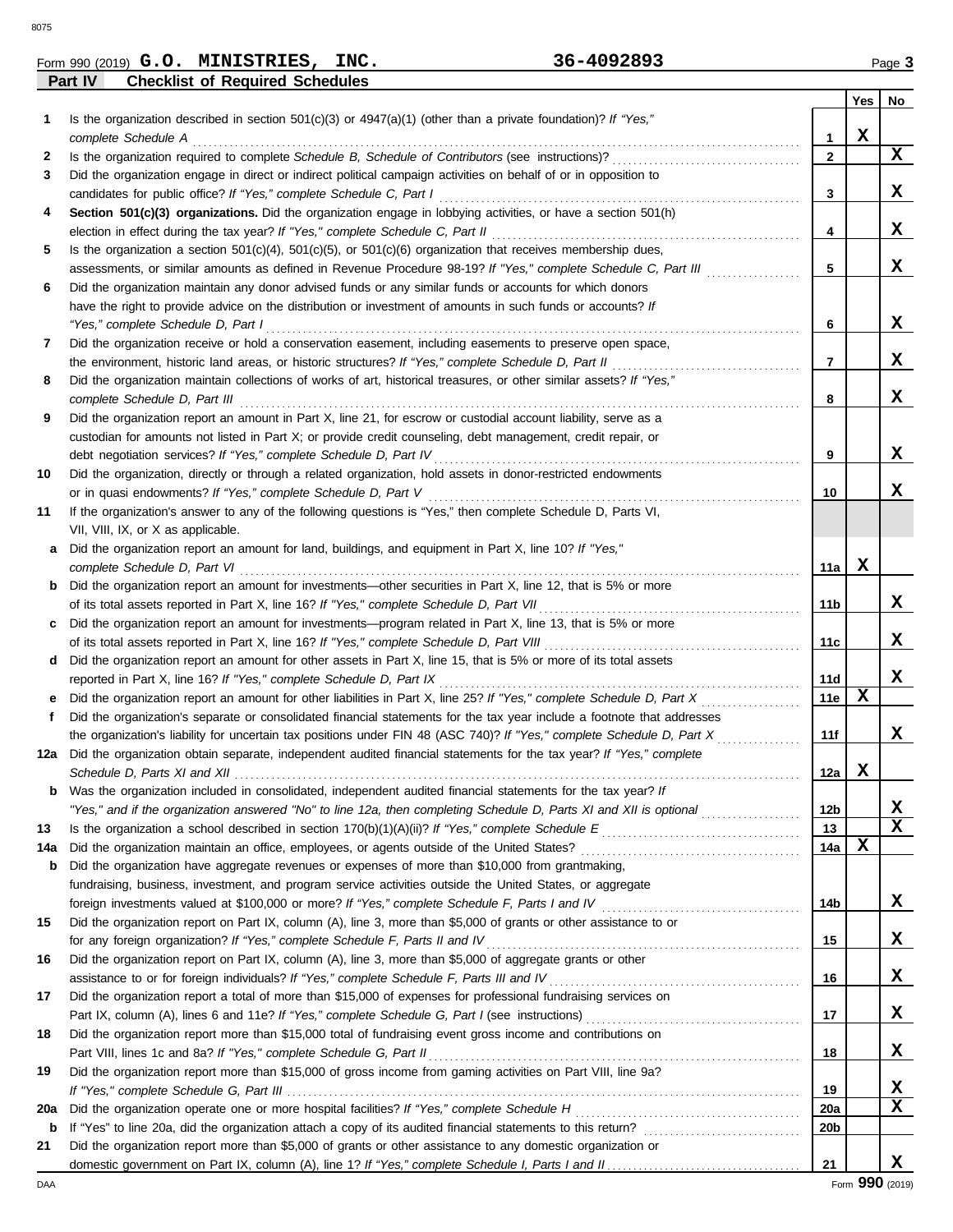|     | 36-4092893<br>Form 990 (2019) G.O. MINISTRIES, INC.                                                                                                                                                          |                      |                     |     |     | Page 4                  |
|-----|--------------------------------------------------------------------------------------------------------------------------------------------------------------------------------------------------------------|----------------------|---------------------|-----|-----|-------------------------|
|     | <b>Checklist of Required Schedules (continued)</b><br>Part IV                                                                                                                                                |                      |                     |     |     |                         |
|     |                                                                                                                                                                                                              |                      |                     |     | Yes | No                      |
| 22  | Did the organization report more than \$5,000 of grants or other assistance to or for domestic individuals on                                                                                                |                      |                     |     |     |                         |
|     | Part IX, column (A), line 2? If "Yes," complete Schedule I, Parts I and III                                                                                                                                  |                      |                     | 22  |     | X                       |
| 23  | Did the organization answer "Yes" to Part VII, Section A, line 3, 4, or 5 about compensation of the                                                                                                          |                      |                     |     |     |                         |
|     | organization's current and former officers, directors, trustees, key employees, and highest compensated<br>employees? If "Yes," complete Schedule J                                                          |                      |                     | 23  | X   |                         |
|     | 24a Did the organization have a tax-exempt bond issue with an outstanding principal amount of more than                                                                                                      |                      |                     |     |     |                         |
|     | \$100,000 as of the last day of the year, that was issued after December 31, 2002? If "Yes," answer lines 24b                                                                                                |                      |                     |     |     |                         |
|     | through 24d and complete Schedule K. If "No," go to line 25a                                                                                                                                                 |                      |                     | 24a |     | x                       |
| b   | Did the organization invest any proceeds of tax-exempt bonds beyond a temporary period exception?                                                                                                            |                      |                     | 24b |     |                         |
| c   | Did the organization maintain an escrow account other than a refunding escrow at any time during the year                                                                                                    |                      |                     |     |     |                         |
|     | to defease any tax-exempt bonds?                                                                                                                                                                             |                      |                     | 24c |     |                         |
| d   | Did the organization act as an "on behalf of" issuer for bonds outstanding at any time during the year?                                                                                                      |                      |                     | 24d |     |                         |
| 25a | Section 501(c)(3), 501(c)(4), and 501(c)(29) organizations. Did the organization engage in an excess benefit                                                                                                 |                      |                     |     |     |                         |
|     | transaction with a disqualified person during the year? If "Yes," complete Schedule L, Part I                                                                                                                |                      |                     | 25a |     | x                       |
| b   | Is the organization aware that it engaged in an excess benefit transaction with a disqualified person in a prior                                                                                             |                      |                     |     |     |                         |
|     | year, and that the transaction has not been reported on any of the organization's prior Forms 990 or 990-EZ?                                                                                                 |                      |                     |     |     |                         |
|     | If "Yes," complete Schedule L, Part I                                                                                                                                                                        |                      |                     | 25b |     | X                       |
| 26  | Did the organization report any amount on Part X, line 5 or 22, for receivables from or payables to any current                                                                                              |                      |                     |     |     |                         |
|     | or former officer, director, trustee, key employee, creator or founder, substantial contributor, or 35%                                                                                                      |                      |                     |     |     |                         |
|     | controlled entity or family member of any of these persons? If "Yes," complete Schedule L, Part II                                                                                                           |                      |                     | 26  |     | X                       |
| 27  | Did the organization provide a grant or other assistance to any current or former officer, director, trustee, key                                                                                            |                      |                     |     |     |                         |
|     | employee, creator or founder, substantial contributor or employee thereof, a grant selection committee                                                                                                       |                      |                     |     |     |                         |
|     | member, or to a 35% controlled entity (including an employee thereof) or family member of any of these                                                                                                       |                      |                     |     |     |                         |
|     | persons? If "Yes," complete Schedule L, Part III                                                                                                                                                             |                      |                     | 27  |     | x                       |
| 28  | Was the organization a party to a business transaction with one of the following parties (see Schedule L, Part                                                                                               |                      |                     |     |     |                         |
|     | IV instructions, for applicable filing thresholds, conditions, and exceptions):                                                                                                                              |                      |                     |     |     |                         |
| а   | A current or former officer, director, trustee, key employee, creator or founder, or substantial contributor? If                                                                                             |                      |                     |     |     |                         |
|     | "Yes," complete Schedule L, Part IV                                                                                                                                                                          |                      |                     | 28a |     | X<br>$\mathbf x$        |
| b   | A family member of any individual described in line 28a? If "Yes," complete Schedule L, Part IV<br>A 35% controlled entity of one or more individuals and/or organizations described in lines 28a or 28b? If |                      |                     | 28b |     |                         |
| c   | "Yes," complete Schedule L, Part IV                                                                                                                                                                          |                      |                     | 28c |     | X                       |
| 29  | Did the organization receive more than \$25,000 in non-cash contributions? If "Yes," complete Schedule M                                                                                                     |                      |                     | 29  |     | $\mathbf x$             |
| 30  | Did the organization receive contributions of art, historical treasures, or other similar assets, or qualified                                                                                               |                      |                     |     |     |                         |
|     | conservation contributions? If "Yes," complete Schedule M                                                                                                                                                    |                      |                     | 30  |     | X                       |
| 31  | Did the organization liquidate, terminate, or dissolve and cease operations? If "Yes," complete Schedule N, Part I                                                                                           |                      |                     | 31  |     | $\overline{\mathbf{x}}$ |
| 32  | Did the organization sell, exchange, dispose of, or transfer more than 25% of its net assets? If "Yes,"                                                                                                      |                      |                     |     |     |                         |
|     | complete Schedule N, Part II                                                                                                                                                                                 |                      |                     | 32  |     | X                       |
| 33  | Did the organization own 100% of an entity disregarded as separate from the organization under Regulations                                                                                                   |                      |                     |     |     |                         |
|     | sections 301.7701-2 and 301.7701-3? If "Yes," complete Schedule R, Part I                                                                                                                                    |                      |                     | 33  |     | X                       |
| 34  | Was the organization related to any tax-exempt or taxable entity? If "Yes," complete Schedule R, Part II, III,                                                                                               |                      |                     |     |     |                         |
|     | or IV, and Part V, line 1                                                                                                                                                                                    |                      |                     | 34  |     | х                       |
| 35a | Did the organization have a controlled entity within the meaning of section 512(b)(13)?                                                                                                                      |                      |                     | 35a |     | $\mathbf x$             |
| b   | If "Yes" to line 35a, did the organization receive any payment from or engage in any transaction with a                                                                                                      |                      |                     |     |     |                         |
|     | controlled entity within the meaning of section 512(b)(13)? If "Yes," complete Schedule R, Part V, line 2                                                                                                    |                      |                     | 35b |     |                         |
| 36  | Section 501(c)(3) organizations. Did the organization make any transfers to an exempt non-charitable                                                                                                         |                      |                     |     |     |                         |
|     | related organization? If "Yes," complete Schedule R, Part V, line 2                                                                                                                                          |                      |                     | 36  |     | x                       |
| 37  | Did the organization conduct more than 5% of its activities through an entity that is not a related organization                                                                                             |                      |                     |     |     |                         |
|     | and that is treated as a partnership for federal income tax purposes? If "Yes," complete Schedule R, Part VI                                                                                                 |                      |                     | 37  |     | X                       |
| 38  | Did the organization complete Schedule O and provide explanations in Schedule O for Part VI, lines 11b and                                                                                                   |                      |                     |     |     |                         |
|     | 19? Note: All Form 990 filers are required to complete Schedule O.                                                                                                                                           |                      |                     | 38  | X   |                         |
|     | Statements Regarding Other IRS Filings and Tax Compliance<br>Part V                                                                                                                                          |                      |                     |     |     |                         |
|     |                                                                                                                                                                                                              |                      |                     |     |     |                         |
|     |                                                                                                                                                                                                              |                      |                     |     | Yes | No                      |
| 1а  | Enter the number reported in Box 3 of Form 1096. Enter -0- if not applicable                                                                                                                                 | 1a<br>1 <sub>b</sub> | 3<br>$\overline{0}$ |     |     |                         |
| b   | Enter the number of Forms W-2G included in line 1a. Enter -0- if not applicable<br>Did the organization comply with backup withholding rules for reportable payments to vendors and                          |                      |                     |     |     |                         |
| c   |                                                                                                                                                                                                              |                      |                     | 1c  |     |                         |
|     |                                                                                                                                                                                                              |                      |                     |     |     | Form 990 (2019)         |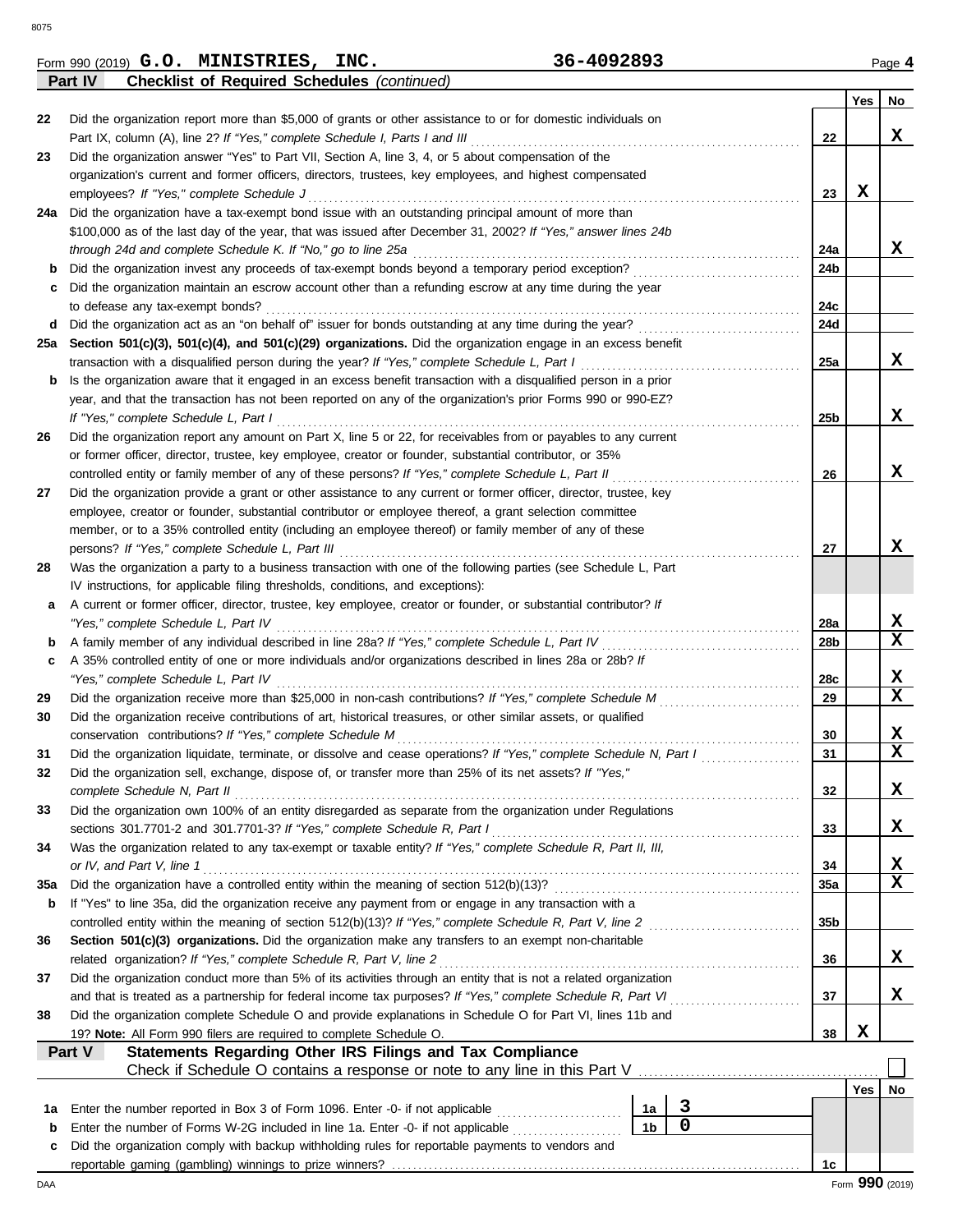|        | 36-4092893<br>Form 990 (2019) $G.O.$ MINISTRIES, INC.                                                                              |                 |    |                |     | Page 5      |
|--------|------------------------------------------------------------------------------------------------------------------------------------|-----------------|----|----------------|-----|-------------|
|        | Statements Regarding Other IRS Filings and Tax Compliance (continued)<br>Part V                                                    |                 |    |                |     |             |
|        |                                                                                                                                    |                 |    |                | Yes | No          |
| 2a     | Enter the number of employees reported on Form W-3, Transmittal of Wage and Tax                                                    |                 |    |                |     |             |
|        | Statements, filed for the calendar year ending with or within the year covered by this return                                      | 2a              | 31 |                |     |             |
| b      | If at least one is reported on line 2a, did the organization file all required federal employment tax returns?                     |                 |    | 2b             | X   |             |
|        | Note: If the sum of lines 1a and 2a is greater than 250, you may be required to e-file (see instructions)                          |                 |    |                |     |             |
| За     | Did the organization have unrelated business gross income of \$1,000 or more during the year?                                      |                 |    | 3a             |     | x           |
| b      | If "Yes," has it filed a Form 990-T for this year? If "No" to line 3b, provide an explanation on Schedule O                        |                 |    | 3b             |     |             |
| 4a     | At any time during the calendar year, did the organization have an interest in, or a signature or other authority over,            |                 |    |                |     |             |
|        | a financial account in a foreign country (such as a bank account, securities account, or other financial account)?                 |                 |    | 4a             |     | X           |
| b      | If "Yes," enter the name of the foreign country u                                                                                  |                 |    |                |     |             |
|        | See instructions for filing requirements for FinCEN Form 114, Report of Foreign Bank and Financial Accounts (FBAR).                |                 |    |                |     |             |
| 5a     | Was the organization a party to a prohibited tax shelter transaction at any time during the tax year?                              |                 |    | 5a             |     | X           |
| b      | Did any taxable party notify the organization that it was or is a party to a prohibited tax shelter transaction?                   |                 |    | 5 <sub>b</sub> |     | $\mathbf x$ |
| c      | If "Yes" to line 5a or 5b, did the organization file Form 8886-T?                                                                  |                 |    | 5c             |     |             |
| 6а     | Does the organization have annual gross receipts that are normally greater than \$100,000, and did the                             |                 |    |                |     |             |
|        | organization solicit any contributions that were not tax deductible as charitable contributions?                                   |                 |    | 6a             |     | x           |
| b      | If "Yes," did the organization include with every solicitation an express statement that such contributions or                     |                 |    |                |     |             |
|        | gifts were not tax deductible?                                                                                                     |                 |    | 6b             |     |             |
| 7      | Organizations that may receive deductible contributions under section 170(c).                                                      |                 |    |                |     |             |
| а      | Did the organization receive a payment in excess of \$75 made partly as a contribution and partly for goods                        |                 |    |                |     |             |
|        | and services provided to the payor?                                                                                                |                 |    | 7а             |     |             |
| b      |                                                                                                                                    |                 |    | 7b             |     |             |
| c      | Did the organization sell, exchange, or otherwise dispose of tangible personal property for which it was                           |                 |    |                |     |             |
| d      | If "Yes," indicate the number of Forms 8282 filed during the year                                                                  | 7d              |    | 7c             |     |             |
|        | Did the organization receive any funds, directly or indirectly, to pay premiums on a personal benefit contract?                    |                 |    | 7е             |     |             |
| е<br>f | Did the organization, during the year, pay premiums, directly or indirectly, on a personal benefit contract?                       |                 |    | 7f             |     |             |
| g      | If the organization received a contribution of qualified intellectual property, did the organization file Form 8899 as required?   |                 |    | 7g             |     |             |
| h      | If the organization received a contribution of cars, boats, airplanes, or other vehicles, did the organization file a Form 1098-C? |                 |    | 7h             |     |             |
| 8      | Sponsoring organizations maintaining donor advised funds. Did a donor advised fund maintained by the                               |                 |    |                |     |             |
|        |                                                                                                                                    |                 |    | 8              |     |             |
| 9      | Sponsoring organizations maintaining donor advised funds.                                                                          |                 |    |                |     |             |
| а      | Did the sponsoring organization make any taxable distributions under section 4966?                                                 |                 |    | 9a             |     |             |
| b      |                                                                                                                                    |                 |    | 9b             |     |             |
| 10     | Section 501(c)(7) organizations. Enter:                                                                                            |                 |    |                |     |             |
|        |                                                                                                                                    | 10a             |    |                |     |             |
| b      | Gross receipts, included on Form 990, Part VIII, line 12, for public use of club facilities                                        | 10 <sub>b</sub> |    |                |     |             |
| 11     | Section 501(c)(12) organizations. Enter:                                                                                           |                 |    |                |     |             |
| а      | Gross income from members or shareholders                                                                                          | 11a             |    |                |     |             |
| b      | Gross income from other sources (Do not net amounts due or paid to other sources                                                   |                 |    |                |     |             |
|        | against amounts due or received from them.)                                                                                        | 11 <sub>b</sub> |    |                |     |             |
| 12a    | Section 4947(a)(1) non-exempt charitable trusts. Is the organization filing Form 990 in lieu of Form 1041?                         |                 |    | 12a            |     |             |
| b      | If "Yes," enter the amount of tax-exempt interest received or accrued during the year                                              | 12b             |    |                |     |             |
| 13     | Section 501(c)(29) qualified nonprofit health insurance issuers.                                                                   |                 |    |                |     |             |
| а      | Is the organization licensed to issue qualified health plans in more than one state?                                               |                 |    | 13а            |     |             |
|        | Note: See the instructions for additional information the organization must report on Schedule O.                                  |                 |    |                |     |             |
| b      | Enter the amount of reserves the organization is required to maintain by the states in which                                       |                 |    |                |     |             |
|        |                                                                                                                                    | 13 <sub>b</sub> |    |                |     |             |
| c      | Enter the amount of reserves on hand                                                                                               | 13 <sub>c</sub> |    |                |     |             |
| 14a    | Did the organization receive any payments for indoor tanning services during the tax year?                                         |                 |    | 14a            |     | x           |
| b      |                                                                                                                                    |                 |    | 14b            |     |             |
| 15     | Is the organization subject to the section 4960 tax on payment(s) of more than \$1,000,000 in remuneration or                      |                 |    |                |     |             |
|        | excess parachute payment(s) during the year?                                                                                       |                 |    | 15             |     | x           |
|        | If "Yes," see instructions and file Form 4720, Schedule N.                                                                         |                 |    |                |     | X           |
| 16     | Is the organization an educational institution subject to the section 4968 excise tax on net investment income?                    |                 |    | 16             |     |             |
|        | If "Yes," complete Form 4720, Schedule O.                                                                                          |                 |    |                |     |             |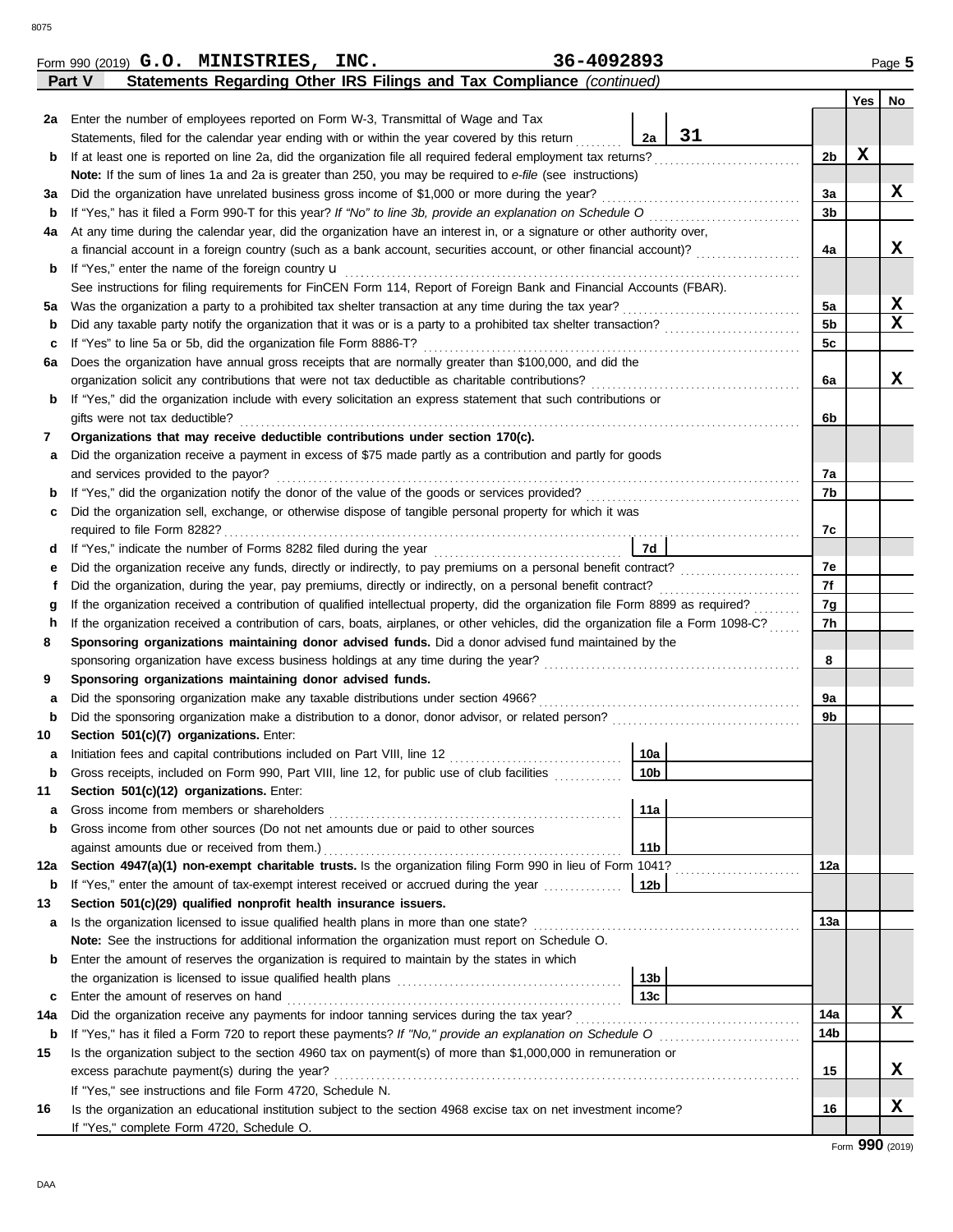|        | response to line 8a, 8b, or 10b below, describe the circumstances, processes, or changes on Schedule O. See instructions.                                                                    |    |   |                 |                 |                  |
|--------|----------------------------------------------------------------------------------------------------------------------------------------------------------------------------------------------|----|---|-----------------|-----------------|------------------|
|        |                                                                                                                                                                                              |    |   |                 |                 | ΙxΙ              |
|        | Section A. Governing Body and Management                                                                                                                                                     |    |   |                 |                 |                  |
|        |                                                                                                                                                                                              |    |   |                 | <b>Yes</b>      | No               |
| 1а     | Enter the number of voting members of the governing body at the end of the tax year                                                                                                          | 1a | 7 |                 |                 |                  |
|        | If there are material differences in voting rights among members of the governing body, or                                                                                                   |    |   |                 |                 |                  |
|        | if the governing body delegated broad authority to an executive committee or similar                                                                                                         |    |   |                 |                 |                  |
|        | committee, explain on Schedule O.                                                                                                                                                            |    |   |                 |                 |                  |
| b      | Enter the number of voting members included on line 1a, above, who are independent                                                                                                           | 1b | 5 |                 |                 |                  |
| 2      | Did any officer, director, trustee, or key employee have a family relationship or a business relationship with                                                                               |    |   |                 |                 |                  |
|        | any other officer, director, trustee, or key employee?                                                                                                                                       |    |   | 2               |                 | x                |
| 3      | Did the organization delegate control over management duties customarily performed by or under the direct                                                                                    |    |   |                 |                 |                  |
|        | supervision of officers, directors, trustees, or key employees to a management company or other person?                                                                                      |    | . | 3               |                 | x<br>$\mathbf x$ |
| 4      |                                                                                                                                                                                              |    |   | 4<br>5          |                 | X                |
| 5      |                                                                                                                                                                                              |    |   |                 |                 | $\mathbf x$      |
| 6      | Did the organization have members or stockholders?                                                                                                                                           |    |   | 6               |                 |                  |
| 7a     | Did the organization have members, stockholders, or other persons who had the power to elect or appoint                                                                                      |    |   |                 |                 | x                |
|        | one or more members of the governing body?                                                                                                                                                   |    |   | 7а              |                 |                  |
| b      | Are any governance decisions of the organization reserved to (or subject to approval by) members,                                                                                            |    |   |                 | X               |                  |
|        | stockholders, or persons other than the governing body?<br>Did the organization contemporaneously document the meetings held or written actions undertaken during the year by the following: |    |   | 7b              |                 |                  |
| 8      |                                                                                                                                                                                              |    |   |                 | x               |                  |
| а      | The governing body?                                                                                                                                                                          |    |   | 8а<br>8b        | X               |                  |
| b<br>9 | Each committee with authority to act on behalf of the governing body?<br>Is there any officer, director, trustee, or key employee listed in Part VII, Section A, who cannot be reached at    |    |   |                 |                 |                  |
|        |                                                                                                                                                                                              |    |   | 9               |                 | x                |
|        | Section B. Policies (This Section B requests information about policies not required by the Internal Revenue Code.)                                                                          |    |   |                 |                 |                  |
|        |                                                                                                                                                                                              |    |   |                 | Yes             | No               |
| 10a    | Did the organization have local chapters, branches, or affiliates?                                                                                                                           |    |   | 10a             |                 | X                |
| b      | If "Yes," did the organization have written policies and procedures governing the activities of such chapters,                                                                               |    |   |                 |                 |                  |
|        | affiliates, and branches to ensure their operations are consistent with the organization's exempt purposes?                                                                                  |    |   | 10b             |                 |                  |
| 11a    | Has the organization provided a complete copy of this Form 990 to all members of its governing body before filing the form?                                                                  |    |   | 11a             | х               |                  |
| b      | Describe in Schedule O the process, if any, used by the organization to review this Form 990.                                                                                                |    |   |                 |                 |                  |
| 12a    | Did the organization have a written conflict of interest policy? If "No," go to line 13                                                                                                      |    |   | 12a             | X               |                  |
| b      | Were officers, directors, or trustees, and key employees required to disclose annually interests that could give rise to conflicts?                                                          |    |   | 12b             | X               |                  |
| c      | Did the organization regularly and consistently monitor and enforce compliance with the policy? If "Yes,"                                                                                    |    |   |                 |                 |                  |
|        | describe in Schedule O how this was done                                                                                                                                                     |    |   | 12c             | X               |                  |
| 13     |                                                                                                                                                                                              |    |   | 13              | $\mathbf x$     |                  |
|        | Did the organization have a written document retention and destruction policy?                                                                                                               |    |   | 14              | $\mathbf x$     |                  |
| 15     | Did the process for determining compensation of the following persons include a review and approval by                                                                                       |    |   |                 |                 |                  |
|        | independent persons, comparability data, and contemporaneous substantiation of the deliberation and decision?                                                                                |    |   |                 |                 |                  |
| а      |                                                                                                                                                                                              |    |   | 15a             | X               |                  |
| b      | Other officers or key employees of the organization                                                                                                                                          |    |   | 15 <sub>b</sub> | X               |                  |
|        | If "Yes" to line 15a or 15b, describe the process in Schedule O (see instructions).                                                                                                          |    |   |                 |                 |                  |
| 16a    | Did the organization invest in, contribute assets to, or participate in a joint venture or similar arrangement                                                                               |    |   |                 |                 |                  |
|        | with a taxable entity during the year?                                                                                                                                                       |    |   | 16a             |                 | x                |
| b      | If "Yes," did the organization follow a written policy or procedure requiring the organization to evaluate its                                                                               |    |   |                 |                 |                  |
|        | participation in joint venture arrangements under applicable federal tax law, and take steps to safeguard the                                                                                |    |   |                 |                 |                  |
|        |                                                                                                                                                                                              |    |   | 16 <sub>b</sub> |                 |                  |
|        | <b>Section C. Disclosure</b>                                                                                                                                                                 |    |   |                 |                 |                  |
| 17     | List the states with which a copy of this Form 990 is required to be filed $\mathbf{u}$ KY                                                                                                   |    |   |                 |                 |                  |
| 18     | Section 6104 requires an organization to make its Forms 1023 (1024 or 1024-A, if applicable), 990, and 990-T (Section 501(c)                                                                 |    |   |                 |                 |                  |
|        | (3)s only) available for public inspection. Indicate how you made these available. Check all that apply.                                                                                     |    |   |                 |                 |                  |
|        | Own website $ \mathbf{X} $ Another's website $ \mathbf{X} $ Upon request<br>  Other (explain on Schedule O)                                                                                  |    |   |                 |                 |                  |
| 19     | Describe on Schedule O whether (and if so, how) the organization made its governing documents, conflict of interest policy, and                                                              |    |   |                 |                 |                  |
|        | financial statements available to the public during the tax year.                                                                                                                            |    |   |                 |                 |                  |
| 20     | State the name, address, and telephone number of the person who possesses the organization's books and records u                                                                             |    |   |                 |                 |                  |
|        | 11501 PLANTSIDE DRIVE<br>G.O. MINISTRIES                                                                                                                                                     |    |   |                 |                 |                  |
|        | KY 40299<br>LOUISVILLE                                                                                                                                                                       |    |   | 502-493-9846    |                 |                  |
| DAA    |                                                                                                                                                                                              |    |   |                 | Form 990 (2019) |                  |
|        |                                                                                                                                                                                              |    |   |                 |                 |                  |

Form 990 (2019) Page **6 G.O. MINISTRIES, INC. 36-4092893 Part VI Governance, Management, and Disclosure** *For each "Yes" response to lines 2 through 7b below, and for a "No"*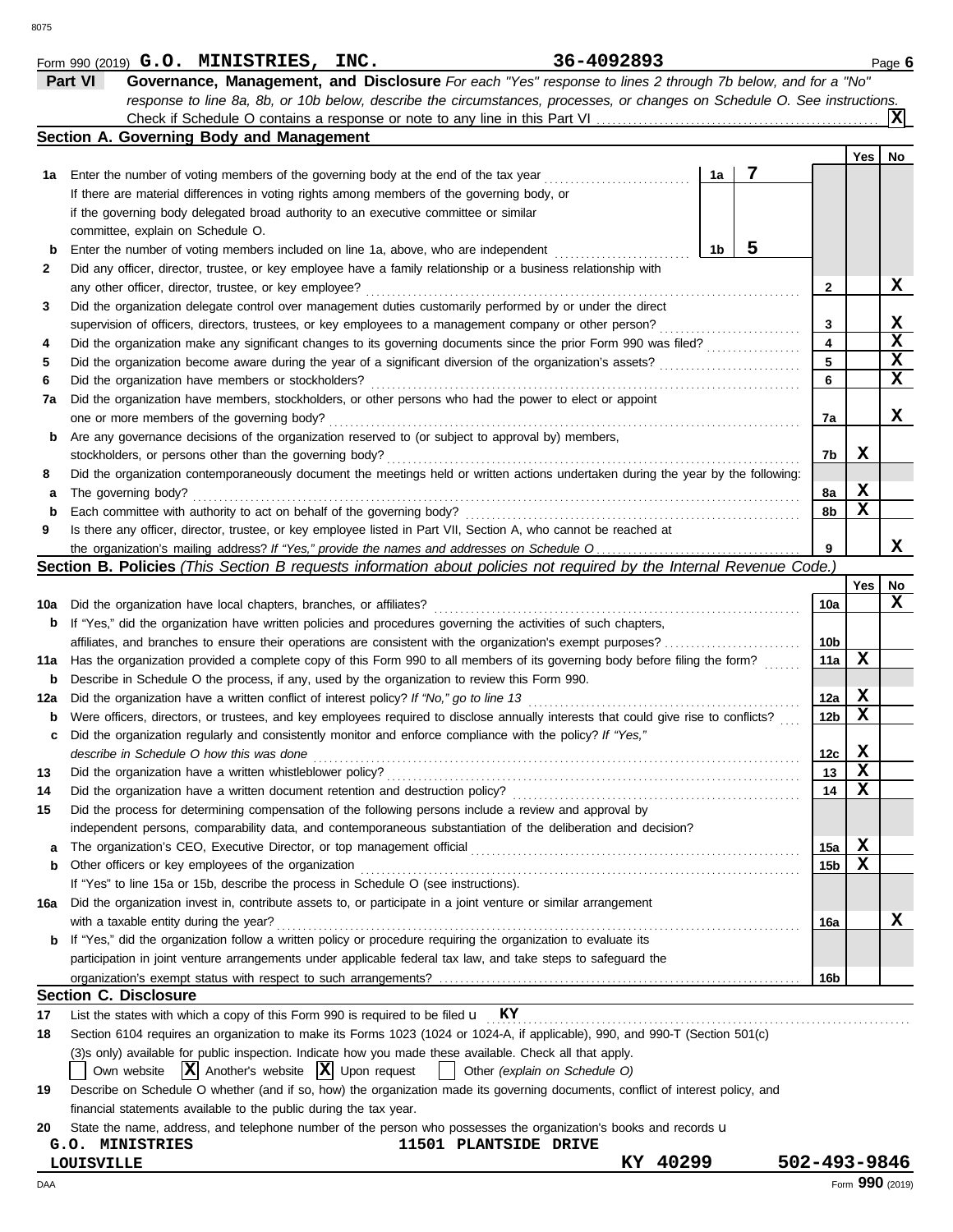|                 | Form 990 (2019) G.O. MINISTRIES, INC.                                           | 36-4092893                                                                                       | Page $\overline{I}$ |
|-----------------|---------------------------------------------------------------------------------|--------------------------------------------------------------------------------------------------|---------------------|
| <b>Part VII</b> |                                                                                 | Compensation of Officers, Directors, Trustees, Key Employees, Highest Compensated Employees, and |                     |
|                 | Independent Contractors                                                         |                                                                                                  |                     |
|                 |                                                                                 | Check if Schedule O contains a response or note to any line in this Part VII                     |                     |
| Section A.      | Officers, Directors, Trustees, Key Employees, and Highest Compensated Employees |                                                                                                  |                     |

**1a** Complete this table for all persons required to be listed. Report compensation for the calendar year ending with or within the organization's tax year.

■ List all of the organization's **current** officers, directors, trustees (whether individuals or organizations), regardless of amount of the columns (D) (E) and (E) if no compensation was paid compensation. Enter -0- in columns (D), (E), and (F) if no compensation was paid.

● List all of the organization's **current** key employees, if any. See instructions for definition of "key employee."

■ List the organization's five **current** highest compensated employees (other than an officer, director, trustee, or key employee)<br> **•** Preceived reportable compensation (Box 5 of Form *M*, 2 and/or Box 7 of Form 1000 MIS

who received reportable compensation (Box 5 of Form W-2 and/or Box 7 of Form 1099-MISC) of more than \$100,000 from the organization and any related organizations.

■ List all of the organization's **former** officers, key employees, and highest compensated employees who received more than<br> **•** 00.000 of reportable compensation from the ergonization and any related ergonizations \$100,000 of reportable compensation from the organization and any related organizations.

List all of the organization's **former directors or trustees** that received, in the capacity as a former director or trustee of the • List all of the organization's former directors or trustees that received, in the capacity as a former director organization, more than \$10,000 of reportable compensation from the organization and any related organizatio See instructions for the order in which to list the persons above.

Check this box if neither the organization nor any related organization compensated any current officer, director, or trustee.

| (A)<br>Name and title                            | (B)<br>Average<br>hours<br>per week<br>(list any               |                                   | (C)<br>Position<br>(do not check more than one<br>box, unless person is both an<br>officer and a director/trustee) |             |              |                                 |               | (D)<br>Reportable<br>compensation<br>from the<br>organization | (E)<br>Reportable<br>compensation<br>from related<br>organizations | (F)<br>Estimated amount<br>of other<br>compensation<br>from the<br>organization and |  |  |
|--------------------------------------------------|----------------------------------------------------------------|-----------------------------------|--------------------------------------------------------------------------------------------------------------------|-------------|--------------|---------------------------------|---------------|---------------------------------------------------------------|--------------------------------------------------------------------|-------------------------------------------------------------------------------------|--|--|
|                                                  | hours for<br>related<br>organizations<br>below<br>dotted line) | Individual trustee<br>or director | Institutional<br>trustee                                                                                           | Officer     | Key employee | Highest compensated<br>employee | <b>Former</b> | (W-2/1099-MISC)                                               | (W-2/1099-MISC)                                                    | related organizations                                                               |  |  |
| (1) BROOK BROTZMAN                               |                                                                |                                   |                                                                                                                    |             |              |                                 |               |                                                               |                                                                    |                                                                                     |  |  |
| PRESIDENT & CEO                                  | 40.00<br>0.00                                                  | $\mathbf x$                       |                                                                                                                    | $\mathbf x$ |              |                                 |               | 163,088                                                       | 0                                                                  | 25,000                                                                              |  |  |
| (2) CARL M SHRYOCK                               |                                                                |                                   |                                                                                                                    |             |              |                                 |               |                                                               |                                                                    |                                                                                     |  |  |
|                                                  | 40.00                                                          |                                   |                                                                                                                    |             |              |                                 |               |                                                               |                                                                    |                                                                                     |  |  |
| <b>SECRETARY</b>                                 | 0.00                                                           | $\mathbf x$                       |                                                                                                                    | $\mathbf x$ |              |                                 |               | 3,949                                                         | $\mathbf 0$                                                        | 8,593                                                                               |  |  |
| <b>PASSAFIUME</b><br>(3) MICHAEL                 |                                                                |                                   |                                                                                                                    |             |              |                                 |               |                                                               |                                                                    |                                                                                     |  |  |
|                                                  | 0.00                                                           |                                   |                                                                                                                    |             |              |                                 |               |                                                               |                                                                    |                                                                                     |  |  |
| <b>TREASURER</b>                                 | 0.00                                                           | $\mathbf x$                       |                                                                                                                    | $\mathbf x$ |              |                                 |               | 0                                                             | 0                                                                  | $\mathbf 0$                                                                         |  |  |
| (4) SCOTT MENEFEE                                | 0.00                                                           |                                   |                                                                                                                    |             |              |                                 |               |                                                               |                                                                    |                                                                                     |  |  |
| VICE PRESIDENT                                   | 0.00                                                           | $\mathbf x$                       |                                                                                                                    | $\mathbf x$ |              |                                 |               | 0                                                             | 0                                                                  | $\pmb{0}$                                                                           |  |  |
| (5) BRAD PRUNTY                                  |                                                                |                                   |                                                                                                                    |             |              |                                 |               |                                                               |                                                                    |                                                                                     |  |  |
|                                                  | 0.00                                                           |                                   |                                                                                                                    |             |              |                                 |               |                                                               |                                                                    |                                                                                     |  |  |
| <b>DIRECTOR</b>                                  | 0.00                                                           | $\mathbf x$                       |                                                                                                                    |             |              |                                 |               | 0                                                             | $\mathbf 0$                                                        | $\mathbf 0$                                                                         |  |  |
| (6) TREVOR DEVAGE                                |                                                                |                                   |                                                                                                                    |             |              |                                 |               |                                                               |                                                                    |                                                                                     |  |  |
|                                                  | 0.00                                                           |                                   |                                                                                                                    |             |              |                                 |               |                                                               |                                                                    | $\mathbf 0$                                                                         |  |  |
| <b>DIRECTOR</b><br><b>TOLLEFSON</b><br>(7) DAVID | 0.00                                                           | $\mathbf x$                       |                                                                                                                    |             |              |                                 |               | 0                                                             | 0                                                                  |                                                                                     |  |  |
|                                                  | 0.00                                                           |                                   |                                                                                                                    |             |              |                                 |               |                                                               |                                                                    |                                                                                     |  |  |
| <b>DIRECTOR</b>                                  | 0.00                                                           | $\mathbf x$                       |                                                                                                                    |             |              |                                 |               | 0                                                             | 0                                                                  | $\mathbf 0$                                                                         |  |  |
| (8)                                              |                                                                |                                   |                                                                                                                    |             |              |                                 |               |                                                               |                                                                    |                                                                                     |  |  |
|                                                  |                                                                |                                   |                                                                                                                    |             |              |                                 |               |                                                               |                                                                    |                                                                                     |  |  |
| (9)                                              |                                                                |                                   |                                                                                                                    |             |              |                                 |               |                                                               |                                                                    |                                                                                     |  |  |
|                                                  |                                                                |                                   |                                                                                                                    |             |              |                                 |               |                                                               |                                                                    |                                                                                     |  |  |
|                                                  |                                                                |                                   |                                                                                                                    |             |              |                                 |               |                                                               |                                                                    |                                                                                     |  |  |
| (10)                                             |                                                                |                                   |                                                                                                                    |             |              |                                 |               |                                                               |                                                                    |                                                                                     |  |  |
|                                                  |                                                                |                                   |                                                                                                                    |             |              |                                 |               |                                                               |                                                                    |                                                                                     |  |  |
| (11)                                             |                                                                |                                   |                                                                                                                    |             |              |                                 |               |                                                               |                                                                    |                                                                                     |  |  |
|                                                  |                                                                |                                   |                                                                                                                    |             |              |                                 |               |                                                               |                                                                    |                                                                                     |  |  |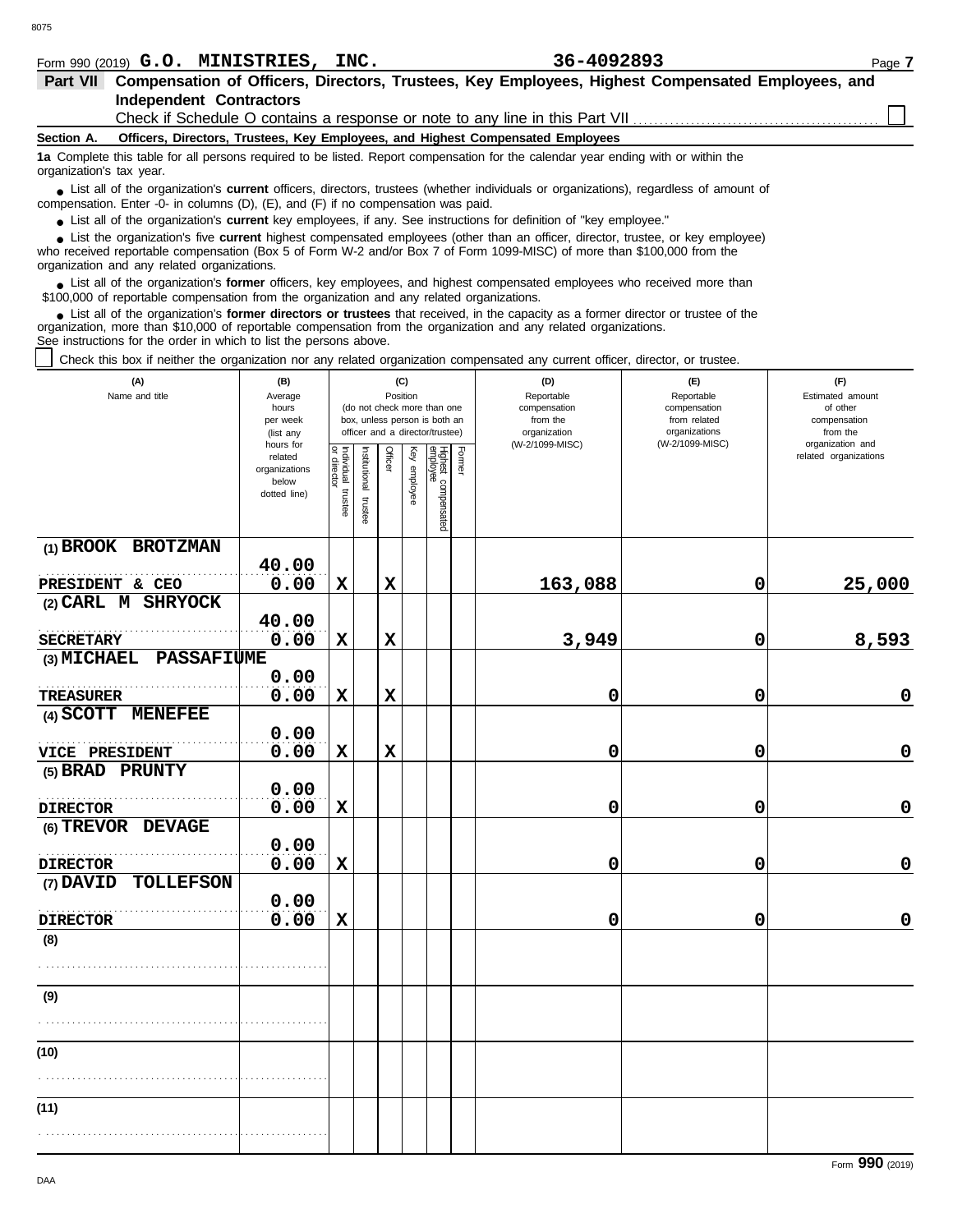| Form 990 (2019) G.O. MINISTRIES, INC.<br>Part VII                                                                                                                                                                         |                                                                |                                   |                          |         |                 |                                                                                                 |        | 36-4092893<br>Section A. Officers, Directors, Trustees, Key Employees, and Highest Compensated Employees (continued) |                                                                    |                                                                 |                       | Page 8 |
|---------------------------------------------------------------------------------------------------------------------------------------------------------------------------------------------------------------------------|----------------------------------------------------------------|-----------------------------------|--------------------------|---------|-----------------|-------------------------------------------------------------------------------------------------|--------|----------------------------------------------------------------------------------------------------------------------|--------------------------------------------------------------------|-----------------------------------------------------------------|-----------------------|--------|
| (A)<br>Name and title                                                                                                                                                                                                     | (B)<br>Average<br>hours<br>per week<br>(list any               |                                   |                          |         | (C)<br>Position | (do not check more than one<br>box, unless person is both an<br>officer and a director/trustee) |        | (D)<br>Reportable<br>compensation<br>from the<br>organization                                                        | (E)<br>Reportable<br>compensation<br>from related<br>organizations | (F)<br>Estimated amount<br>of other<br>compensation<br>from the |                       |        |
|                                                                                                                                                                                                                           | hours for<br>related<br>organizations<br>below<br>dotted line) | Individual trustee<br>or director | Institutional<br>trustee | Officer | Key employee    | Highest compensated<br>employee                                                                 | Former | (W-2/1099-MISC)                                                                                                      | (W-2/1099-MISC)                                                    | organization and                                                | related organizations |        |
|                                                                                                                                                                                                                           |                                                                |                                   |                          |         |                 |                                                                                                 |        |                                                                                                                      |                                                                    |                                                                 |                       |        |
|                                                                                                                                                                                                                           |                                                                |                                   |                          |         |                 |                                                                                                 |        |                                                                                                                      |                                                                    |                                                                 |                       |        |
|                                                                                                                                                                                                                           |                                                                |                                   |                          |         |                 |                                                                                                 |        |                                                                                                                      |                                                                    |                                                                 |                       |        |
|                                                                                                                                                                                                                           |                                                                |                                   |                          |         |                 |                                                                                                 |        |                                                                                                                      |                                                                    |                                                                 |                       |        |
|                                                                                                                                                                                                                           |                                                                |                                   |                          |         |                 |                                                                                                 |        |                                                                                                                      |                                                                    |                                                                 |                       |        |
|                                                                                                                                                                                                                           |                                                                |                                   |                          |         |                 |                                                                                                 |        |                                                                                                                      |                                                                    |                                                                 |                       |        |
|                                                                                                                                                                                                                           |                                                                |                                   |                          |         |                 |                                                                                                 |        |                                                                                                                      |                                                                    |                                                                 |                       |        |
|                                                                                                                                                                                                                           |                                                                |                                   |                          |         |                 |                                                                                                 |        |                                                                                                                      |                                                                    |                                                                 |                       |        |
| c Total from continuation sheets to Part VII, Section A                                                                                                                                                                   |                                                                |                                   |                          |         |                 |                                                                                                 | u<br>u | 167,037                                                                                                              |                                                                    |                                                                 | 33,593                |        |
| d<br>Total number of individuals (including but not limited to those listed above) who received more than \$100,000 of<br>2                                                                                               |                                                                |                                   |                          |         |                 |                                                                                                 | u      | 167,037                                                                                                              |                                                                    |                                                                 | 33,593                |        |
| reportable compensation from the organization $\mathbf u$ 1                                                                                                                                                               |                                                                |                                   |                          |         |                 |                                                                                                 |        |                                                                                                                      |                                                                    |                                                                 | Yes                   | No.    |
| Did the organization list any former officer, director, trustee, key employee, or highest compensated<br>3                                                                                                                |                                                                |                                   |                          |         |                 |                                                                                                 |        |                                                                                                                      |                                                                    | 3                                                               |                       | X      |
| For any individual listed on line 1a, is the sum of reportable compensation and other compensation from the<br>4<br>organization and related organizations greater than \$150,000? If "Yes," complete Schedule J for such |                                                                |                                   |                          |         |                 |                                                                                                 |        |                                                                                                                      |                                                                    |                                                                 |                       |        |
| Did any person listed on line 1a receive or accrue compensation from any unrelated organization or individual<br>5                                                                                                        |                                                                |                                   |                          |         |                 |                                                                                                 |        |                                                                                                                      |                                                                    | 4                                                               | X                     |        |
|                                                                                                                                                                                                                           |                                                                |                                   |                          |         |                 |                                                                                                 |        |                                                                                                                      |                                                                    | 5                                                               |                       | X      |
| Section B. Independent Contractors<br>Complete this table for your five highest compensated independent contractors that received more than \$100,000 of<br>1                                                             |                                                                |                                   |                          |         |                 |                                                                                                 |        |                                                                                                                      |                                                                    |                                                                 |                       |        |
| compensation from the organization. Report compensation for the calendar year ending with or within the organization's tax year.                                                                                          | (A)<br>Name and business address                               |                                   |                          |         |                 |                                                                                                 |        |                                                                                                                      | (B)<br>Description of services                                     |                                                                 | (C)<br>Compensation   |        |
|                                                                                                                                                                                                                           |                                                                |                                   |                          |         |                 |                                                                                                 |        |                                                                                                                      |                                                                    |                                                                 |                       |        |
|                                                                                                                                                                                                                           |                                                                |                                   |                          |         |                 |                                                                                                 |        |                                                                                                                      |                                                                    |                                                                 |                       |        |
|                                                                                                                                                                                                                           |                                                                |                                   |                          |         |                 |                                                                                                 |        |                                                                                                                      |                                                                    |                                                                 |                       |        |
|                                                                                                                                                                                                                           |                                                                |                                   |                          |         |                 |                                                                                                 |        |                                                                                                                      |                                                                    |                                                                 |                       |        |
| Total number of independent contractors (including but not limited to those listed above) who<br>$\mathbf{2}$<br>received more than \$100,000 of compensation from the organization $\mathbf u$                           |                                                                |                                   |                          |         |                 |                                                                                                 |        |                                                                                                                      | 0                                                                  |                                                                 |                       |        |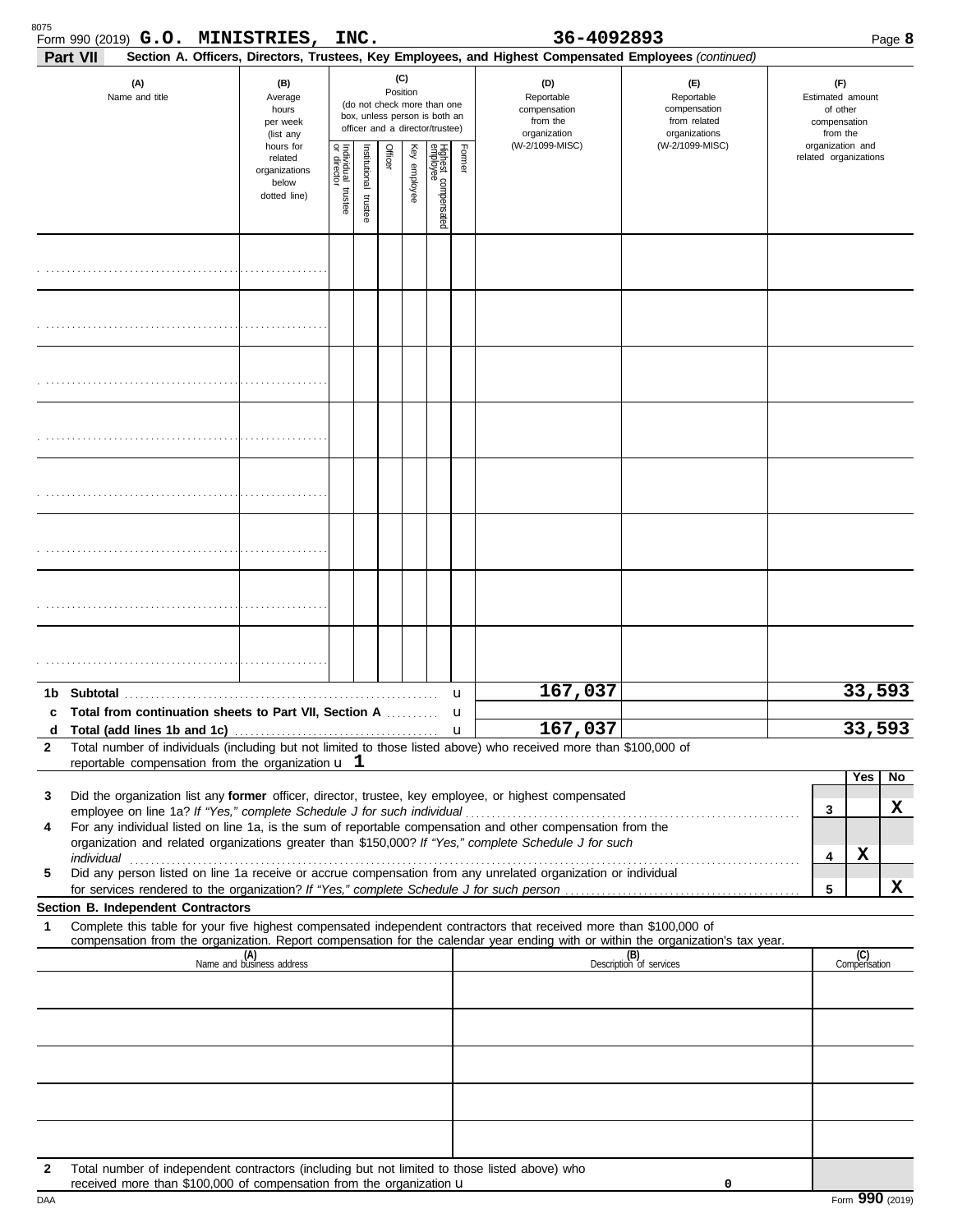## Form 990 (2019) Page **9**

|                                                           | Part VIII |                                                                       |    | <b>Statement of Revenue</b> |                 |                      | Check if Schedule O contains a response or note to any line in this Part VIII |                                       |                               |                                    |
|-----------------------------------------------------------|-----------|-----------------------------------------------------------------------|----|-----------------------------|-----------------|----------------------|-------------------------------------------------------------------------------|---------------------------------------|-------------------------------|------------------------------------|
|                                                           |           |                                                                       |    |                             |                 |                      | (A)                                                                           | (B)                                   | (C)                           | (D)                                |
|                                                           |           |                                                                       |    |                             |                 |                      | Total revenue                                                                 | Related or exempt<br>function revenue | Unrelated<br>business revenue | Revenue excluded<br>from tax under |
|                                                           |           |                                                                       |    |                             |                 |                      |                                                                               |                                       |                               | sections 512-514                   |
|                                                           |           | 1a Federated campaigns                                                |    |                             | 1a              |                      |                                                                               |                                       |                               |                                    |
| Contributions, Gifts, Grants<br>and Other Similar Amounts |           | <b>b</b> Membership dues                                              |    |                             | 1 <sub>b</sub>  |                      |                                                                               |                                       |                               |                                    |
|                                                           |           | c Fundraising events                                                  |    |                             | 1 <sub>c</sub>  |                      |                                                                               |                                       |                               |                                    |
|                                                           |           | d Related organizations                                               |    |                             | 1d              |                      |                                                                               |                                       |                               |                                    |
|                                                           |           | e Government grants (contributions)                                   |    |                             | 1e              |                      |                                                                               |                                       |                               |                                    |
|                                                           |           | f All other contributions, gifts, grants,                             |    |                             |                 |                      |                                                                               |                                       |                               |                                    |
|                                                           |           | and similar amounts not included above                                |    |                             | 1f              | 4,767,558            |                                                                               |                                       |                               |                                    |
|                                                           |           | <b>g</b> Noncash contributions included in lines 1a-1f                |    |                             | 1g $ \$$        |                      |                                                                               |                                       |                               |                                    |
|                                                           |           |                                                                       |    |                             |                 | $\mathbf u$          | 4,767,558                                                                     |                                       |                               |                                    |
|                                                           |           |                                                                       |    |                             |                 | <b>Business Code</b> |                                                                               |                                       |                               |                                    |
|                                                           | 2a        |                                                                       |    | MISSION TRIP FEES RECEIVED  |                 | 813110               | 1,087,365                                                                     | 1,087,365                             |                               |                                    |
|                                                           | b         |                                                                       |    |                             |                 |                      |                                                                               |                                       |                               |                                    |
|                                                           |           |                                                                       |    |                             |                 |                      |                                                                               |                                       |                               |                                    |
| Program Service<br>Revenue                                |           |                                                                       |    |                             |                 |                      |                                                                               |                                       |                               |                                    |
|                                                           |           |                                                                       |    |                             |                 |                      |                                                                               |                                       |                               |                                    |
|                                                           |           | f All other program service revenue                                   |    |                             |                 | $\mathbf{u}$         | 1,087,365                                                                     |                                       |                               |                                    |
|                                                           | 3         | Investment income (including dividends, interest, and                 |    |                             |                 |                      |                                                                               |                                       |                               |                                    |
|                                                           |           |                                                                       |    |                             |                 | u                    |                                                                               |                                       |                               |                                    |
|                                                           | 4         | Income from investment of tax-exempt bond proceeds                    |    |                             |                 | u                    |                                                                               |                                       |                               |                                    |
|                                                           | 5         |                                                                       |    |                             |                 | u                    |                                                                               |                                       |                               |                                    |
|                                                           |           |                                                                       |    | (i) Real                    |                 | (ii) Personal        |                                                                               |                                       |                               |                                    |
|                                                           | 6а        | Gross rents                                                           | 6a |                             |                 |                      |                                                                               |                                       |                               |                                    |
|                                                           |           | Less: rental expenses                                                 | 6b |                             |                 |                      |                                                                               |                                       |                               |                                    |
|                                                           |           | Rental inc. or (loss)                                                 | 6c |                             |                 |                      |                                                                               |                                       |                               |                                    |
|                                                           | d         | Net rental income or (loss)                                           |    |                             |                 | u                    |                                                                               |                                       |                               |                                    |
|                                                           |           | <b>7a</b> Gross amount from<br>sales of assets                        |    | (i) Securities              |                 | (ii) Other           |                                                                               |                                       |                               |                                    |
|                                                           |           | other than inventory                                                  | 7a |                             |                 |                      |                                                                               |                                       |                               |                                    |
|                                                           |           | <b>b</b> Less: cost or other                                          |    |                             |                 |                      |                                                                               |                                       |                               |                                    |
| Revenue                                                   |           | basis and sales exps.                                                 | 7b |                             |                 |                      |                                                                               |                                       |                               |                                    |
|                                                           |           | c Gain or (loss)                                                      | 7c |                             |                 |                      |                                                                               |                                       |                               |                                    |
| Other                                                     |           |                                                                       |    |                             |                 | u                    |                                                                               |                                       |                               |                                    |
|                                                           |           | 8a Gross income from fundraising events                               |    |                             |                 |                      |                                                                               |                                       |                               |                                    |
|                                                           |           | (not including $$$                                                    |    |                             |                 |                      |                                                                               |                                       |                               |                                    |
|                                                           |           | of contributions reported on line 1c).                                |    |                             |                 |                      |                                                                               |                                       |                               |                                    |
|                                                           |           | See Part IV, line 18                                                  |    |                             | 8а<br>8b        |                      |                                                                               |                                       |                               |                                    |
|                                                           | b         | Less: direct expenses<br>Net income or (loss) from fundraising events |    |                             |                 |                      |                                                                               |                                       |                               |                                    |
|                                                           | с         | 9a Gross income from gaming activities.                               |    |                             |                 | u                    |                                                                               |                                       |                               |                                    |
|                                                           |           | See Part IV, line 19                                                  |    |                             | 9a              |                      |                                                                               |                                       |                               |                                    |
|                                                           | b         | Less: direct expenses                                                 |    |                             | 9 <sub>b</sub>  |                      |                                                                               |                                       |                               |                                    |
|                                                           | c         |                                                                       |    |                             |                 | u                    |                                                                               |                                       |                               |                                    |
|                                                           |           | 10a Gross sales of inventory, less                                    |    |                             |                 |                      |                                                                               |                                       |                               |                                    |
|                                                           |           | returns and allowances                                                |    |                             | 10a             |                      |                                                                               |                                       |                               |                                    |
|                                                           |           | <b>b</b> Less: cost of goods sold                                     |    |                             | 10 <sub>b</sub> |                      |                                                                               |                                       |                               |                                    |
|                                                           |           |                                                                       |    |                             |                 | u                    |                                                                               |                                       |                               |                                    |
|                                                           |           |                                                                       |    |                             |                 | <b>Business Code</b> |                                                                               |                                       |                               |                                    |
| Miscellaneous<br>Revenue                                  | 11a       |                                                                       |    |                             |                 |                      |                                                                               |                                       |                               |                                    |
|                                                           |           |                                                                       |    |                             |                 |                      |                                                                               |                                       |                               |                                    |
|                                                           |           |                                                                       |    |                             |                 |                      |                                                                               |                                       |                               |                                    |
|                                                           |           |                                                                       |    |                             |                 |                      |                                                                               |                                       |                               |                                    |
|                                                           |           |                                                                       |    |                             |                 |                      |                                                                               |                                       |                               |                                    |

**G.O. MINISTRIES, INC. 36-4092893**

u **5,854,923 1,087,365 0 0**

**Total revenue.** See instructions . . . . . . . . . . . . . . . . . . . . . . . . . . . . . **12**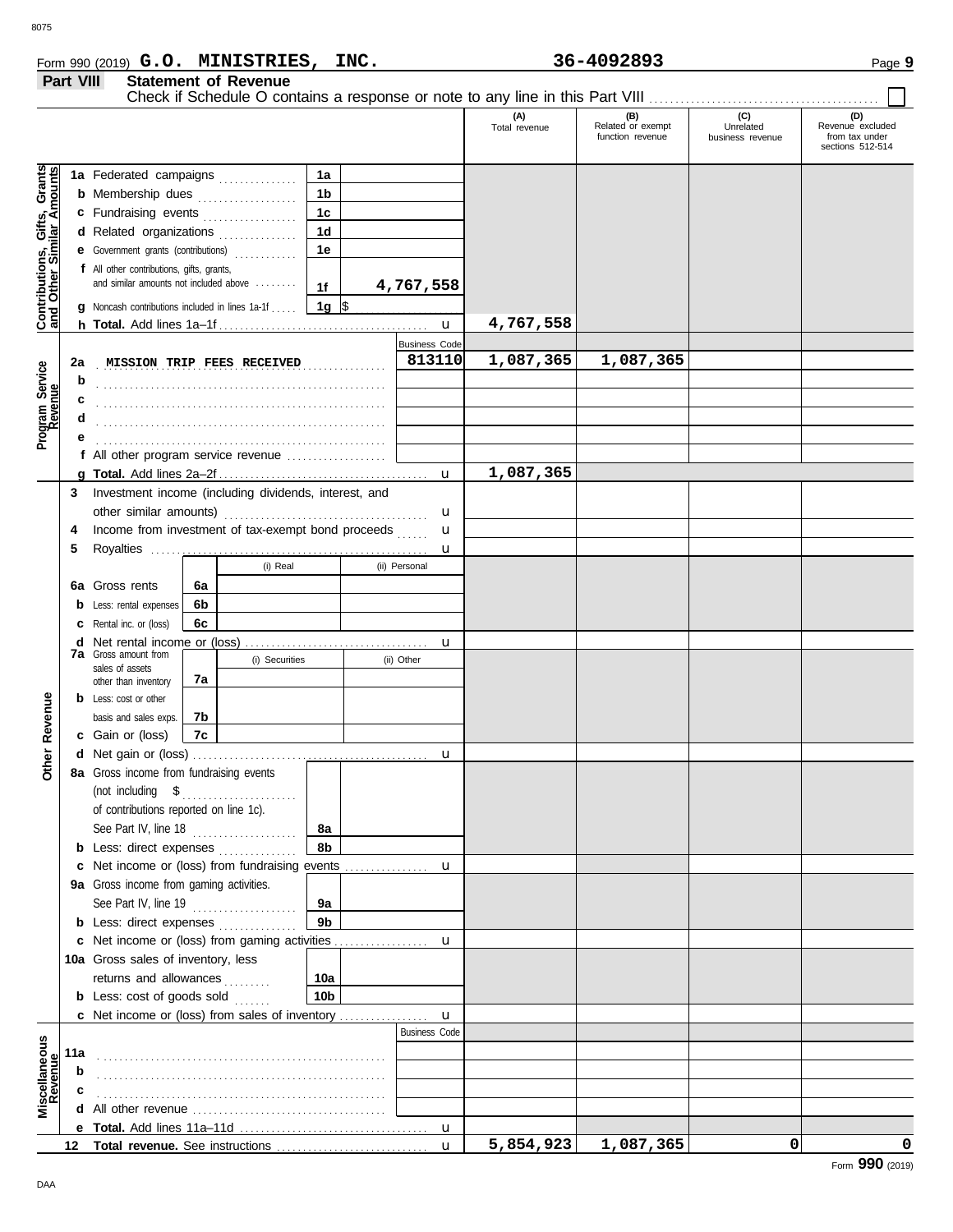### **Part IX Statement of Functional Expenses** Form 990 (2019) Page **10 G.O. MINISTRIES, INC. 36-4092893** *Section 501(c)(3) and 501(c)(4) organizations must complete all columns. All other organizations must complete column (A). Do not include amounts reported on lines 6b, 7b, 8b, 9b, and 10b of Part VIII.* **1 2 3** Grants and other assistance to foreign **4 5 6 7 8 9** Other employee benefits **constants 10 11 a** Management ................................ **b** Legal . . . . . . . . . . . . . . . . . . . . . . . . . . . . . . . . . . . . . . . . . **c** Accounting . . . . . . . . . . . . . . . . . . . . . . . . . . . . . . . . . . . **d** Lobbying . . . . . . . . . . . . . . . . . . . . . . . . . . . . . . . . . . . . . **e** Professional fundraising services. See Part IV, line 17 Grants and other assistance to domestic organizations and domestic governments. See Part IV, line 21 . . . . . . . . . . . Grants and other assistance to domestic individuals. See Part IV, line 22 . . . . . . . . . . . . . organizations, foreign governments, and foreign individuals. See Part IV, lines 15 and 16 Benefits paid to or for members . . . . . . . . . . . . . Compensation of current officers, directors, trustees, and key employees . . . . . . . . . . . . . . . . Compensation not included above to disqualified persons (as defined under section 4958(f)(1)) and persons described in section 4958(c)(3)(B) . . . . . . . . Other salaries and wages ................... Pension plan accruals and contributions (include section 401(k) and 403(b) employer contributions) Payroll taxes . . . . . . . . . . . . . . . . . . . . . . . . . . . . . . . . . Fees for services (nonemployees): Investment management fees ................ **(A) (B) (C) (D)** Total expenses<br>
expenses<br>
Program service<br>
Program service<br>  $\frac{1}{2}$ <br>
Management and<br>
general expenses expenses general expenses (D)<br>Fundraising expenses Check if Schedule O contains a response or note to any line in this Part IX **1,083,343 893,514 189,829 157,042 143,842 13,200 98,936 85,894 13,042 59,823 44,935 14,888 74,377 36,000 23,377 15,000 8,560 8,560** 8075

**72,733 5,401 67,332**

**43,710 26,436 17,274**

**25,922 25,922**

**326,564 67,554 109,558 149,452**

**5,778,550 5,070,552 489,686 218,312**

**41,686 41,686**

**283,686 223,122 6,704 53,860**

**12** Advertising and promotion . . . . . . . . . . . . . . . . . **13 14 15 16** Occupancy . . . . . . . . . . . . . . . . . . . . . . . . . . . . . . . . . . **17 18 19 20 21 22** Depreciation, depletion, and amortization . . . Office expenses . . . . . . . . . . . . . . . . . . . . . . . . . . . . . Information technology ....................... Royalties . . . . . . . . . . . . . . . . . . . . . . . . . . . . . . . . . . . . . Travel . . . . . . . . . . . . . . . . . . . . . . . . . . . . . . . . . . . . . . . . Payments of travel or entertainment expenses for any federal, state, or local public officials Conferences, conventions, and meetings Interest . . . . . . . . . . . . . . . . . . . . . . . . . . . . . . . . . . . . . . Payments to affiliates . . . . . . . . . . . . . . . . . . . . . . . . (A) amount, list line 11g expenses on Schedule O.) . . . . . . . .

**g** Other. (If line 11g amount exceeds 10% of line 25, column

**23 24** Other expenses. Itemize expenses not covered **a b c** Insurance . . . . . . . . . . . . . . . . . . . . . . . . . . . . . . . . . . . . above (List miscellaneous expenses on line 24e. If line 24e amount exceeds 10% of line 25, column (A) amount, list line 24e expenses on Schedule O.) **COMUNITY OUTREACH 1,260,468 1,260,468 LEADERSHIP DVLPMT COMPLEX** 1,029,970 1,029,970 . . . . . . . . . . . . . . . . . . . . . . . . . . . . . . . . . . . . . . . . . . . . . . . **FIELD OPERATIONS & HOUSIN** 643,330 643,330<br> **FIELD OPERATIONS & HOUSIN** 568,400 568,400

**d e** All other expenses . . . . . . . . . . . . . . . . . . . . . . . . . . . **25 Total functional expenses.** Add lines 1 through 24e . . . . . **26 FIELD OPERATIONS & HOUSIN 568,400 568,400** 

fundraising solicitation. Check here  $\mathbf u$ organization reported in column (B) joint costs from a combined educational campaign and following SOP 98-2 (ASC 958-720) **Joint costs.** Complete this line only if the

**f**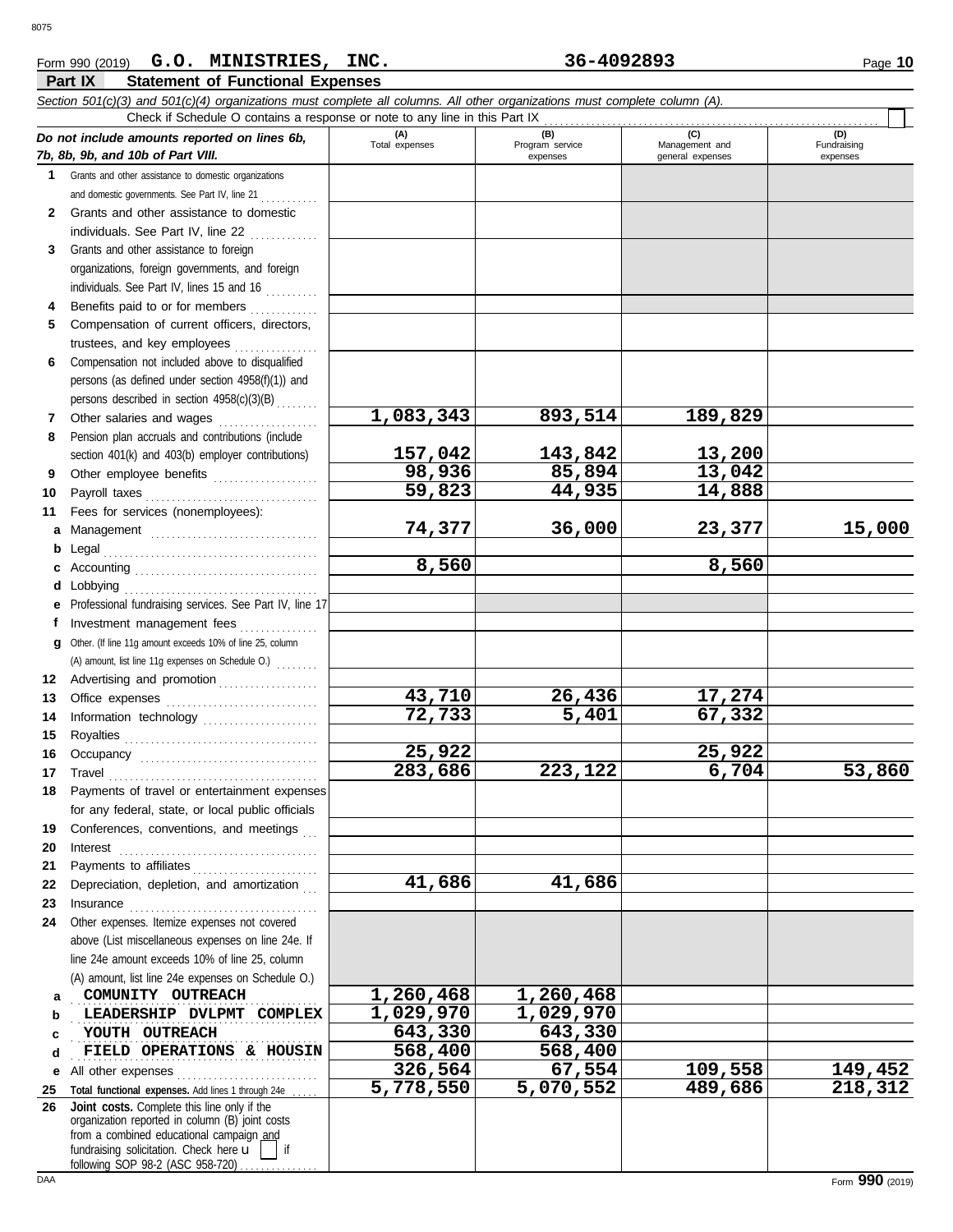| Form 990 (2019) | G.O. | MINISTRIES, | INC. | 36-4092893 | Page |
|-----------------|------|-------------|------|------------|------|
|                 |      |             |      |            |      |

#### **Part X Balance Sheet** Check if Schedule O contains a response or note to any line in this Part X **(A) (B)** Beginning of year | | End of year Cash—non-interest-bearing . . . . . . . . . . . . . . . . . . . . . . . . . . . . . . . . . . . . . . . . . . . . . . . . . . . . . . . . . . . . . . **492,271 617,165 1 1** Savings and temporary cash investments . . . . . . . . . . . . . . . . . . . . . . . . . . . . . . . . . . . . . . . . . . . . . . . **2 2 3 3** Pledges and grants receivable, net . . . . . . . . . . . . . . . . . . . . . . . . . . . . . . . . . . . . . . . . . . . . . . . . . . . . . . **12,796 42,000 4 4** Accounts receivable, net . . . . . . . . . . . . . . . . . . . . . . . . . . . . . . . . . . . . . . . . . . . . . . . . . . . . . . . . . . . . . . . . . **5** Loans and other receivables from any current or former officer, director, trustee, key employee, creator or founder, substantial contributor, or 35% controlled entity or family member of any of these persons . . . . . . . . . . . . . . . . . . . . . . . . . . . . . . **5 6** Loans and other receivables from other disqualified persons (as defined **6** under section  $4958(f)(1)$ , and persons described in section  $4958(c)(3)(B)$  ............. **Assets 52,676 63,849 7 7** Notes and loans receivable, net . . . . . . . . . . . . . . . . . . . . . . . . . . . . . . . . . . . . . . . . . . . . . . . . . . . . . . . . . . Inventories for sale or use . . . . . . . . . . . . . . . . . . . . . . . . . . . . . . . . . . . . . . . . . . . . . . . . . . . . . . . . . . . . . . . . **8 8** Prepaid expenses and deferred charges . . . . . . . . . . . . . . . . . . . . . . . . . . . . . . . . . . . . . . . . . . . . . . . . . **15,049 26,032 9 9 10a** Land, buildings, and equipment: cost or other basis. Complete Part VI of Schedule D ................. **10a 2,161,062 408,456 1,734,309 1,752,606 10c b** Less: accumulated depreciation . . . . . . . . . . . . . . . . . . . . . . . **10b** Investments—publicly traded securities . . . . . . . . . . . . . . . . . . . . . . . . . . . . . . . . . . . . . . . . . . . . . . . . . . **11 342,081 475,246 11** Investments—other securities. See Part IV, line 11 . . . . . . . . . . . . . . . . . . . . . . . . . . . . . . . . . . . . . **12 12 13** Investments—program-related. See Part IV, line 11 . . . . . . . . . . . . . . . . . . . . . . . . . . . . . . . . . . . . . **13 14** Intangible assets . . . . . . . . . . . . . . . . . . . . . . . . . . . . . . . . . . . . . . . . . . . . . . . . . . . . . . . . . . . . . . . . . . . . . . . . . **14** Other assets. See Part IV, line 11 . . . . . . . . . . . . . . . . . . . . . . . . . . . . . . . . . . . . . . . . . . . . . . . . . . . . . . . **15 15 2,649,182 2,976,898 Total assets.** Add lines 1 through 15 (must equal line 33) . . . . . . . . . . . . . . . . . . . . . . . . . . . . . . **16 16 81,976 175,495 17** Accounts payable and accrued expenses . . . . . . . . . . . . . . . . . . . . . . . . . . . . . . . . . . . . . . . . . . . . . . . . **17 18** Grants payable . . . . . . . . . . . . . . . . . . . . . . . . . . . . . . . . . . . . . . . . . . . . . . . . . . . . . . . . . . . . . . . . . . . . . . . . . . . **18** Deferred revenue . . . . . . . . . . . . . . . . . . . . . . . . . . . . . . . . . . . . . . . . . . . . . . . . . . . . . . . . . . . . . . . . . . . . . . . . . **19 19** Tax-exempt bond liabilities . . . . . . . . . . . . . . . . . . . . . . . . . . . . . . . . . . . . . . . . . . . . . . . . . . . . . . . . . . . . . . . **20 20** Escrow or custodial account liability. Complete Part IV of Schedule D . . . . . . . . . . . . . . . . . . **21 21 22** Loans and other payables to any current or former officer, director, **Liabilities** trustee, key employee, creator or founder, substantial contributor, or 35% **22** controlled entity or family member of any of these persons Secured mortgages and notes payable to unrelated third parties ........................ **23 23** Unsecured notes and loans payable to unrelated third parties . . . . . . . . . . . . . . . . . . . . . . . . . . . **23,456 18,289 24 24 25** Other liabilities (including federal income tax, payables to related third parties, and other liabilities not included on lines 17-24). Complete Part X **7,600 170,590** of Schedule D . . . . . . . . . . . . . . . . . . . . . . . . . . . . . . . . . . . . . . . . . . . . . . . . . . . . . . . . . . . . . . . . . . . . . . . . . . . . **25 113,032 364,374 26** Total liabilities. Add lines 17 through 25 **26 Organizations that follow FASB ASC 958, check here** u **Balances Net Assets or Fund Balances and complete lines 27, 28, 32, and 33. 27** Net assets without donor restrictions . . . . . . . . . . . . . . . . . . . . . . . . . . . . . . . . . . . . . . . . . . . . . . . . . . . . **27** Net assets with donor restrictions . . . . . . . . . . . . . . . . . . . . . . . . . . . . . . . . . . . . . . . . . . . . . . . . . . . . . . . . **28 28** Net Assets or Fund **Organizations that do not follow FASB ASC 958, check here** u **X and complete lines 29 through 33.** Capital stock or trust principal, or current funds . . . . . . . . . . . . . . . . . . . . . . . . . . . . . . . . . . . . . . . . . . **29 29** Paid-in or capital surplus, or land, building, or equipment fund ........................... **30 30 2,536,150 2,612,524** Retained earnings, endowment, accumulated income, or other funds . . . . . . . . . . . . . . . . . . . **31 31** Total net assets or fund balances . . . . . . . . . . . . . . . . . . . . . . . . . . . . . . . . . . . . . . . . . . . . . . . . . . . . . . . . **2,536,150 2,612,524 32 32** Total liabilities and net assets/fund balances ... **2,649,182 2,976,898 33 33**

Form **990** (2019)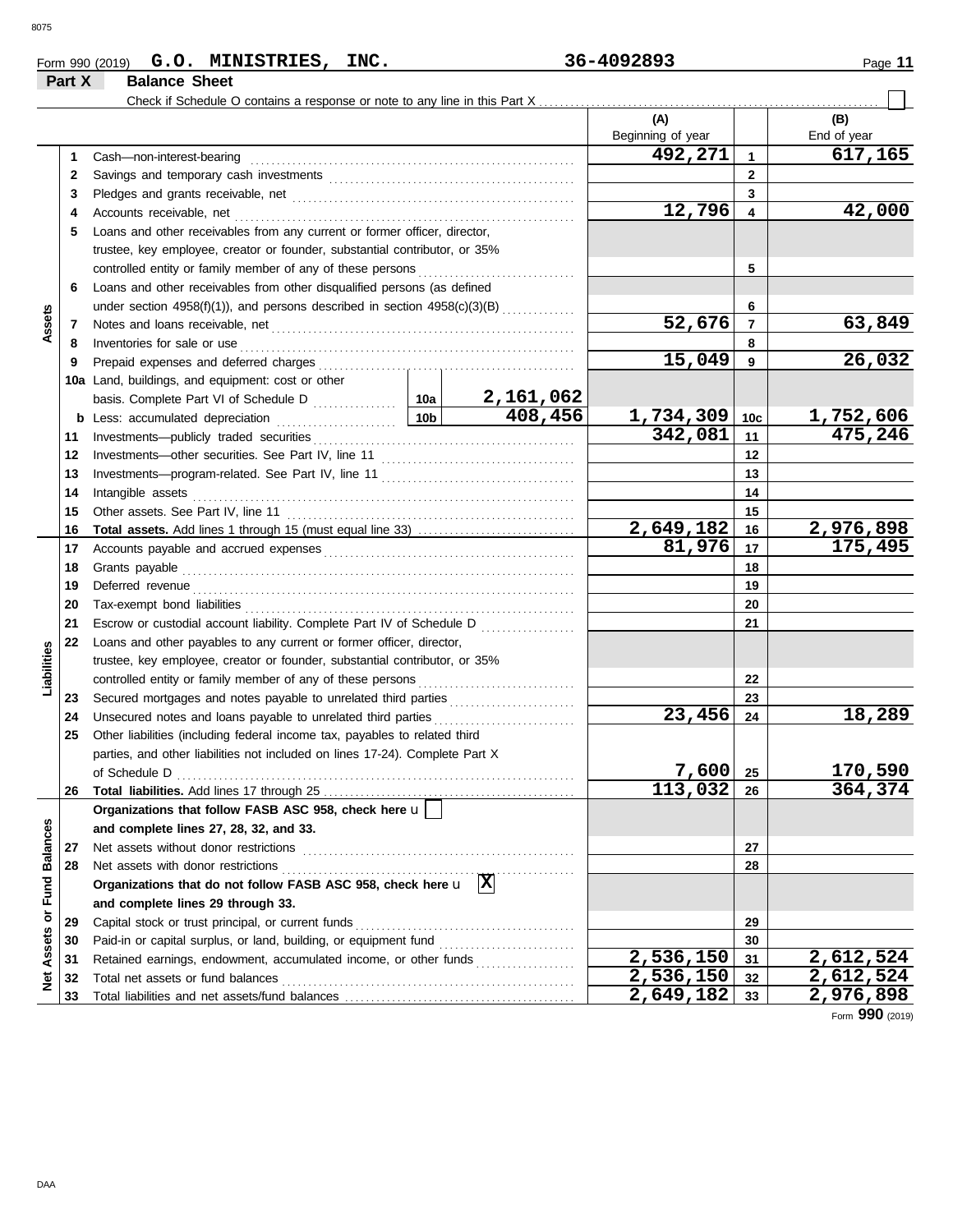|    | 36-4092893<br>Form 990 (2019) $G.O.$ MINISTRIES, INC.                                                                                                                                                                               |                         |                |     | Page 12      |
|----|-------------------------------------------------------------------------------------------------------------------------------------------------------------------------------------------------------------------------------------|-------------------------|----------------|-----|--------------|
|    | <b>Reconciliation of Net Assets</b><br>Part XI                                                                                                                                                                                      |                         |                |     |              |
|    |                                                                                                                                                                                                                                     |                         |                |     |              |
| 1  |                                                                                                                                                                                                                                     | $\mathbf{1}$            | 5,854,923      |     |              |
| 2  |                                                                                                                                                                                                                                     | $\overline{2}$          | 5,778,550      |     |              |
| 3  | Revenue less expenses. Subtract line 2 from line 1                                                                                                                                                                                  | $\mathbf{3}$            |                |     | 76,373       |
| 4  |                                                                                                                                                                                                                                     | $\overline{\mathbf{4}}$ | 2,536,150      |     |              |
| 5  |                                                                                                                                                                                                                                     | 5                       |                |     |              |
| 6  | Donated services and use of facilities <b>constructs</b> and a service of the service of the service of the service of the service of the service of the service of the service of the service of the service of the service of the | 6                       |                |     |              |
| 7  | Investment expenses                                                                                                                                                                                                                 | $\overline{7}$          |                |     |              |
| 8  | Prior period adjustments entertainments and adjustments and account of the contract of the contract of the contract of the contract of the contract of the contract of the contract of the contract of the contract of the con      | 8                       |                |     |              |
| 9  | Other changes in net assets or fund balances (explain on Schedule O)                                                                                                                                                                | $\mathbf{9}$            |                |     | $\mathbf{1}$ |
| 10 | Net assets or fund balances at end of year. Combine lines 3 through 9 (must equal Part X, line                                                                                                                                      |                         |                |     |              |
|    | $32$ , column $(B)$ )                                                                                                                                                                                                               | 10                      | 2,612,524      |     |              |
|    | <b>Financial Statements and Reporting</b><br>Part XII                                                                                                                                                                               |                         |                |     |              |
|    |                                                                                                                                                                                                                                     |                         |                |     |              |
|    |                                                                                                                                                                                                                                     |                         |                | Yes | No           |
| 1  | $ {\bf x} $<br>Accounting method used to prepare the Form 990:<br>Cash<br>Accrual<br>Other                                                                                                                                          |                         |                |     |              |
|    | If the organization changed its method of accounting from a prior year or checked "Other," explain in                                                                                                                               |                         |                |     |              |
|    | Schedule O.                                                                                                                                                                                                                         |                         |                |     |              |
|    | 2a Were the organization's financial statements compiled or reviewed by an independent accountant?                                                                                                                                  |                         | 2a             |     | X            |
|    | If "Yes," check a box below to indicate whether the financial statements for the year were compiled or                                                                                                                              |                         |                |     |              |
|    | reviewed on a separate basis, consolidated basis, or both:                                                                                                                                                                          |                         |                |     |              |
|    | Separate basis<br>  Consolidated basis<br>  Both consolidated and separate basis                                                                                                                                                    |                         |                |     |              |
|    | <b>b</b> Were the organization's financial statements audited by an independent accountant?                                                                                                                                         |                         | 2 <sub>b</sub> | x   |              |
|    | If "Yes," check a box below to indicate whether the financial statements for the year were audited on a                                                                                                                             |                         |                |     |              |
|    | separate basis, consolidated basis, or both:                                                                                                                                                                                        |                         |                |     |              |
|    | $ \mathbf{X} $ Separate basis<br>  Consolidated basis<br>Both consolidated and separate basis                                                                                                                                       |                         |                |     |              |
|    | c If "Yes" to line 2a or 2b, does the organization have a committee that assumes responsibility for oversight of                                                                                                                    |                         |                |     |              |
|    | the audit, review, or compilation of its financial statements and selection of an independent accountant?                                                                                                                           |                         | 2c             | X   |              |
|    | If the organization changed either its oversight process or selection process during the tax year, explain on                                                                                                                       |                         |                |     |              |
|    | Schedule O.                                                                                                                                                                                                                         |                         |                |     |              |
|    | 3a As a result of a federal award, was the organization required to undergo an audit or audits as set forth in the                                                                                                                  |                         |                |     |              |
|    | Single Audit Act and OMB Circular A-133?                                                                                                                                                                                            |                         | 3a             |     | X            |
|    | <b>b</b> If "Yes," did the organization undergo the required audit or audits? If the organization did not undergo the                                                                                                               |                         |                |     |              |
|    | required audit or audits, explain why on Schedule O and describe any steps taken to undergo such audits                                                                                                                             |                         | 3 <sub>b</sub> |     |              |

Form **990** (2019)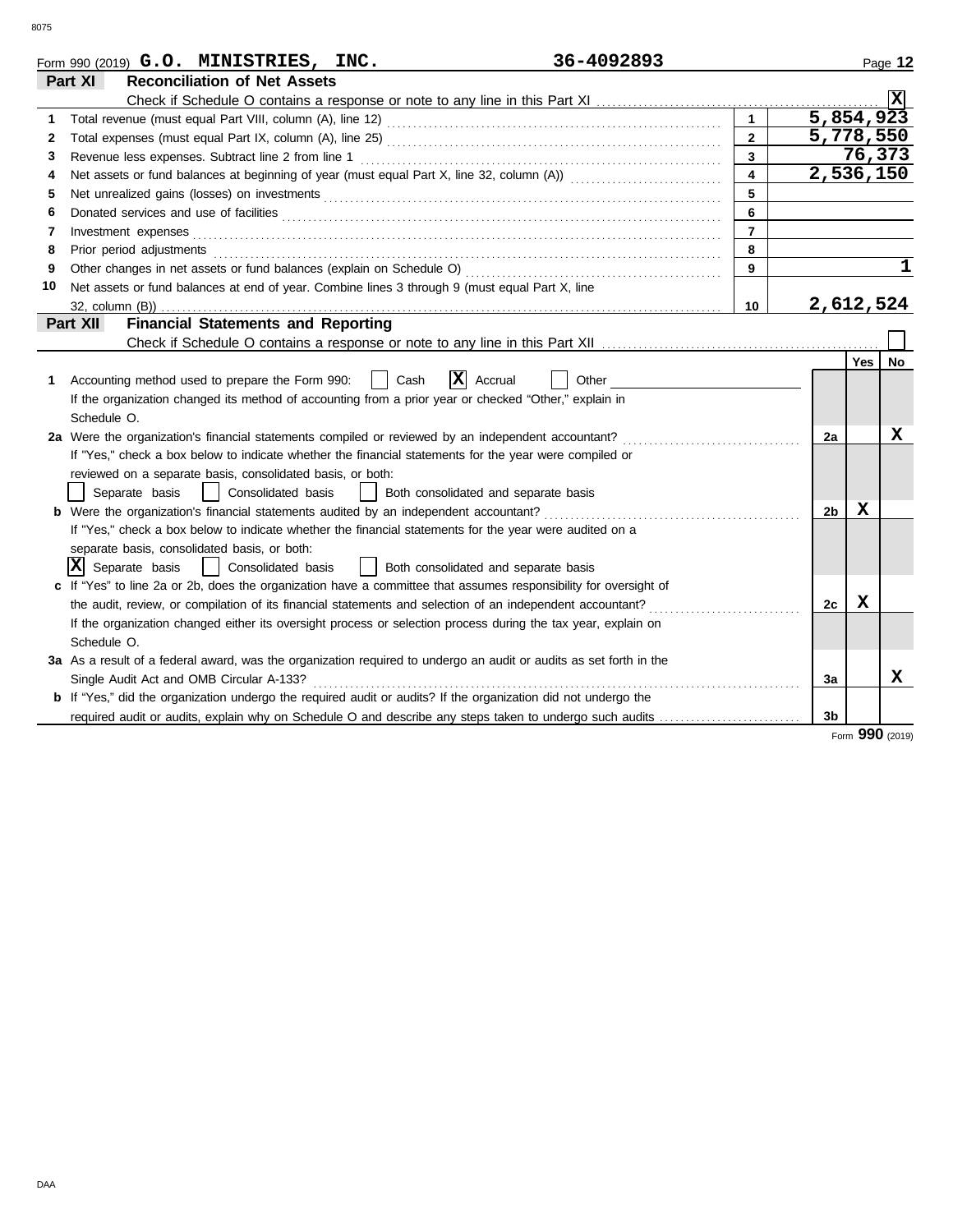| (Form 990 or 990-EZ)<br>9<br>Complete if the organization is a section 501(c)(3) organization or a section 4947(a)(1) nonexempt charitable trust.<br>u Attach to Form 990 or Form 990-EZ.<br>Department of the Treasury<br>Open to Public<br>Internal Revenue Service<br><b>Inspection</b><br><b>u</b> Go to www.irs.gov/Form990 for instructions and the latest information.<br>Employer identification number<br>Name of the organization<br>36-4092893<br>G.O. MINISTRIES, INC.<br>Reason for Public Charity Status (All organizations must complete this part.) See instructions.<br>Part I<br>The organization is not a private foundation because it is: (For lines 1 through 12, check only one box.)<br>$\overline{\mathbf{x}}$<br>A church, convention of churches, or association of churches described in section 170(b)(1)(A)(i).<br>1<br>A school described in section 170(b)(1)(A)(ii). (Attach Schedule E (Form 990 or 990-EZ).)<br>2<br>3<br>A hospital or a cooperative hospital service organization described in section 170(b)(1)(A)(iii).<br>A medical research organization operated in conjunction with a hospital described in section 170(b)(1)(A)(iii). Enter the hospital's name,<br>city, and state:<br>5<br>An organization operated for the benefit of a college or university owned or operated by a governmental unit described in<br>section 170(b)(1)(A)(iv). (Complete Part II.)<br>A federal, state, or local government or governmental unit described in section 170(b)(1)(A)(v).<br>6 |
|------------------------------------------------------------------------------------------------------------------------------------------------------------------------------------------------------------------------------------------------------------------------------------------------------------------------------------------------------------------------------------------------------------------------------------------------------------------------------------------------------------------------------------------------------------------------------------------------------------------------------------------------------------------------------------------------------------------------------------------------------------------------------------------------------------------------------------------------------------------------------------------------------------------------------------------------------------------------------------------------------------------------------------------------------------------------------------------------------------------------------------------------------------------------------------------------------------------------------------------------------------------------------------------------------------------------------------------------------------------------------------------------------------------------------------------------------------------------------------------------------------------------------|
|                                                                                                                                                                                                                                                                                                                                                                                                                                                                                                                                                                                                                                                                                                                                                                                                                                                                                                                                                                                                                                                                                                                                                                                                                                                                                                                                                                                                                                                                                                                              |
|                                                                                                                                                                                                                                                                                                                                                                                                                                                                                                                                                                                                                                                                                                                                                                                                                                                                                                                                                                                                                                                                                                                                                                                                                                                                                                                                                                                                                                                                                                                              |
|                                                                                                                                                                                                                                                                                                                                                                                                                                                                                                                                                                                                                                                                                                                                                                                                                                                                                                                                                                                                                                                                                                                                                                                                                                                                                                                                                                                                                                                                                                                              |
|                                                                                                                                                                                                                                                                                                                                                                                                                                                                                                                                                                                                                                                                                                                                                                                                                                                                                                                                                                                                                                                                                                                                                                                                                                                                                                                                                                                                                                                                                                                              |
|                                                                                                                                                                                                                                                                                                                                                                                                                                                                                                                                                                                                                                                                                                                                                                                                                                                                                                                                                                                                                                                                                                                                                                                                                                                                                                                                                                                                                                                                                                                              |
|                                                                                                                                                                                                                                                                                                                                                                                                                                                                                                                                                                                                                                                                                                                                                                                                                                                                                                                                                                                                                                                                                                                                                                                                                                                                                                                                                                                                                                                                                                                              |
|                                                                                                                                                                                                                                                                                                                                                                                                                                                                                                                                                                                                                                                                                                                                                                                                                                                                                                                                                                                                                                                                                                                                                                                                                                                                                                                                                                                                                                                                                                                              |
|                                                                                                                                                                                                                                                                                                                                                                                                                                                                                                                                                                                                                                                                                                                                                                                                                                                                                                                                                                                                                                                                                                                                                                                                                                                                                                                                                                                                                                                                                                                              |
|                                                                                                                                                                                                                                                                                                                                                                                                                                                                                                                                                                                                                                                                                                                                                                                                                                                                                                                                                                                                                                                                                                                                                                                                                                                                                                                                                                                                                                                                                                                              |
|                                                                                                                                                                                                                                                                                                                                                                                                                                                                                                                                                                                                                                                                                                                                                                                                                                                                                                                                                                                                                                                                                                                                                                                                                                                                                                                                                                                                                                                                                                                              |
|                                                                                                                                                                                                                                                                                                                                                                                                                                                                                                                                                                                                                                                                                                                                                                                                                                                                                                                                                                                                                                                                                                                                                                                                                                                                                                                                                                                                                                                                                                                              |
|                                                                                                                                                                                                                                                                                                                                                                                                                                                                                                                                                                                                                                                                                                                                                                                                                                                                                                                                                                                                                                                                                                                                                                                                                                                                                                                                                                                                                                                                                                                              |
|                                                                                                                                                                                                                                                                                                                                                                                                                                                                                                                                                                                                                                                                                                                                                                                                                                                                                                                                                                                                                                                                                                                                                                                                                                                                                                                                                                                                                                                                                                                              |
| An organization that normally receives a substantial part of its support from a governmental unit or from the general public<br>7<br>described in section 170(b)(1)(A)(vi). (Complete Part II.)                                                                                                                                                                                                                                                                                                                                                                                                                                                                                                                                                                                                                                                                                                                                                                                                                                                                                                                                                                                                                                                                                                                                                                                                                                                                                                                              |
| A community trust described in section 170(b)(1)(A)(vi). (Complete Part II.)<br>8<br>9<br>An agricultural research organization described in section 170(b)(1)(A)(ix) operated in conjunction with a land-grant college                                                                                                                                                                                                                                                                                                                                                                                                                                                                                                                                                                                                                                                                                                                                                                                                                                                                                                                                                                                                                                                                                                                                                                                                                                                                                                      |
| or university or a non-land-grant college of agriculture (see instructions). Enter the name, city, and state of the college or<br>university:                                                                                                                                                                                                                                                                                                                                                                                                                                                                                                                                                                                                                                                                                                                                                                                                                                                                                                                                                                                                                                                                                                                                                                                                                                                                                                                                                                                |
| An organization that normally receives: (1) more than 33 1/3% of its support from contributions, membership fees, and gross<br>10                                                                                                                                                                                                                                                                                                                                                                                                                                                                                                                                                                                                                                                                                                                                                                                                                                                                                                                                                                                                                                                                                                                                                                                                                                                                                                                                                                                            |
| receipts from activities related to its exempt functions—subject to certain exceptions, and (2) no more than 33 1/3% of its<br>support from gross investment income and unrelated business taxable income (less section 511 tax) from businesses                                                                                                                                                                                                                                                                                                                                                                                                                                                                                                                                                                                                                                                                                                                                                                                                                                                                                                                                                                                                                                                                                                                                                                                                                                                                             |
| acquired by the organization after June 30, 1975. See section 509(a)(2). (Complete Part III.)                                                                                                                                                                                                                                                                                                                                                                                                                                                                                                                                                                                                                                                                                                                                                                                                                                                                                                                                                                                                                                                                                                                                                                                                                                                                                                                                                                                                                                |
| An organization organized and operated exclusively to test for public safety. See section 509(a)(4).<br>11<br>12                                                                                                                                                                                                                                                                                                                                                                                                                                                                                                                                                                                                                                                                                                                                                                                                                                                                                                                                                                                                                                                                                                                                                                                                                                                                                                                                                                                                             |
| An organization organized and operated exclusively for the benefit of, to perform the functions of, or to carry out the purposes<br>of one or more publicly supported organizations described in section 509(a)(1) or section 509(a)(2). See section 509(a)(3).                                                                                                                                                                                                                                                                                                                                                                                                                                                                                                                                                                                                                                                                                                                                                                                                                                                                                                                                                                                                                                                                                                                                                                                                                                                              |
| Check the box in lines 12a through 12d that describes the type of supporting organization and complete lines 12e, 12f, and 12g.                                                                                                                                                                                                                                                                                                                                                                                                                                                                                                                                                                                                                                                                                                                                                                                                                                                                                                                                                                                                                                                                                                                                                                                                                                                                                                                                                                                              |
| Type I. A supporting organization operated, supervised, or controlled by its supported organization(s), typically by giving<br>a<br>the supported organization(s) the power to regularly appoint or elect a majority of the directors or trustees of the                                                                                                                                                                                                                                                                                                                                                                                                                                                                                                                                                                                                                                                                                                                                                                                                                                                                                                                                                                                                                                                                                                                                                                                                                                                                     |
| supporting organization. You must complete Part IV, Sections A and B.<br>Type II. A supporting organization supervised or controlled in connection with its supported organization(s), by having<br>b                                                                                                                                                                                                                                                                                                                                                                                                                                                                                                                                                                                                                                                                                                                                                                                                                                                                                                                                                                                                                                                                                                                                                                                                                                                                                                                        |
| control or management of the supporting organization vested in the same persons that control or manage the supported                                                                                                                                                                                                                                                                                                                                                                                                                                                                                                                                                                                                                                                                                                                                                                                                                                                                                                                                                                                                                                                                                                                                                                                                                                                                                                                                                                                                         |
| organization(s). You must complete Part IV, Sections A and C.<br>Type III functionally integrated. A supporting organization operated in connection with, and functionally integrated with,                                                                                                                                                                                                                                                                                                                                                                                                                                                                                                                                                                                                                                                                                                                                                                                                                                                                                                                                                                                                                                                                                                                                                                                                                                                                                                                                  |
| c<br>its supported organization(s) (see instructions). You must complete Part IV, Sections A, D, and E.                                                                                                                                                                                                                                                                                                                                                                                                                                                                                                                                                                                                                                                                                                                                                                                                                                                                                                                                                                                                                                                                                                                                                                                                                                                                                                                                                                                                                      |
| Type III non-functionally integrated. A supporting organization operated in connection with its supported organization(s)<br>d                                                                                                                                                                                                                                                                                                                                                                                                                                                                                                                                                                                                                                                                                                                                                                                                                                                                                                                                                                                                                                                                                                                                                                                                                                                                                                                                                                                               |
| that is not functionally integrated. The organization generally must satisfy a distribution requirement and an attentiveness<br>requirement (see instructions). You must complete Part IV, Sections A and D, and Part V.                                                                                                                                                                                                                                                                                                                                                                                                                                                                                                                                                                                                                                                                                                                                                                                                                                                                                                                                                                                                                                                                                                                                                                                                                                                                                                     |
| Check this box if the organization received a written determination from the IRS that it is a Type I, Type II, Type III<br>е                                                                                                                                                                                                                                                                                                                                                                                                                                                                                                                                                                                                                                                                                                                                                                                                                                                                                                                                                                                                                                                                                                                                                                                                                                                                                                                                                                                                 |
| functionally integrated, or Type III non-functionally integrated supporting organization.<br>Enter the number of supported organizations<br>f                                                                                                                                                                                                                                                                                                                                                                                                                                                                                                                                                                                                                                                                                                                                                                                                                                                                                                                                                                                                                                                                                                                                                                                                                                                                                                                                                                                |
| Provide the following information about the supported organization(s).<br>g                                                                                                                                                                                                                                                                                                                                                                                                                                                                                                                                                                                                                                                                                                                                                                                                                                                                                                                                                                                                                                                                                                                                                                                                                                                                                                                                                                                                                                                  |
| (iv) Is the organization<br>(i) Name of supported<br>(ii) EIN<br>(v) Amount of monetary<br>(vi) Amount of<br>(iii) Type of organization<br>listed in your governing<br>organization<br>support (see<br>other support (see<br>(described on lines 1-10<br>document?<br>above (see instructions))<br>instructions)<br>instructions)                                                                                                                                                                                                                                                                                                                                                                                                                                                                                                                                                                                                                                                                                                                                                                                                                                                                                                                                                                                                                                                                                                                                                                                            |
| Yes<br>No                                                                                                                                                                                                                                                                                                                                                                                                                                                                                                                                                                                                                                                                                                                                                                                                                                                                                                                                                                                                                                                                                                                                                                                                                                                                                                                                                                                                                                                                                                                    |
| (A)                                                                                                                                                                                                                                                                                                                                                                                                                                                                                                                                                                                                                                                                                                                                                                                                                                                                                                                                                                                                                                                                                                                                                                                                                                                                                                                                                                                                                                                                                                                          |
| (B)                                                                                                                                                                                                                                                                                                                                                                                                                                                                                                                                                                                                                                                                                                                                                                                                                                                                                                                                                                                                                                                                                                                                                                                                                                                                                                                                                                                                                                                                                                                          |
| (C)                                                                                                                                                                                                                                                                                                                                                                                                                                                                                                                                                                                                                                                                                                                                                                                                                                                                                                                                                                                                                                                                                                                                                                                                                                                                                                                                                                                                                                                                                                                          |
| (D)                                                                                                                                                                                                                                                                                                                                                                                                                                                                                                                                                                                                                                                                                                                                                                                                                                                                                                                                                                                                                                                                                                                                                                                                                                                                                                                                                                                                                                                                                                                          |
| (E)                                                                                                                                                                                                                                                                                                                                                                                                                                                                                                                                                                                                                                                                                                                                                                                                                                                                                                                                                                                                                                                                                                                                                                                                                                                                                                                                                                                                                                                                                                                          |
| Total                                                                                                                                                                                                                                                                                                                                                                                                                                                                                                                                                                                                                                                                                                                                                                                                                                                                                                                                                                                                                                                                                                                                                                                                                                                                                                                                                                                                                                                                                                                        |

**For Paperwork Reduction Act Notice, see the Instructions for Form 990 or 990-EZ.**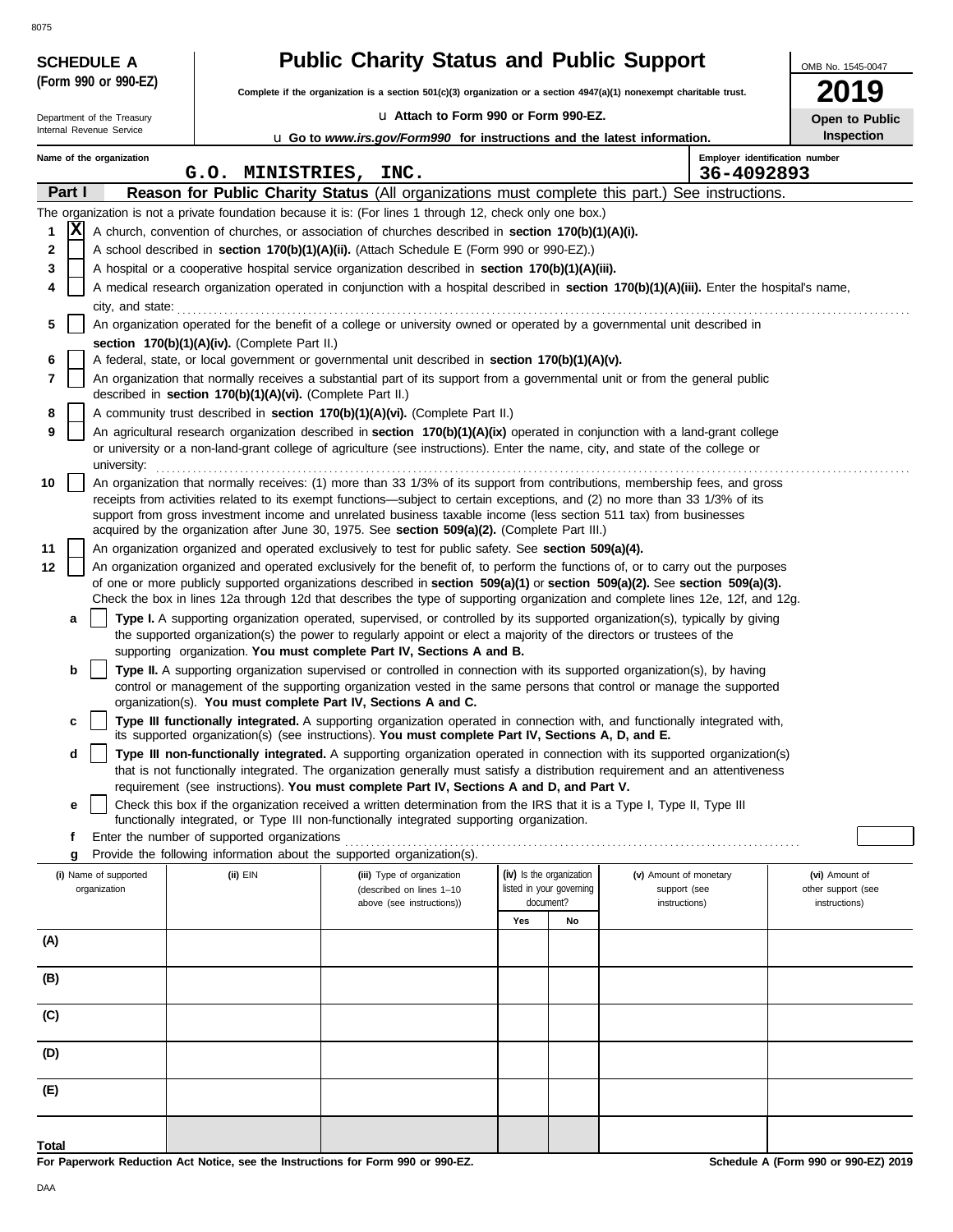| 075          |                                                                                                                                                                                                                                                  |          |            |            |            |            |    |           |
|--------------|--------------------------------------------------------------------------------------------------------------------------------------------------------------------------------------------------------------------------------------------------|----------|------------|------------|------------|------------|----|-----------|
|              | Schedule A (Form 990 or 990-EZ) 2019 $G.O.$ MINISTRIES, INC.                                                                                                                                                                                     |          |            |            |            | 36-4092893 |    | Page 2    |
|              | Support Schedule for Organizations Described in Sections 170(b)(1)(A)(iv) and 170(b)(1)(A)(vi)<br>Part II                                                                                                                                        |          |            |            |            |            |    |           |
|              | (Complete only if you checked the box on line 5, 7, or 8 of Part I or if the organization failed to qualify under                                                                                                                                |          |            |            |            |            |    |           |
|              | Part III. If the organization fails to qualify under the tests listed below, please complete Part III.)                                                                                                                                          |          |            |            |            |            |    |           |
|              | Section A. Public Support                                                                                                                                                                                                                        |          |            |            |            |            |    |           |
|              | Calendar year (or fiscal year beginning in)<br>$\mathbf{u}$                                                                                                                                                                                      | (a) 2015 | (b) 2016   | $(c)$ 2017 | (d) $2018$ | (e) 2019   |    | (f) Total |
| 1            | Gifts, grants, contributions, and<br>membership fees received. (Do not<br>include any "unusual grants.")                                                                                                                                         |          |            |            |            |            |    |           |
| $\mathbf{2}$ | Tax revenues levied for the<br>organization's benefit and either paid<br>to or expended on its behalf                                                                                                                                            |          |            |            |            |            |    |           |
| 3            | The value of services or facilities<br>furnished by a governmental unit to the<br>organization without charge                                                                                                                                    |          |            |            |            |            |    |           |
| 4            | Total. Add lines 1 through 3                                                                                                                                                                                                                     |          |            |            |            |            |    |           |
| 5            | The portion of total contributions by<br>each person (other than a<br>governmental unit or publicly<br>supported organization) included on<br>line 1 that exceeds 2% of the amount<br>shown on line 11, column (f)                               |          |            |            |            |            |    |           |
| 6            | Public support. Subtract line 5 from line 4                                                                                                                                                                                                      |          |            |            |            |            |    |           |
|              | <b>Section B. Total Support</b>                                                                                                                                                                                                                  |          |            |            |            |            |    |           |
|              | Calendar year (or fiscal year beginning in)<br>$\mathbf{u}$                                                                                                                                                                                      | (a) 2015 | (b) $2016$ | (c) 2017   | (d) $2018$ | (e) $2019$ |    | (f) Total |
| 7            | Amounts from line 4<br><u> 1999 - Johann Stoff, Amerikaansk kanton en </u>                                                                                                                                                                       |          |            |            |            |            |    |           |
| 8            | Gross income from interest, dividends,<br>payments received on securities loans,<br>rents, royalties, and income from<br>similar sources                                                                                                         |          |            |            |            |            |    |           |
| 9            | Net income from unrelated business<br>activities, whether or not the business<br>is regularly carried on                                                                                                                                         |          |            |            |            |            |    |           |
| 10           | Other income. Do not include gain or<br>loss from the sale of capital assets<br>(Explain in Part VI.)                                                                                                                                            |          |            |            |            |            |    |           |
| 11           | Total support. Add lines 7 through 10                                                                                                                                                                                                            |          |            |            |            |            |    |           |
| 12           |                                                                                                                                                                                                                                                  |          |            |            |            | 12         |    |           |
| 13           | First five years. If the Form 990 is for the organization's first, second, third, fourth, or fifth tax year as a section 501(c)(3)                                                                                                               |          |            |            |            |            |    |           |
|              | organization, check this box and <b>stop here</b>                                                                                                                                                                                                |          |            |            |            |            |    |           |
|              | Section C. Computation of Public Support Percentage                                                                                                                                                                                              |          |            |            |            |            |    |           |
| 14           | Public support percentage for 2019 (line 6, column (f) divided by line 11, column (f)) [[[[[[[[[[[[[[[[[[[[[[                                                                                                                                    |          |            |            |            | 14         |    | %         |
| 15           | Public support percentage from 2018 Schedule A, Part II, line 14                                                                                                                                                                                 |          |            |            |            |            | 15 | %         |
| 16a          | 33 1/3% support test-2019. If the organization did not check the box on line 13, and line 14 is 33 1/3% or more, check this                                                                                                                      |          |            |            |            |            |    |           |
|              |                                                                                                                                                                                                                                                  |          |            |            |            |            |    |           |
| b            | 33 1/3% support test-2018. If the organization did not check a box on line 13 or 16a, and line 15 is 33 1/3% or more, check                                                                                                                      |          |            |            |            |            |    |           |
|              |                                                                                                                                                                                                                                                  |          |            |            |            |            |    |           |
| 17a          | 10%-facts-and-circumstances test-2019. If the organization did not check a box on line 13, 16a, or 16b, and line 14 is                                                                                                                           |          |            |            |            |            |    |           |
|              | 10% or more, and if the organization meets the "facts-and-circumstances" test, check this box and stop here. Explain in                                                                                                                          |          |            |            |            |            |    |           |
|              | Part VI how the organization meets the "facts-and-circumstances" test. The organization qualifies as a publicly supported<br>organization                                                                                                        |          |            |            |            |            |    |           |
| b            | 10%-facts-and-circumstances test-2018. If the organization did not check a box on line 13, 16a, 16b, or 17a, and line                                                                                                                            |          |            |            |            |            |    |           |
|              | 15 is 10% or more, and if the organization meets the "facts-and-circumstances" test, check this box and stop here.<br>Explain in Part VI how the organization meets the "facts-and-circumstances" test. The organization qualifies as a publicly |          |            |            |            |            |    |           |
| 18           | supported organization<br>Private foundation. If the organization did not check a box on line 13, 16a, 16b, 17a, or 17b, check this box and see                                                                                                  |          |            |            |            |            |    |           |
|              |                                                                                                                                                                                                                                                  |          |            |            |            |            |    |           |

**Schedule A (Form 990 or 990-EZ) 2019 instructions** 

 $\blacktriangleright \Box$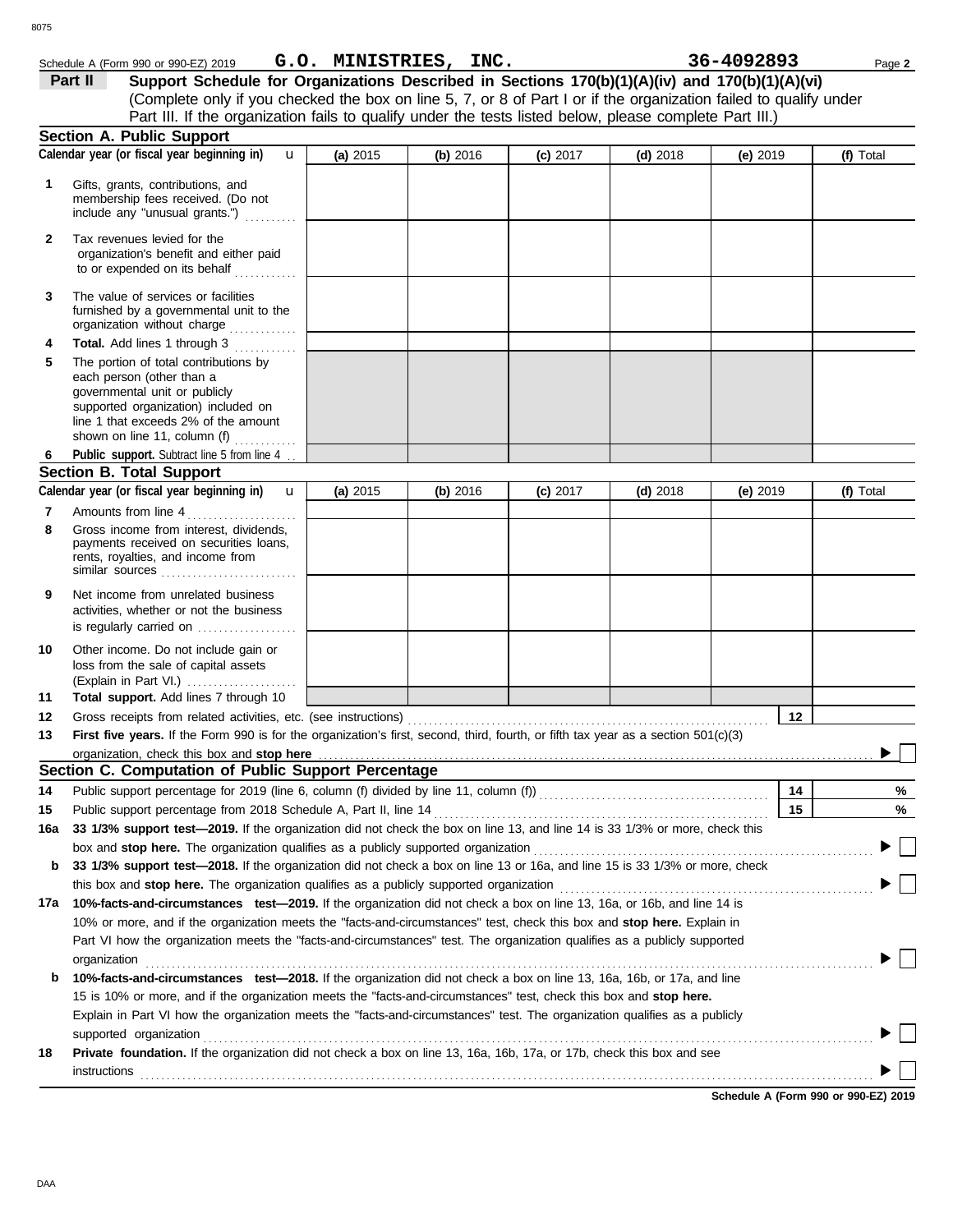| 1075         |                                                                                                                                                                                                                                                                                                                                                                   |          |          |            |            |            |           |
|--------------|-------------------------------------------------------------------------------------------------------------------------------------------------------------------------------------------------------------------------------------------------------------------------------------------------------------------------------------------------------------------|----------|----------|------------|------------|------------|-----------|
|              | Schedule A (Form 990 or 990-EZ) 2019 G.O. MINISTRIES, INC.<br>Part III<br>Support Schedule for Organizations Described in Section 509(a)(2)<br>(Complete only if you checked the box on line 10 of Part I or if the organization failed to qualify under Part II.<br>If the organization fails to qualify under the tests listed below, please complete Part II.) |          |          |            |            | 36-4092893 | Page 3    |
|              | Section A. Public Support                                                                                                                                                                                                                                                                                                                                         |          |          |            |            |            |           |
|              | Calendar year (or fiscal year beginning in)<br>$\mathbf{u}$<br>Gifts, grants, contributions, and membership fees<br>received. (Do not include any "unusual grants.")<br>.                                                                                                                                                                                         | (a) 2015 | (b) 2016 | $(c)$ 2017 | $(d)$ 2018 | (e) $2019$ | (f) Total |
| $\mathbf{2}$ | Gross receipts from admissions, merchandise<br>sold or services performed, or facilities<br>furnished in any activity that is related to the<br>organization's tax-exempt purpose                                                                                                                                                                                 |          |          |            |            |            |           |
| 3            | Gross receipts from activities that are not an<br>unrelated trade or business under section 513                                                                                                                                                                                                                                                                   |          |          |            |            |            |           |
| 4            | Tax revenues levied for the<br>organization's benefit and either paid<br>to or expended on its behalf                                                                                                                                                                                                                                                             |          |          |            |            |            |           |
| 5            | The value of services or facilities<br>furnished by a governmental unit to the<br>organization without charge                                                                                                                                                                                                                                                     |          |          |            |            |            |           |
| 6            | Total. Add lines 1 through 5                                                                                                                                                                                                                                                                                                                                      |          |          |            |            |            |           |
| 7a           | Amounts included on lines 1, 2, and 3<br>received from disqualified persons                                                                                                                                                                                                                                                                                       |          |          |            |            |            |           |
| b            | Amounts included on lines 2 and 3<br>received from other than disqualified<br>persons that exceed the greater of \$5,000<br>or 1% of the amount on line 13 for the year                                                                                                                                                                                           |          |          |            |            |            |           |
| c            | Add lines 7a and 7b                                                                                                                                                                                                                                                                                                                                               |          |          |            |            |            |           |

| <b>Public support.</b> (Subtract line 7c from |  |
|-----------------------------------------------|--|
| line $6.$ )                                   |  |

# **Section B. Total Support** . . . . . . . . . . . . . . . . . . . . . . . . . . . . . . . . . . .

|     | Calendar year (or fiscal year beginning in)<br>$\mathbf{u}$                                                                                                                      | (a) 2015 | (b) 2016 | (c) 2017 | $(d)$ 2018 | (e) 2019 | (f) Total                    |
|-----|----------------------------------------------------------------------------------------------------------------------------------------------------------------------------------|----------|----------|----------|------------|----------|------------------------------|
| 9   | Amounts from line 6                                                                                                                                                              |          |          |          |            |          |                              |
| 10a | Gross income from interest, dividends,<br>payments received on securities loans, rents,<br>royalties, and income from similar sources                                            |          |          |          |            |          |                              |
| b   | Unrelated business taxable income (less<br>section 511 taxes) from businesses<br>acquired after June 30, 1975                                                                    |          |          |          |            |          |                              |
| C   | Add lines 10a and 10b                                                                                                                                                            |          |          |          |            |          |                              |
| 11  | Net income from unrelated business<br>activities not included in line 10b, whether<br>or not the business is regularly carried on                                                |          |          |          |            |          |                              |
| 12  | Other income. Do not include gain or<br>loss from the sale of capital assets<br>(Explain in Part VI.)                                                                            |          |          |          |            |          |                              |
| 13  | Total support. (Add lines 9, 10c, 11,                                                                                                                                            |          |          |          |            |          |                              |
|     | and 12.)                                                                                                                                                                         |          |          |          |            |          |                              |
| 14  | First five years. If the Form 990 is for the organization's first, second, third, fourth, or fifth tax year as a section 501(c)(3)<br>organization, check this box and stop here |          |          |          |            |          |                              |
|     | Section C. Computation of Public Support Percentage                                                                                                                              |          |          |          |            |          |                              |
| 15  |                                                                                                                                                                                  |          |          |          |            | 15       | %                            |
| 16  |                                                                                                                                                                                  |          |          |          |            | 16       | %                            |
|     | Section D. Computation of Investment Income Percentage                                                                                                                           |          |          |          |            |          |                              |
| 17  |                                                                                                                                                                                  |          |          |          |            | 17       | %                            |
| 18  | Investment income percentage from 2018 Schedule A, Part III, line 17                                                                                                             |          |          |          |            | 18       | %                            |
| 19a | 33 1/3% support tests—2019. If the organization did not check the box on line 14, and line 15 is more than 33 1/3%, and line                                                     |          |          |          |            |          |                              |
|     |                                                                                                                                                                                  |          |          |          |            |          | $\blacktriangleright \sqcup$ |
| b   | 33 1/3% support tests—2018. If the organization did not check a box on line 14 or line 19a, and line 16 is more than 33 1/3%, and                                                |          |          |          |            |          |                              |
|     | line 18 is not more than 33 1/3%, check this box and <b>stop here.</b> The organization qualifies as a publicly supported organization $\ldots$                                  |          |          |          |            |          |                              |
| 20  |                                                                                                                                                                                  |          |          |          |            |          |                              |
|     |                                                                                                                                                                                  |          |          |          |            |          |                              |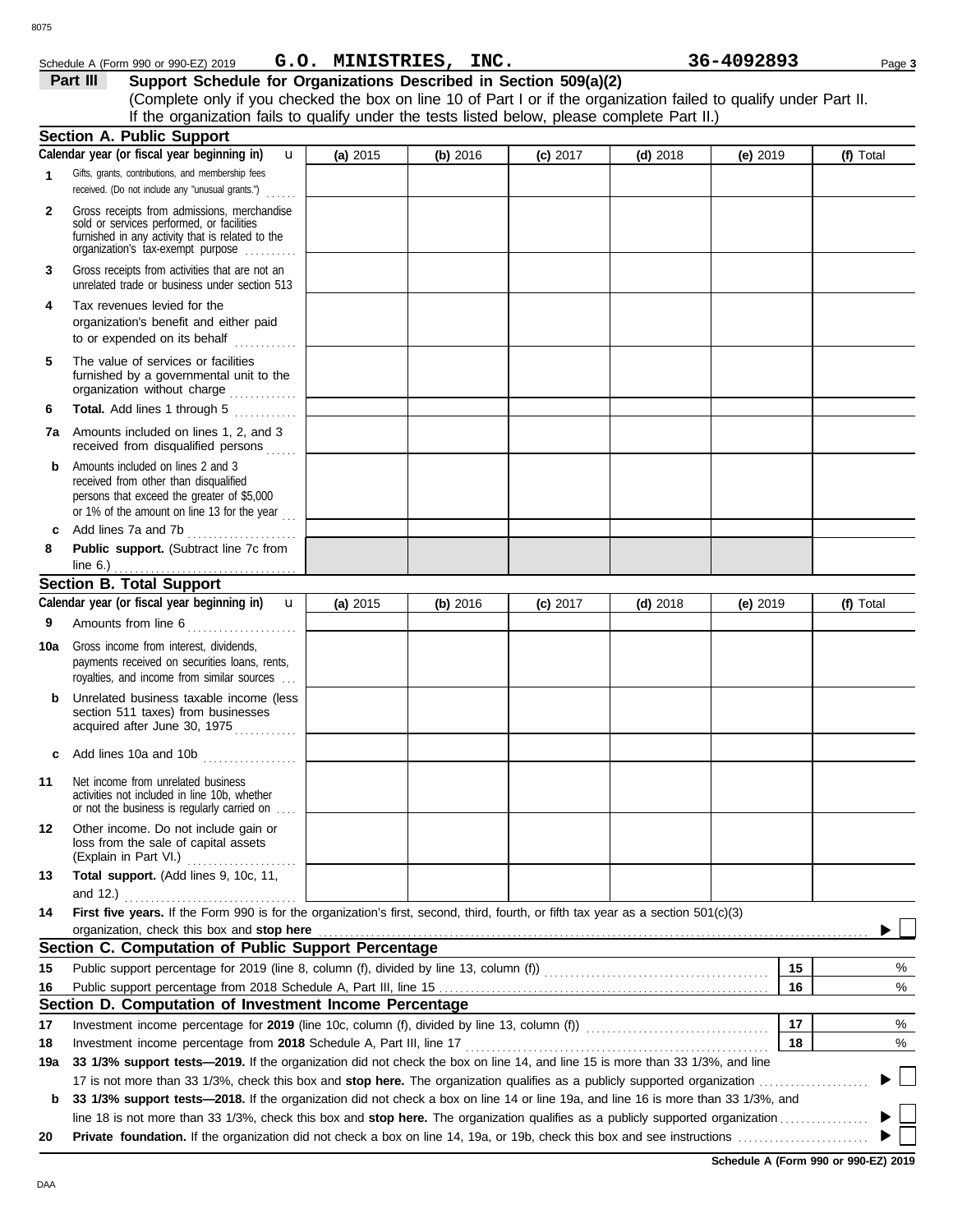|                | G.O. MINISTRIES, INC.<br>Schedule A (Form 990 or 990-EZ) 2019                                                       | 36-4092893      | Page 4    |
|----------------|---------------------------------------------------------------------------------------------------------------------|-----------------|-----------|
| <b>Part IV</b> | <b>Supporting Organizations</b>                                                                                     |                 |           |
|                | (Complete only if you checked a box in line 12 on Part I. If you checked 12a of Part I, complete Sections A         |                 |           |
|                | and B. If you checked 12b of Part I, complete Sections A and C. If you checked 12c of Part I, complete              |                 |           |
|                | Sections A, D, and E. If you checked 12d of Part I, complete Sections A and D, and complete Part V.)                |                 |           |
|                | <b>Section A. All Supporting Organizations</b>                                                                      |                 |           |
|                |                                                                                                                     |                 | Yes<br>No |
| 1              | Are all of the organization's supported organizations listed by name in the organization's governing                |                 |           |
|                | documents? If "No," describe in Part VI how the supported organizations are designated. If designated by            |                 |           |
|                | class or purpose, describe the designation. If historic and continuing relationship, explain.                       | 1               |           |
| 2              | Did the organization have any supported organization that does not have an IRS determination of status              |                 |           |
|                | under section 509(a)(1) or (2)? If "Yes," explain in Part VI how the organization determined that the supported     |                 |           |
|                | organization was described in section 509(a)(1) or (2).                                                             | 2               |           |
| За             | Did the organization have a supported organization described in section $501(c)(4)$ , (5), or (6)? If "Yes," answer |                 |           |
|                | $(b)$ and $(c)$ below.                                                                                              | 3a              |           |
| b              | Did the organization confirm that each supported organization qualified under section $501(c)(4)$ , (5), or (6) and |                 |           |
|                | satisfied the public support tests under section 509(a)(2)? If "Yes," describe in Part VI when and how the          |                 |           |
|                | organization made the determination.                                                                                | 3 <sub>b</sub>  |           |
| c              | Did the organization ensure that all support to such organizations was used exclusively for section $170(c)(2)(B)$  |                 |           |
|                | purposes? If "Yes," explain in Part VI what controls the organization put in place to ensure such use.              | 3 <sub>c</sub>  |           |
| 4a             | Was any supported organization not organized in the United States ("foreign supported organization")? If            |                 |           |
|                | "Yes," and if you checked 12a or 12b in Part I, answer (b) and (c) below.                                           | 4a              |           |
| b              | Did the organization have ultimate control and discretion in deciding whether to make grants to the foreign         |                 |           |
|                | supported organization? If "Yes," describe in Part VI how the organization had such control and discretion          |                 |           |
|                | despite being controlled or supervised by or in connection with its supported organizations.                        | 4b              |           |
| c              | Did the organization support any foreign supported organization that does not have an IRS determination             |                 |           |
|                | under sections $501(c)(3)$ and $509(a)(1)$ or (2)? If "Yes," explain in Part VI what controls the organization used |                 |           |
|                | to ensure that all support to the foreign supported organization was used exclusively for section $170(c)(2)(B)$    |                 |           |
|                | purposes.                                                                                                           | 4c              |           |
| 5a             | Did the organization add, substitute, or remove any supported organizations during the tax year? If "Yes,"          |                 |           |
|                | answer (b) and (c) below (if applicable). Also, provide detail in Part VI, including (i) the names and EIN          |                 |           |
|                | numbers of the supported organizations added, substituted, or removed; (ii) the reasons for each such action;       |                 |           |
|                | (iii) the authority under the organization's organizing document authorizing such action; and (iv) how the action   |                 |           |
|                | was accomplished (such as by amendment to the organizing document).                                                 | 5a              |           |
| b              | Type I or Type II only. Was any added or substituted supported organization part of a class already                 |                 |           |
|                | designated in the organization's organizing document?                                                               | 5b              |           |
|                | Substitutions only. Was the substitution the result of an event beyond the organization's control?                  | 5c              |           |
|                | Did the organization provide support (whether in the form of grants or the provision of services or facilities) to  |                 |           |
|                | anyone other than (i) its supported organizations, (ii) individuals that are part of the charitable class benefited |                 |           |
|                | by one or more of its supported organizations, or (iii) other supporting organizations that also support or         |                 |           |
|                | benefit one or more of the filing organization's supported organizations? If "Yes," provide detail in Part VI.      | 6               |           |
| 7              | Did the organization provide a grant, loan, compensation, or other similar payment to a substantial contributor     |                 |           |
|                | (as defined in section $4958(c)(3)(C)$ ), a family member of a substantial contributor, or a 35% controlled entity  |                 |           |
|                | with regard to a substantial contributor? If "Yes," complete Part I of Schedule L (Form 990 or 990-EZ).             | 7               |           |
| 8              | Did the organization make a loan to a disqualified person (as defined in section 4958) not described in line 7?     |                 |           |
|                | If "Yes," complete Part I of Schedule L (Form 990 or 990-EZ).                                                       | 8               |           |
| 9a             | Was the organization controlled directly or indirectly at any time during the tax year by one or more               |                 |           |
|                | disqualified persons as defined in section 4946 (other than foundation managers and organizations described         |                 |           |
|                | in section $509(a)(1)$ or $(2)$ ? If "Yes," provide detail in Part VI.                                              | 9a              |           |
| b              | Did one or more disqualified persons (as defined in line 9a) hold a controlling interest in any entity in which     |                 |           |
|                | the supporting organization had an interest? If "Yes," provide detail in Part VI.                                   | 9b              |           |
| c              | Did a disqualified person (as defined in line 9a) have an ownership interest in, or derive any personal benefit     |                 |           |
|                | from, assets in which the supporting organization also had an interest? If "Yes," provide detail in Part VI.        | 9c              |           |
| 10a            | Was the organization subject to the excess business holdings rules of section 4943 because of section               |                 |           |
|                | 4943(f) (regarding certain Type II supporting organizations, and all Type III non-functionally integrated           |                 |           |
|                | supporting organizations)? If "Yes," answer 10b below.                                                              | 10a             |           |
| b              | Did the organization have any excess business holdings in the tax year? (Use Schedule C, Form 4720, to              |                 |           |
|                | determine whether the organization had excess business holdings.)                                                   | 10 <sub>b</sub> |           |

**Schedule A (Form 990 or 990-EZ) 2019**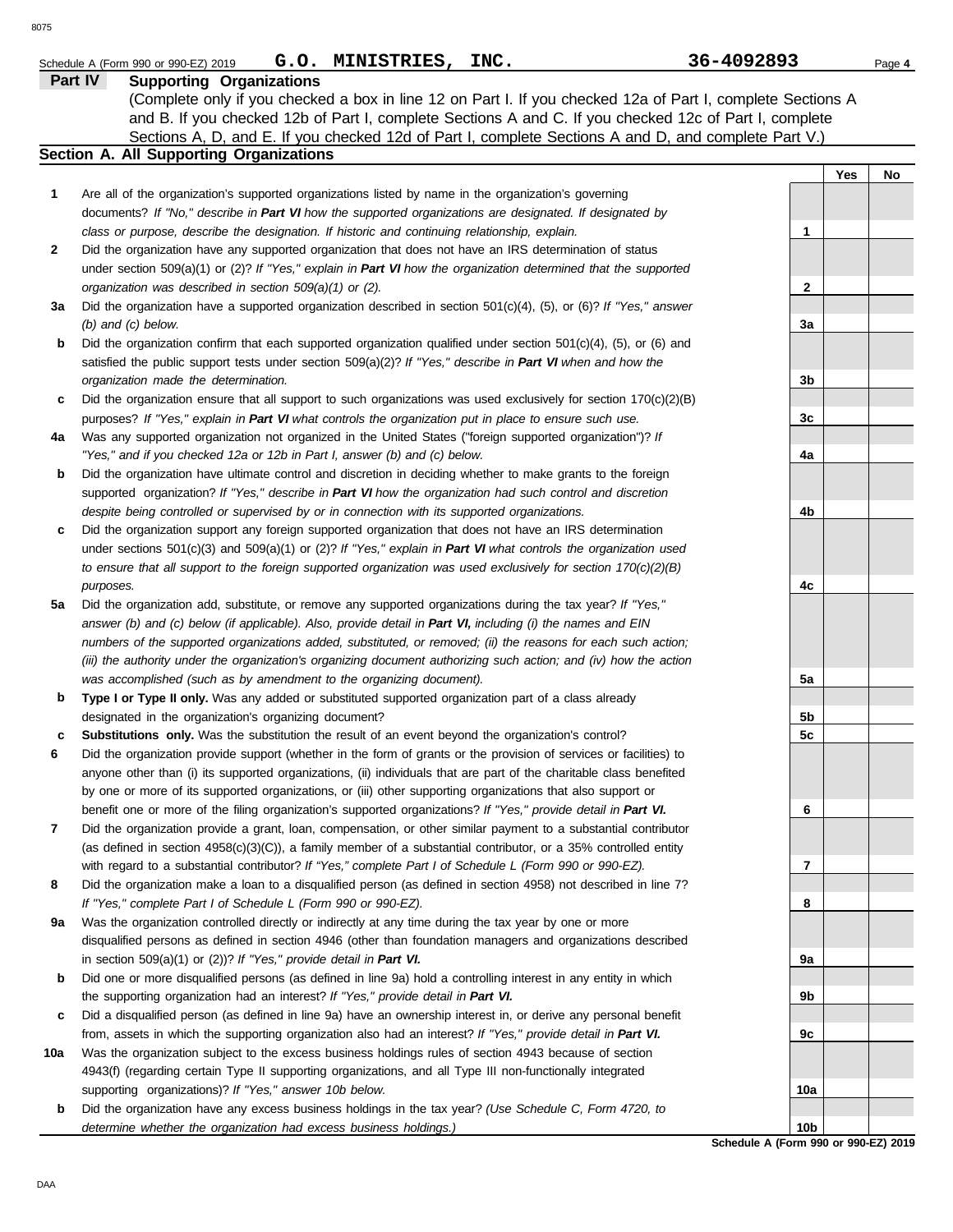| 8075         |                                                                                                                               |                 |     |        |
|--------------|-------------------------------------------------------------------------------------------------------------------------------|-----------------|-----|--------|
|              | G.O.<br>MINISTRIES,<br>INC.<br>Schedule A (Form 990 or 990-EZ) 2019<br><b>Supporting Organizations (continued)</b><br>Part IV | 36-4092893      |     | Page 5 |
|              |                                                                                                                               |                 | Yes | No     |
| 11           | Has the organization accepted a gift or contribution from any of the following persons?                                       |                 |     |        |
| a            | A person who directly or indirectly controls, either alone or together with persons described in (b) and (c)                  |                 |     |        |
|              | below, the governing body of a supported organization?                                                                        | 11a             |     |        |
|              | <b>b</b> A family member of a person described in (a) above?                                                                  | 11 <sub>b</sub> |     |        |
|              | c A 35% controlled entity of a person described in (a) or (b) above? If "Yes" to a, b, or c, provide detail in Part VI.       | 11c             |     |        |
|              | <b>Section B. Type I Supporting Organizations</b>                                                                             |                 |     |        |
|              |                                                                                                                               |                 | Yes | No     |
| 1            | Did the directors, trustees, or membership of one or more supported organizations have the power to                           |                 |     |        |
|              | regularly appoint or elect at least a majority of the organization's directors or trustees at all times during the            |                 |     |        |
|              | tax year? If "No," describe in Part VI how the supported organization(s) effectively operated, supervised, or                 |                 |     |        |
|              | controlled the organization's activities. If the organization had more than one supported organization,                       |                 |     |        |
|              | describe how the powers to appoint and/or remove directors or trustees were allocated among the supported                     |                 |     |        |
|              | organizations and what conditions or restrictions, if any, applied to such powers during the tax year.                        | 1               |     |        |
| $\mathbf{2}$ | Did the organization operate for the benefit of any supported organization other than the supported                           |                 |     |        |
|              | organization(s) that operated, supervised, or controlled the supporting organization? If "Yes," explain in Part               |                 |     |        |
|              | VI how providing such benefit carried out the purposes of the supported organization(s) that operated,                        |                 |     |        |
|              | supervised, or controlled the supporting organization.                                                                        | $\overline{2}$  |     |        |
|              | Section C. Type II Supporting Organizations                                                                                   |                 |     |        |
|              |                                                                                                                               |                 | Yes | No     |
| 1            | Were a majority of the organization's directors or trustees during the tax year also a majority of the directors              |                 |     |        |
|              | or trustees of each of the organization's supported organization(s)? If "No," describe in Part VI how control                 |                 |     |        |
|              | or management of the supporting organization was vested in the same persons that controlled or managed                        |                 |     |        |
|              | the supported organization(s).                                                                                                | 1               |     |        |
|              | Section D. All Type III Supporting Organizations                                                                              |                 |     |        |
|              |                                                                                                                               |                 | Yes | No     |
|              |                                                                                                                               |                 |     |        |
| 1            | Did the organization provide to each of its supported organizations, by the last day of the fifth month of the                |                 |     |        |
|              | organization's tax year, (i) a written notice describing the type and amount of support provided during the prior tax         |                 |     |        |
|              | year, (ii) a copy of the Form 990 that was most recently filed as of the date of notification, and (iii) copies of the        |                 |     |        |
|              | organization's governing documents in effect on the date of notification, to the extent not previously provided?              | 1               |     |        |
| $\mathbf{2}$ | Were any of the organization's officers, directors, or trustees either (i) appointed or elected by the supported              |                 |     |        |
|              | organization(s) or (ii) serving on the governing body of a supported organization? If "No," explain in Part VI how            |                 |     |        |
|              | the organization maintained a close and continuous working relationship with the supported organization(s).                   | $\mathbf{2}$    |     |        |
| 3            | By reason of the relationship described in (2), did the organization's supported organizations have a                         |                 |     |        |

| ູ | by reacon or the relationship accomponent (E), and the enganciation coupported enganciations narro a         |  |  |
|---|--------------------------------------------------------------------------------------------------------------|--|--|
|   | significant voice in the organization's investment policies and in directing the use of the organization's   |  |  |
|   | income or assets at all times during the tax year? If "Yes," describe in Part VI the role the organization's |  |  |
|   | supported organizations played in this regard.                                                               |  |  |
|   |                                                                                                              |  |  |

### **Section E. Type III Functionally-Integrated Supporting Organizations**

**1** *Check the box next to the method that the organization used to satisfy the Integral Part Test during the year (see instructions).*

The organization satisfied the Activities Test. *Complete line 2 below.* **a**

The organization is the parent of each of its supported organizations. *Complete line 3 below.*

The organization supported a governmental entity. *Describe in Part VI how you supported a government entity (see instructions).* **c**

- **a** Did substantially all of the organization's activities during the tax year directly further the exempt purposes of the supported organization(s) to which the organization was responsive? *If "Yes," then in Part VI identify those supported organizations and explain how these activities directly furthered their exempt purposes,*  how the organization was responsive to those supported organizations, and how the organization determined *that these activities constituted substantially all of its activities.*
- **b** Did the activities described in (a) constitute activities that, but for the organization's involvement, one or more of the organization's supported organization(s) would have been engaged in? *If "Yes," explain in Part VI the reasons for the organization's position that its supported organization(s) would have engaged in these activities but for the organization's involvement.*
- **3** Parent of Supported Organizations. *Answer (a) and (b) below.*
- **a** Did the organization have the power to regularly appoint or elect a majority of the officers, directors, or trustees of each of the supported organizations? *Provide details in Part VI.*
- DAA **Schedule A (Form 990 or 990-EZ) 2019 b** Did the organization exercise a substantial degree of direction over the policies, programs, and activities of each of its supported organizations? *If "Yes," describe in Part VI the role played by the organization in this regard.*

**Yes No 2a 2b 3a 3b**

**b**

**<sup>2</sup>** Activities Test. *Answer (a) and (b) below.*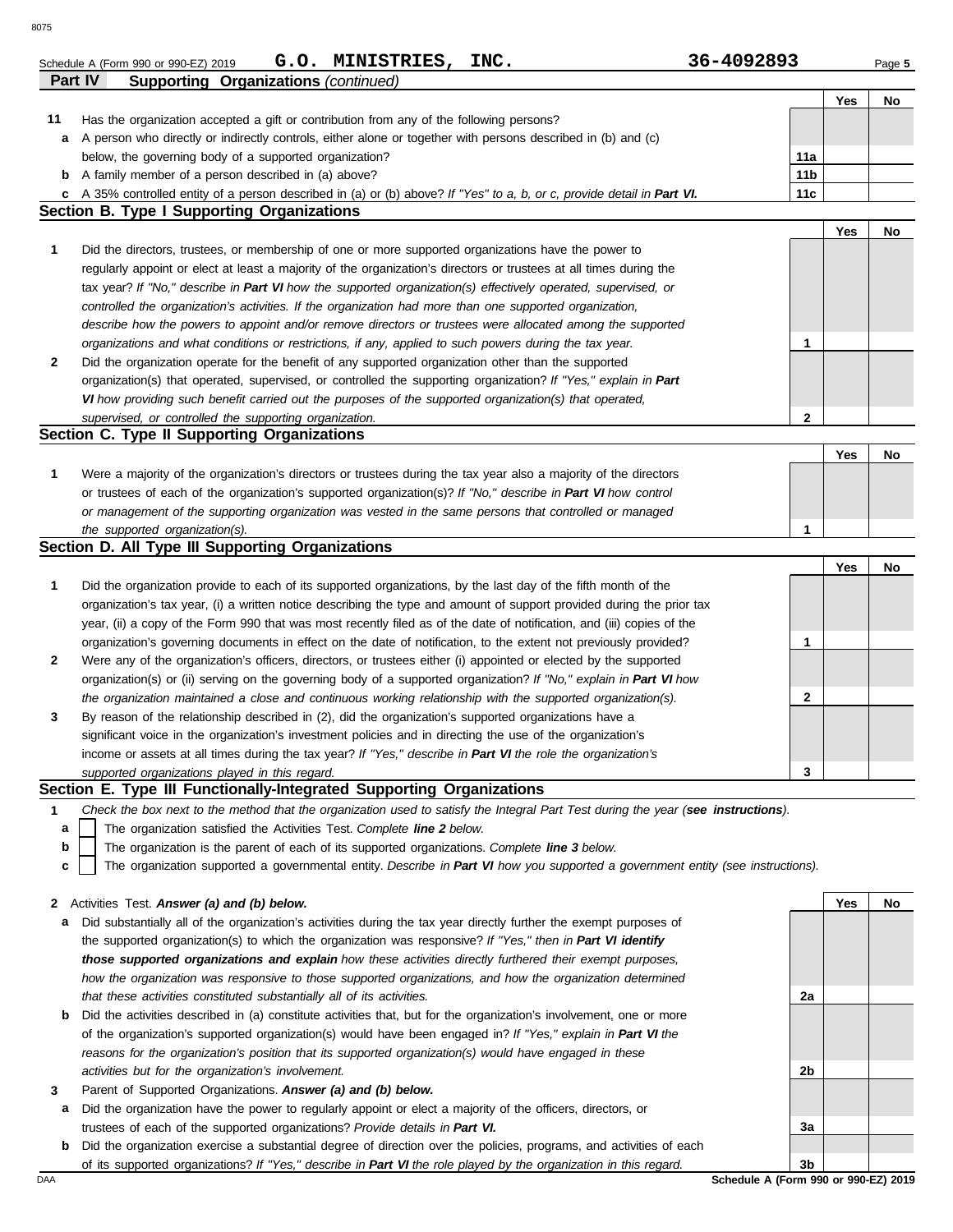| <b>Part V</b><br>Type III Non-Functionally Integrated 509(a)(3) Supporting Organizations                                                         |                |                |                                |
|--------------------------------------------------------------------------------------------------------------------------------------------------|----------------|----------------|--------------------------------|
| Check here if the organization satisfied the Integral Part Test as a qualifying trust on Nov. 20, 1970 (explain in Part VI). See<br>$\mathbf{1}$ |                |                |                                |
| <b>instructions.</b> All other Type III non-functionally integrated supporting organizations must complete Sections A through E.                 |                |                |                                |
| Section A - Adjusted Net Income                                                                                                                  |                | (A) Prior Year | (B) Current Year               |
|                                                                                                                                                  |                |                | (optional)                     |
| Net short-term capital gain<br>1                                                                                                                 | $\mathbf{1}$   |                |                                |
| 2<br>Recoveries of prior-year distributions                                                                                                      | 2              |                |                                |
| 3<br>Other gross income (see instructions)                                                                                                       | 3              |                |                                |
| 4<br>Add lines 1 through 3.                                                                                                                      | 4              |                |                                |
| 5<br>Depreciation and depletion                                                                                                                  | 5              |                |                                |
| 6<br>Portion of operating expenses paid or incurred for production or                                                                            |                |                |                                |
| collection of gross income or for management, conservation, or                                                                                   |                |                |                                |
| maintenance of property held for production of income (see instructions)                                                                         | 6              |                |                                |
| Other expenses (see instructions)<br>7                                                                                                           | 7              |                |                                |
| 8<br><b>Adjusted Net Income</b> (subtract lines 5, 6, and 7 from line 4)                                                                         | 8              |                |                                |
| <b>Section B - Minimum Asset Amount</b>                                                                                                          |                | (A) Prior Year | (B) Current Year<br>(optional) |
| Aggregate fair market value of all non-exempt-use assets (see<br>1.                                                                              |                |                |                                |
| instructions for short tax year or assets held for part of year):                                                                                |                |                |                                |
| Average monthly value of securities<br>a                                                                                                         | 1a             |                |                                |
| b<br>Average monthly cash balances                                                                                                               | 1b             |                |                                |
| Fair market value of other non-exempt-use assets<br>c                                                                                            | 1c             |                |                                |
| <b>Total</b> (add lines 1a, 1b, and 1c)<br>d                                                                                                     | 1d             |                |                                |
| Discount claimed for blockage or other<br>е                                                                                                      |                |                |                                |
| factors (explain in detail in <b>Part VI)</b> :                                                                                                  |                |                |                                |
| Acquisition indebtedness applicable to non-exempt-use assets<br>$\mathbf{2}$                                                                     | $\mathbf{2}$   |                |                                |
| Subtract line 2 from line 1d.<br>3                                                                                                               | 3              |                |                                |
| Cash deemed held for exempt use. Enter 1-1/2% of line 3 (for greater amount,<br>4                                                                |                |                |                                |
| see instructions).                                                                                                                               | 4              |                |                                |
| 5<br>Net value of non-exempt-use assets (subtract line 4 from line 3)                                                                            | 5              |                |                                |
| 6<br>Multiply line 5 by .035.                                                                                                                    | 6              |                |                                |
| 7<br>Recoveries of prior-year distributions                                                                                                      | 7              |                |                                |
| 8<br>Minimum Asset Amount (add line 7 to line 6)                                                                                                 | 8              |                |                                |
| Section C - Distributable Amount                                                                                                                 |                |                | <b>Current Year</b>            |
| Adjusted net income for prior year (from Section A, line 8, Column A)<br>1                                                                       | 1              |                |                                |
| $\mathbf{2}$<br>Enter 85% of line 1.                                                                                                             | $\overline{2}$ |                |                                |
| Minimum asset amount for prior year (from Section B, line 8, Column A)<br>3                                                                      | 3              |                |                                |
| Enter greater of line 2 or line 3.<br>4                                                                                                          | 4              |                |                                |
| 5<br>Income tax imposed in prior year                                                                                                            | 5              |                |                                |
| <b>Distributable Amount.</b> Subtract line 5 from line 4, unless subject to<br>6                                                                 |                |                |                                |
| emergency temporary reduction (see instructions).                                                                                                | 6              |                |                                |

**7** instructions). Check here if the current year is the organization's first as a non-functionally integrated Type III supporting organization (see

**Schedule A (Form 990 or 990-EZ) 2019**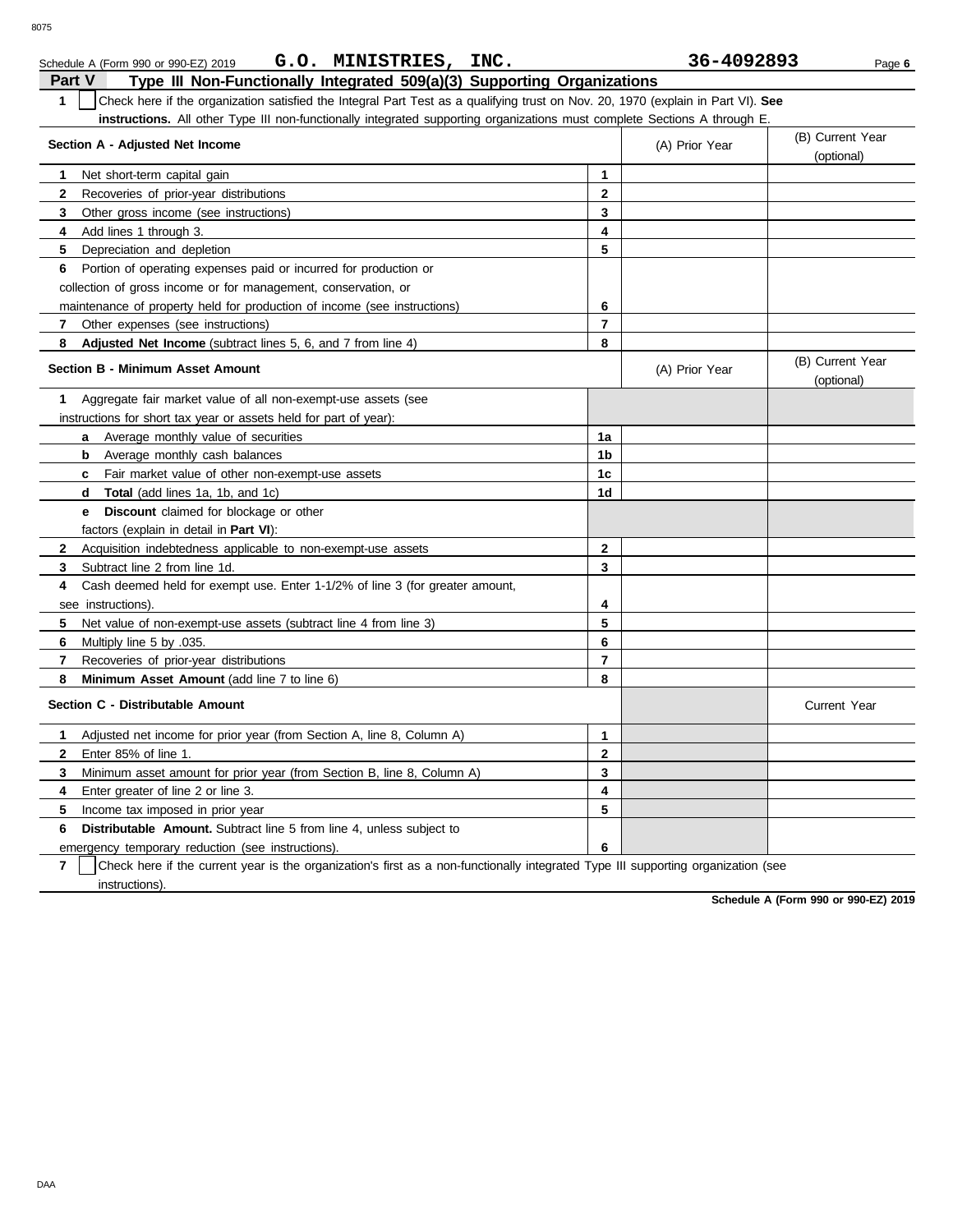#### Schedule A (Form 990 or 990-EZ) 2019 Page **7 G.O. MINISTRIES, INC. 36-4092893**

| Part V<br>Type III Non-Functionally Integrated 509(a)(3) Supporting Organizations (continued)                                               |                                    |                                               |                                                  |
|---------------------------------------------------------------------------------------------------------------------------------------------|------------------------------------|-----------------------------------------------|--------------------------------------------------|
| <b>Section D - Distributions</b>                                                                                                            |                                    |                                               | <b>Current Year</b>                              |
| $\mathbf 1$<br>Amounts paid to supported organizations to accomplish exempt purposes                                                        |                                    |                                               |                                                  |
| $\mathbf{2}$<br>Amounts paid to perform activity that directly furthers exempt purposes of supported                                        |                                    |                                               |                                                  |
| organizations, in excess of income from activity                                                                                            |                                    |                                               |                                                  |
| Administrative expenses paid to accomplish exempt purposes of supported organizations<br>3                                                  |                                    |                                               |                                                  |
| 4<br>Amounts paid to acquire exempt-use assets                                                                                              |                                    |                                               |                                                  |
| 5<br>Qualified set-aside amounts (prior IRS approval required)                                                                              |                                    |                                               |                                                  |
| Other distributions (describe in Part VI). See instructions.<br>6                                                                           |                                    |                                               |                                                  |
| $\overline{7}$<br>Total annual distributions. Add lines 1 through 6.                                                                        |                                    |                                               |                                                  |
| 8<br>Distributions to attentive supported organizations to which the organization is responsive                                             |                                    |                                               |                                                  |
| (provide details in Part VI). See instructions.                                                                                             |                                    |                                               |                                                  |
| 9<br>Distributable amount for 2019 from Section C, line 6                                                                                   |                                    |                                               |                                                  |
| 10<br>Line 8 amount divided by line 9 amount                                                                                                |                                    |                                               |                                                  |
| <b>Section E - Distribution Allocations (see instructions)</b>                                                                              | (i)<br><b>Excess Distributions</b> | (ii)<br><b>Underdistributions</b><br>Pre-2019 | (iii)<br><b>Distributable</b><br>Amount for 2019 |
| Distributable amount for 2019 from Section C, line 6<br>1                                                                                   |                                    |                                               |                                                  |
| Underdistributions, if any, for years prior to 2019<br>$\mathbf{2}$<br>(reasonable cause required-explain in Part VI). See<br>instructions. |                                    |                                               |                                                  |
| Excess distributions carryover, if any, to 2019<br>3                                                                                        |                                    |                                               |                                                  |
| <b>a</b> From 2014                                                                                                                          |                                    |                                               |                                                  |
|                                                                                                                                             |                                    |                                               |                                                  |
|                                                                                                                                             |                                    |                                               |                                                  |
|                                                                                                                                             |                                    |                                               |                                                  |
| <b>e</b> From $2018$                                                                                                                        |                                    |                                               |                                                  |
| f Total of lines 3a through e                                                                                                               |                                    |                                               |                                                  |
| <b>g</b> Applied to underdistributions of prior years                                                                                       |                                    |                                               |                                                  |
| <b>h</b> Applied to 2019 distributable amount                                                                                               |                                    |                                               |                                                  |
| <b>i</b> Carryover from 2014 not applied (see instructions)                                                                                 |                                    |                                               |                                                  |
| Remainder. Subtract lines 3g, 3h, and 3i from 3f.                                                                                           |                                    |                                               |                                                  |
| Distributions for 2019 from<br>4                                                                                                            |                                    |                                               |                                                  |
| \$<br>Section D, line 7:                                                                                                                    |                                    |                                               |                                                  |
| <b>a</b> Applied to underdistributions of prior years                                                                                       |                                    |                                               |                                                  |
| <b>b</b> Applied to 2019 distributable amount                                                                                               |                                    |                                               |                                                  |
| c Remainder. Subtract lines 4a and 4b from 4.                                                                                               |                                    |                                               |                                                  |
| 5<br>Remaining underdistributions for years prior to 2019, if                                                                               |                                    |                                               |                                                  |
| any. Subtract lines 3g and 4a from line 2. For result                                                                                       |                                    |                                               |                                                  |
| greater than zero, explain in Part VI. See instructions.                                                                                    |                                    |                                               |                                                  |
| Remaining underdistributions for 2019. Subtract lines 3h<br>6                                                                               |                                    |                                               |                                                  |
| and 4b from line 1. For result greater than zero, explain in                                                                                |                                    |                                               |                                                  |
| Part VI. See instructions.                                                                                                                  |                                    |                                               |                                                  |
| Excess distributions carryover to 2020. Add lines 3j<br>7<br>and 4c.                                                                        |                                    |                                               |                                                  |
| Breakdown of line 7:<br>8                                                                                                                   |                                    |                                               |                                                  |
|                                                                                                                                             |                                    |                                               |                                                  |
|                                                                                                                                             |                                    |                                               |                                                  |
|                                                                                                                                             |                                    |                                               |                                                  |
|                                                                                                                                             |                                    |                                               |                                                  |
| e Excess from 2019                                                                                                                          |                                    |                                               |                                                  |

**Schedule A (Form 990 or 990-EZ) 2019**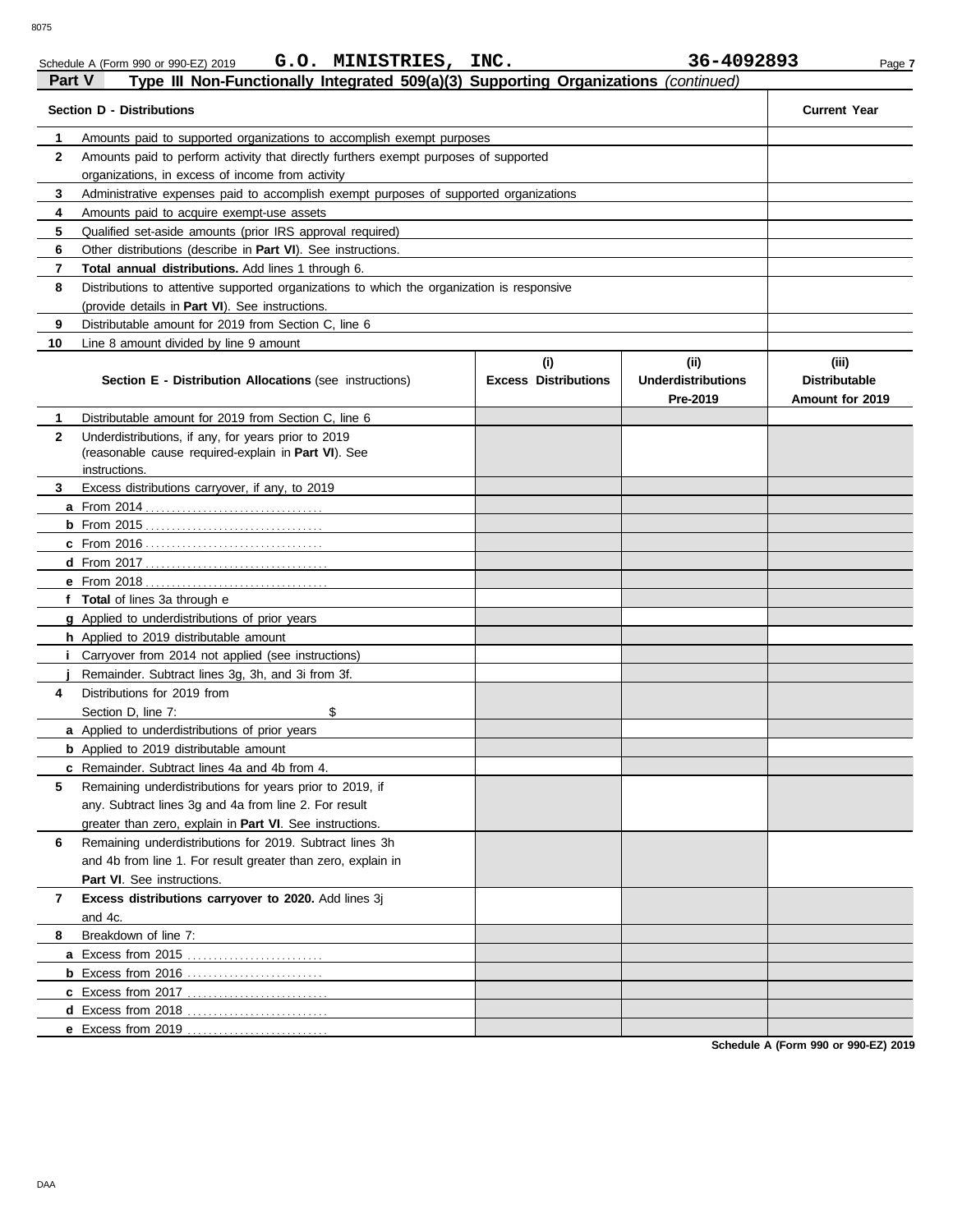|         | Schedule A (Form 990 or 990-EZ) 2019 | G.O. MINISTRIES, INC. |                                                                                                | 36-4092893                                                                                                                                                                                                                                                                                                                                                                                                                                                                                | Page 8 |
|---------|--------------------------------------|-----------------------|------------------------------------------------------------------------------------------------|-------------------------------------------------------------------------------------------------------------------------------------------------------------------------------------------------------------------------------------------------------------------------------------------------------------------------------------------------------------------------------------------------------------------------------------------------------------------------------------------|--------|
| Part VI |                                      |                       |                                                                                                | Supplemental Information. Provide the explanations required by Part II, line 10; Part II, line 17a or 17b; Part<br>III, line 12; Part IV, Section A, lines 1, 2, 3b, 3c, 4b, 4c, 5a, 6, 9a, 9b, 9c, 11a, 11b, and 11c; Part IV, Section<br>B, lines 1 and 2; Part IV, Section C, line 1; Part IV, Section D, lines 2 and 3; Part IV, Section E, lines 1c, 2a, 2b,<br>3a, and 3b; Part V, line 1; Part V, Section B, line 1e; Part V, Section D, lines 5, 6, and 8; and Part V, Section E, |        |
|         |                                      |                       | lines 2, 5, and 6. Also complete this part for any additional information. (See instructions.) |                                                                                                                                                                                                                                                                                                                                                                                                                                                                                           |        |
|         |                                      |                       |                                                                                                |                                                                                                                                                                                                                                                                                                                                                                                                                                                                                           |        |
|         |                                      |                       |                                                                                                |                                                                                                                                                                                                                                                                                                                                                                                                                                                                                           |        |
|         |                                      |                       |                                                                                                |                                                                                                                                                                                                                                                                                                                                                                                                                                                                                           |        |
|         |                                      |                       |                                                                                                |                                                                                                                                                                                                                                                                                                                                                                                                                                                                                           |        |
|         |                                      |                       |                                                                                                |                                                                                                                                                                                                                                                                                                                                                                                                                                                                                           |        |
|         |                                      |                       |                                                                                                |                                                                                                                                                                                                                                                                                                                                                                                                                                                                                           |        |
|         |                                      |                       |                                                                                                |                                                                                                                                                                                                                                                                                                                                                                                                                                                                                           |        |
|         |                                      |                       |                                                                                                |                                                                                                                                                                                                                                                                                                                                                                                                                                                                                           |        |
|         |                                      |                       |                                                                                                |                                                                                                                                                                                                                                                                                                                                                                                                                                                                                           |        |
|         |                                      |                       |                                                                                                |                                                                                                                                                                                                                                                                                                                                                                                                                                                                                           |        |
|         |                                      |                       |                                                                                                |                                                                                                                                                                                                                                                                                                                                                                                                                                                                                           |        |
|         |                                      |                       |                                                                                                |                                                                                                                                                                                                                                                                                                                                                                                                                                                                                           |        |
|         |                                      |                       |                                                                                                |                                                                                                                                                                                                                                                                                                                                                                                                                                                                                           |        |
|         |                                      |                       |                                                                                                |                                                                                                                                                                                                                                                                                                                                                                                                                                                                                           |        |
|         |                                      |                       |                                                                                                |                                                                                                                                                                                                                                                                                                                                                                                                                                                                                           |        |
|         |                                      |                       |                                                                                                |                                                                                                                                                                                                                                                                                                                                                                                                                                                                                           |        |
|         |                                      |                       |                                                                                                |                                                                                                                                                                                                                                                                                                                                                                                                                                                                                           |        |
|         |                                      |                       |                                                                                                |                                                                                                                                                                                                                                                                                                                                                                                                                                                                                           |        |
|         |                                      |                       |                                                                                                |                                                                                                                                                                                                                                                                                                                                                                                                                                                                                           |        |
|         |                                      |                       |                                                                                                |                                                                                                                                                                                                                                                                                                                                                                                                                                                                                           |        |
|         |                                      |                       |                                                                                                |                                                                                                                                                                                                                                                                                                                                                                                                                                                                                           |        |
|         |                                      |                       |                                                                                                |                                                                                                                                                                                                                                                                                                                                                                                                                                                                                           |        |
|         |                                      |                       |                                                                                                |                                                                                                                                                                                                                                                                                                                                                                                                                                                                                           |        |
|         |                                      |                       |                                                                                                |                                                                                                                                                                                                                                                                                                                                                                                                                                                                                           |        |
|         |                                      |                       |                                                                                                |                                                                                                                                                                                                                                                                                                                                                                                                                                                                                           |        |
|         |                                      |                       |                                                                                                |                                                                                                                                                                                                                                                                                                                                                                                                                                                                                           |        |
|         |                                      |                       |                                                                                                |                                                                                                                                                                                                                                                                                                                                                                                                                                                                                           |        |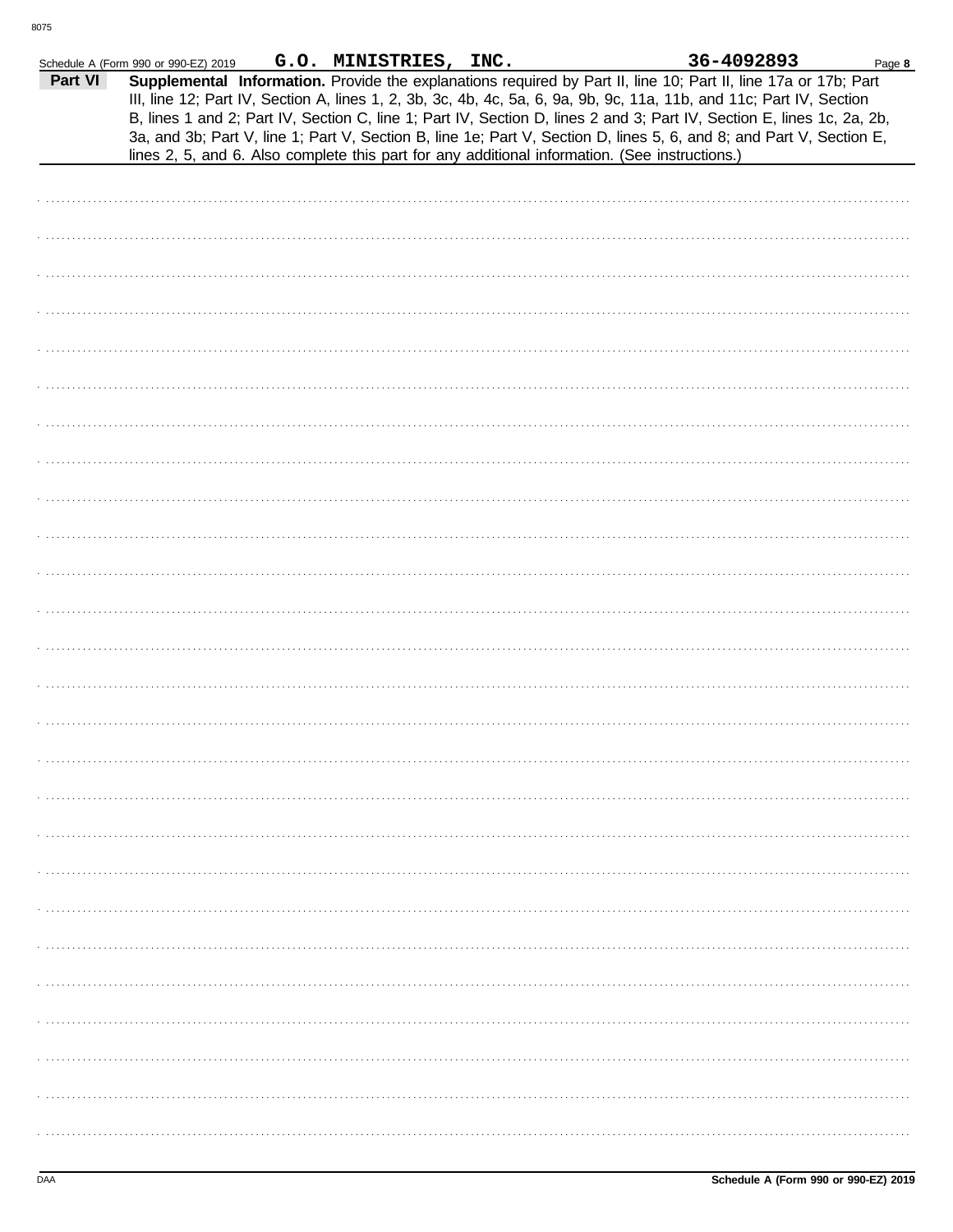|                                                                                                                                                                           | u Complete if the organization answered "Yes" on Form 990,<br>(Form 990)<br>Part IV, line 6, 7, 8, 9, 10, 11a, 11b, 11c, 11d, 11e, 11f, 12a, or 12b. |                                                                                                                                                                           |  |                                                    |                |                                 |
|---------------------------------------------------------------------------------------------------------------------------------------------------------------------------|------------------------------------------------------------------------------------------------------------------------------------------------------|---------------------------------------------------------------------------------------------------------------------------------------------------------------------------|--|----------------------------------------------------|----------------|---------------------------------|
| Department of the Treasury<br>u Attach to Form 990.<br>Internal Revenue Service<br><b>u</b> Go to <i>www.irs.gov/Form990</i> for instructions and the latest information. |                                                                                                                                                      |                                                                                                                                                                           |  | Open to Public<br><b>Inspection</b>                |                |                                 |
|                                                                                                                                                                           | Name of the organization                                                                                                                             |                                                                                                                                                                           |  |                                                    |                | Employer identification number  |
|                                                                                                                                                                           |                                                                                                                                                      |                                                                                                                                                                           |  |                                                    |                |                                 |
| MINISTRIES, INC.<br>G.O.                                                                                                                                                  |                                                                                                                                                      |                                                                                                                                                                           |  |                                                    | 36-4092893     |                                 |
|                                                                                                                                                                           | Part I                                                                                                                                               | Organizations Maintaining Donor Advised Funds or Other Similar Funds or Accounts.                                                                                         |  |                                                    |                |                                 |
|                                                                                                                                                                           |                                                                                                                                                      | Complete if the organization answered "Yes" on Form 990, Part IV, line 6.                                                                                                 |  |                                                    |                |                                 |
|                                                                                                                                                                           |                                                                                                                                                      |                                                                                                                                                                           |  | (a) Donor advised funds                            |                | (b) Funds and other accounts    |
| 1                                                                                                                                                                         | Total number at end of year                                                                                                                          |                                                                                                                                                                           |  |                                                    |                |                                 |
| 2                                                                                                                                                                         |                                                                                                                                                      |                                                                                                                                                                           |  |                                                    |                |                                 |
| 3                                                                                                                                                                         |                                                                                                                                                      | Aggregate value of grants from (during year) Mathematical Mathematical Mathematical Mathematical Mathematical M                                                           |  |                                                    |                |                                 |
|                                                                                                                                                                           |                                                                                                                                                      | Did the organization inform all donors and donor advisors in writing that the assets held in donor advised                                                                |  |                                                    |                |                                 |
|                                                                                                                                                                           |                                                                                                                                                      |                                                                                                                                                                           |  |                                                    |                | Yes<br>No                       |
| 6                                                                                                                                                                         |                                                                                                                                                      | Did the organization inform all grantees, donors, and donor advisors in writing that grant funds can be used                                                              |  |                                                    |                |                                 |
|                                                                                                                                                                           |                                                                                                                                                      | only for charitable purposes and not for the benefit of the donor or donor advisor, or for any other purpose                                                              |  |                                                    |                |                                 |
|                                                                                                                                                                           | conferring impermissible private benefit?                                                                                                            |                                                                                                                                                                           |  |                                                    |                | <b>Yes</b><br>No                |
|                                                                                                                                                                           | Part II                                                                                                                                              | <b>Conservation Easements.</b>                                                                                                                                            |  |                                                    |                |                                 |
|                                                                                                                                                                           |                                                                                                                                                      | Complete if the organization answered "Yes" on Form 990, Part IV, line 7.                                                                                                 |  |                                                    |                |                                 |
|                                                                                                                                                                           |                                                                                                                                                      | Purpose(s) of conservation easements held by the organization (check all that apply).                                                                                     |  |                                                    |                |                                 |
|                                                                                                                                                                           |                                                                                                                                                      | Preservation of land for public use (for example, recreation or education)                                                                                                |  | Preservation of a historically important land area |                |                                 |
|                                                                                                                                                                           | Protection of natural habitat                                                                                                                        |                                                                                                                                                                           |  | Preservation of a certified historic structure     |                |                                 |
|                                                                                                                                                                           | Preservation of open space                                                                                                                           |                                                                                                                                                                           |  |                                                    |                |                                 |
| 2                                                                                                                                                                         | easement on the last day of the tax year.                                                                                                            | Complete lines 2a through 2d if the organization held a qualified conservation contribution in the form of a conservation                                                 |  |                                                    |                | Held at the End of the Tax Year |
| а                                                                                                                                                                         |                                                                                                                                                      |                                                                                                                                                                           |  |                                                    | 2a             |                                 |
|                                                                                                                                                                           |                                                                                                                                                      |                                                                                                                                                                           |  |                                                    | 2 <sub>b</sub> |                                 |
| c                                                                                                                                                                         |                                                                                                                                                      |                                                                                                                                                                           |  |                                                    | 2c             |                                 |
| d                                                                                                                                                                         |                                                                                                                                                      | Number of conservation easements included in (c) acquired after 7/25/06, and not on a                                                                                     |  |                                                    |                |                                 |
|                                                                                                                                                                           |                                                                                                                                                      | historic structure listed in the National Register                                                                                                                        |  |                                                    | 2d             |                                 |
| 3                                                                                                                                                                         |                                                                                                                                                      | Number of conservation easements modified, transferred, released, extinguished, or terminated by the organization during the                                              |  |                                                    |                |                                 |
|                                                                                                                                                                           | tax year $\mathbf u$                                                                                                                                 |                                                                                                                                                                           |  |                                                    |                |                                 |
|                                                                                                                                                                           |                                                                                                                                                      | Number of states where property subject to conservation easement is located u                                                                                             |  |                                                    |                |                                 |
| 5                                                                                                                                                                         |                                                                                                                                                      | Does the organization have a written policy regarding the periodic monitoring, inspection, handling of                                                                    |  |                                                    |                |                                 |
|                                                                                                                                                                           |                                                                                                                                                      | violations, and enforcement of the conservation easements it holds?                                                                                                       |  |                                                    |                | Yes<br>No                       |
| 6                                                                                                                                                                         |                                                                                                                                                      | Staff and volunteer hours devoted to monitoring, inspecting, handling of violations, and enforcing conservation easements during the year                                 |  |                                                    |                |                                 |
|                                                                                                                                                                           | u<br>.                                                                                                                                               |                                                                                                                                                                           |  |                                                    |                |                                 |
| 7                                                                                                                                                                         |                                                                                                                                                      | Amount of expenses incurred in monitoring, inspecting, handling of violations, and enforcing conservation easements during the year                                       |  |                                                    |                |                                 |
| 8                                                                                                                                                                         | u \$                                                                                                                                                 | Does each conservation easement reported on line 2(d) above satisfy the requirements of section 170(h)(4)(B)(i)                                                           |  |                                                    |                |                                 |
|                                                                                                                                                                           |                                                                                                                                                      |                                                                                                                                                                           |  |                                                    |                | Yes<br>No                       |
| 9                                                                                                                                                                         |                                                                                                                                                      | In Part XIII, describe how the organization reports conservation easements in its revenue and expense statement and                                                       |  |                                                    |                |                                 |
|                                                                                                                                                                           |                                                                                                                                                      | balance sheet, and include, if applicable, the text of the footnote to the organization's financial statements that describes the                                         |  |                                                    |                |                                 |
|                                                                                                                                                                           |                                                                                                                                                      | organization's accounting for conservation easements.                                                                                                                     |  |                                                    |                |                                 |
|                                                                                                                                                                           | Part III                                                                                                                                             | Organizations Maintaining Collections of Art, Historical Treasures, or Other Similar Assets.<br>Complete if the organization answered "Yes" on Form 990, Part IV, line 8. |  |                                                    |                |                                 |
|                                                                                                                                                                           |                                                                                                                                                      | 1a If the organization elected, as permitted under FASB ASC 958, not to report in its revenue statement and balance sheet works                                           |  |                                                    |                |                                 |
|                                                                                                                                                                           |                                                                                                                                                      | of art, historical treasures, or other similar assets held for public exhibition, education, or research in furtherance of public                                         |  |                                                    |                |                                 |
|                                                                                                                                                                           |                                                                                                                                                      | service, provide in Part XIII the text of the footnote to its financial statements that describes these items.                                                            |  |                                                    |                |                                 |
| b                                                                                                                                                                         |                                                                                                                                                      | If the organization elected, as permitted under FASB ASC 958, to report in its revenue statement and balance sheet works of                                               |  |                                                    |                |                                 |
|                                                                                                                                                                           |                                                                                                                                                      | art, historical treasures, or other similar assets held for public exhibition, education, or research in furtherance of public service,                                   |  |                                                    |                |                                 |
|                                                                                                                                                                           |                                                                                                                                                      | provide the following amounts relating to these items:                                                                                                                    |  |                                                    |                |                                 |
|                                                                                                                                                                           |                                                                                                                                                      |                                                                                                                                                                           |  |                                                    | u \$           |                                 |
| 2                                                                                                                                                                         | (ii) Assets included in Form 990, Part X                                                                                                             | If the organization received or held works of art, historical treasures, or other similar assets for financial gain, provide the                                          |  |                                                    |                | $\mathbf{u}$ \$                 |
|                                                                                                                                                                           |                                                                                                                                                      | following amounts required to be reported under FASB ASC 958 relating to these items:                                                                                     |  |                                                    |                |                                 |
| a                                                                                                                                                                         |                                                                                                                                                      |                                                                                                                                                                           |  |                                                    |                |                                 |
|                                                                                                                                                                           |                                                                                                                                                      |                                                                                                                                                                           |  |                                                    |                |                                 |
|                                                                                                                                                                           |                                                                                                                                                      |                                                                                                                                                                           |  |                                                    |                |                                 |

| For Paperwork Reduction Act Notice, see the Instructions for Form 990. |  |  |  |
|------------------------------------------------------------------------|--|--|--|
| DAA                                                                    |  |  |  |

OMB No. 1545-0047

# **(Form 990)**

| <b>SCHEDULE D</b>                          | <b>Supplemental Financial Statements</b> |  |
|--------------------------------------------|------------------------------------------|--|
| $\mathbf{r}$ , $\mathbf{r}$ , $\mathbf{r}$ |                                          |  |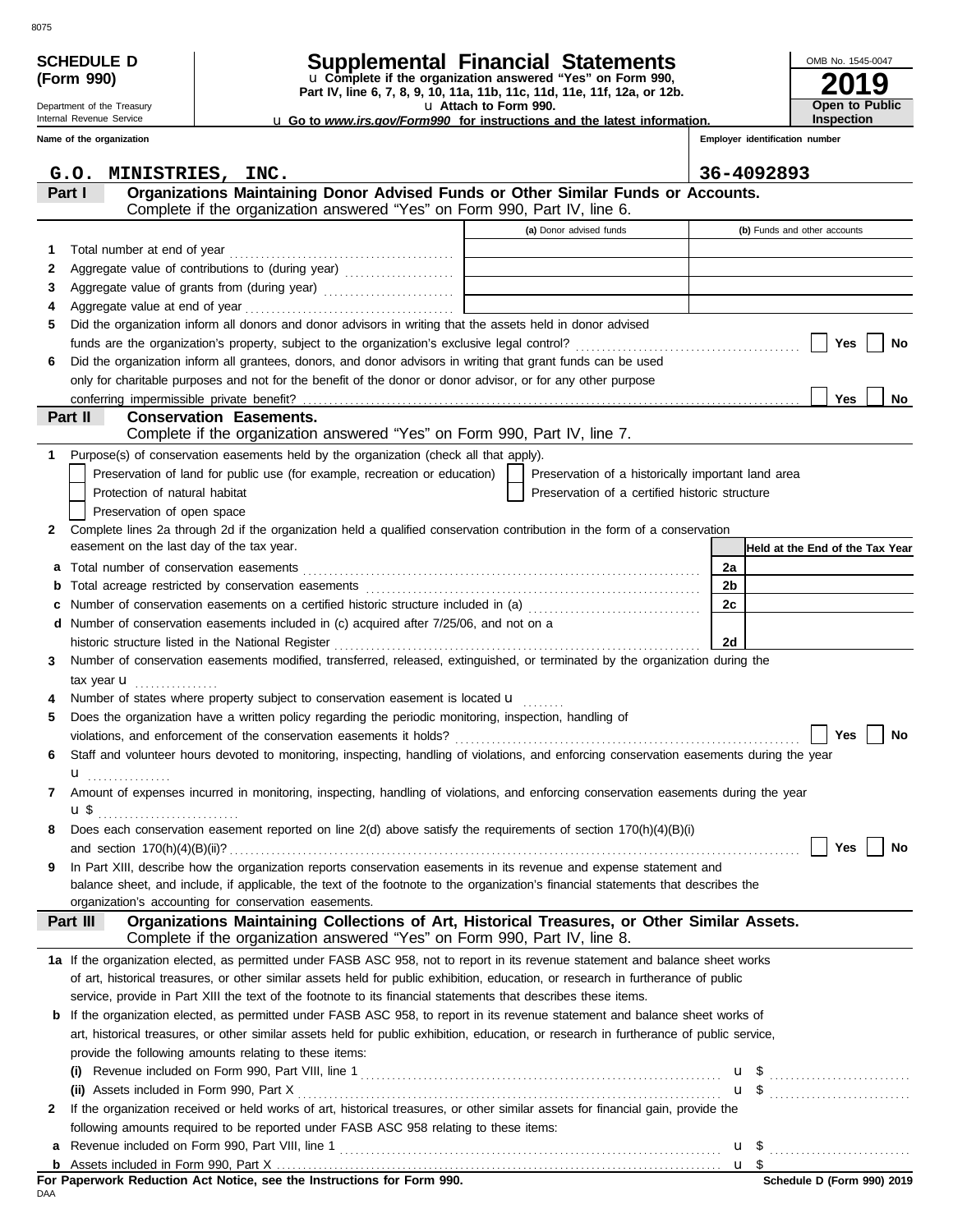|   | Schedule D (Form 990) 2019 G.O. MINISTRIES, INC.                                                                                                                                                                                     |                         |  |                          |                    | 36-4092893      |                      |                |     | Page 2              |
|---|--------------------------------------------------------------------------------------------------------------------------------------------------------------------------------------------------------------------------------------|-------------------------|--|--------------------------|--------------------|-----------------|----------------------|----------------|-----|---------------------|
|   | Organizations Maintaining Collections of Art, Historical Treasures, or Other Similar Assets (continued)<br>Part III                                                                                                                  |                         |  |                          |                    |                 |                      |                |     |                     |
| 3 | Using the organization's acquisition, accession, and other records, check any of the following that make significant use of its<br>collection items (check all that apply):                                                          |                         |  |                          |                    |                 |                      |                |     |                     |
| a | Public exhibition                                                                                                                                                                                                                    | d                       |  | Loan or exchange program |                    |                 |                      |                |     |                     |
| b | Scholarly research                                                                                                                                                                                                                   | е                       |  |                          |                    |                 |                      |                |     |                     |
| c | Preservation for future generations                                                                                                                                                                                                  |                         |  |                          |                    |                 |                      |                |     |                     |
| 4 | Provide a description of the organization's collections and explain how they further the organization's exempt purpose in Part<br>XIII.                                                                                              |                         |  |                          |                    |                 |                      |                |     |                     |
| 5 | During the year, did the organization solicit or receive donations of art, historical treasures, or other similar                                                                                                                    |                         |  |                          |                    |                 |                      |                |     |                     |
|   | assets to be sold to raise funds rather than to be maintained as part of the organization's collection?                                                                                                                              |                         |  |                          |                    |                 |                      |                | Yes | No                  |
|   | Part IV<br><b>Escrow and Custodial Arrangements.</b>                                                                                                                                                                                 |                         |  |                          |                    |                 |                      |                |     |                     |
|   | Complete if the organization answered "Yes" on Form 990, Part IV, line 9, or reported an amount on Form                                                                                                                              |                         |  |                          |                    |                 |                      |                |     |                     |
|   | 990, Part X, line 21.                                                                                                                                                                                                                |                         |  |                          |                    |                 |                      |                |     |                     |
|   | 1a Is the organization an agent, trustee, custodian or other intermediary for contributions or other assets not                                                                                                                      |                         |  |                          |                    |                 |                      |                |     |                     |
|   |                                                                                                                                                                                                                                      |                         |  |                          |                    |                 |                      |                | Yes | No                  |
|   | <b>b</b> If "Yes," explain the arrangement in Part XIII and complete the following table:                                                                                                                                            |                         |  |                          |                    |                 |                      |                |     |                     |
|   |                                                                                                                                                                                                                                      |                         |  |                          |                    |                 |                      | Amount         |     |                     |
|   | c Beginning balance <b>contract to the contract of the set of the contract of the contract of the contract of the contract of the contract of the contract of the contract of the contract of the contract of the contract of th</b> |                         |  |                          |                    |                 | 1c                   |                |     |                     |
|   |                                                                                                                                                                                                                                      |                         |  |                          |                    |                 | 1d                   |                |     |                     |
|   |                                                                                                                                                                                                                                      |                         |  |                          |                    |                 | 1е                   |                |     |                     |
| f |                                                                                                                                                                                                                                      |                         |  |                          |                    |                 | 1f                   |                |     |                     |
|   | 2a Did the organization include an amount on Form 990, Part X, line 21, for escrow or custodial account liability?                                                                                                                   |                         |  |                          |                    |                 |                      |                | Yes | <b>No</b>           |
|   |                                                                                                                                                                                                                                      |                         |  |                          |                    |                 |                      |                |     |                     |
|   | Part V<br><b>Endowment Funds.</b><br>Complete if the organization answered "Yes" on Form 990, Part IV, line 10.                                                                                                                      |                         |  |                          |                    |                 |                      |                |     |                     |
|   |                                                                                                                                                                                                                                      | (a) Current year        |  | (b) Prior year           | (c) Two years back |                 | (d) Three years back |                |     | (e) Four years back |
|   |                                                                                                                                                                                                                                      |                         |  |                          |                    |                 |                      |                |     |                     |
|   | 1a Beginning of year balance                                                                                                                                                                                                         |                         |  |                          |                    |                 |                      |                |     |                     |
|   | <b>b</b> Contributions <b>contributions</b><br>c Net investment earnings, gains, and                                                                                                                                                 |                         |  |                          |                    |                 |                      |                |     |                     |
|   |                                                                                                                                                                                                                                      |                         |  |                          |                    |                 |                      |                |     |                     |
|   | d Grants or scholarships                                                                                                                                                                                                             |                         |  |                          |                    |                 |                      |                |     |                     |
|   | e Other expenditures for facilities and                                                                                                                                                                                              |                         |  |                          |                    |                 |                      |                |     |                     |
|   |                                                                                                                                                                                                                                      |                         |  |                          |                    |                 |                      |                |     |                     |
|   | f Administrative expenses                                                                                                                                                                                                            |                         |  |                          |                    |                 |                      |                |     |                     |
|   | g End of year balance                                                                                                                                                                                                                |                         |  |                          |                    |                 |                      |                |     |                     |
|   | 2 Provide the estimated percentage of the current year end balance (line 1g, column (a)) held as:                                                                                                                                    |                         |  |                          |                    |                 |                      |                |     |                     |
|   | a Board designated or quasi-endowment u                                                                                                                                                                                              |                         |  |                          |                    |                 |                      |                |     |                     |
|   | <b>b</b> Permanent endowment <b>u</b> %                                                                                                                                                                                              |                         |  |                          |                    |                 |                      |                |     |                     |
|   | c Term endowment <b>u</b> %                                                                                                                                                                                                          |                         |  |                          |                    |                 |                      |                |     |                     |
|   | The percentages on lines 2a, 2b, and 2c should equal 100%.                                                                                                                                                                           |                         |  |                          |                    |                 |                      |                |     |                     |
|   | 3a Are there endowment funds not in the possession of the organization that are held and administered for the                                                                                                                        |                         |  |                          |                    |                 |                      |                |     |                     |
|   | organization by:                                                                                                                                                                                                                     |                         |  |                          |                    |                 |                      |                | Yes | No                  |
|   |                                                                                                                                                                                                                                      |                         |  |                          |                    |                 |                      | 3a(i)          |     |                     |
|   |                                                                                                                                                                                                                                      |                         |  |                          |                    |                 |                      | 3a(ii)         |     |                     |
|   |                                                                                                                                                                                                                                      |                         |  |                          |                    |                 |                      | 3b             |     |                     |
|   | Describe in Part XIII the intended uses of the organization's endowment funds.                                                                                                                                                       |                         |  |                          |                    |                 |                      |                |     |                     |
|   | Land, Buildings, and Equipment.<br><b>Part VI</b>                                                                                                                                                                                    |                         |  |                          |                    |                 |                      |                |     |                     |
|   | Complete if the organization answered "Yes" on Form 990, Part IV, line 11a. See Form 990, Part X, line 10.                                                                                                                           |                         |  |                          |                    |                 |                      |                |     |                     |
|   | Description of property                                                                                                                                                                                                              | (a) Cost or other basis |  | (b) Cost or other basis  |                    | (c) Accumulated |                      | (d) Book value |     |                     |
|   |                                                                                                                                                                                                                                      | (investment)            |  | (other)                  |                    | depreciation    |                      |                |     |                     |
|   |                                                                                                                                                                                                                                      |                         |  |                          | 1,094,200          |                 |                      |                |     | 1,094,200           |
|   |                                                                                                                                                                                                                                      |                         |  |                          |                    |                 |                      |                |     |                     |
|   | c Leasehold improvements                                                                                                                                                                                                             |                         |  |                          |                    |                 |                      |                |     |                     |
|   |                                                                                                                                                                                                                                      |                         |  |                          | 1,066,862          |                 | 408,456              |                |     | 658,406             |
|   |                                                                                                                                                                                                                                      |                         |  |                          |                    |                 | u                    |                |     | 1,752,606           |
|   |                                                                                                                                                                                                                                      |                         |  |                          |                    |                 |                      |                |     |                     |

**Schedule D (Form 990) 2019**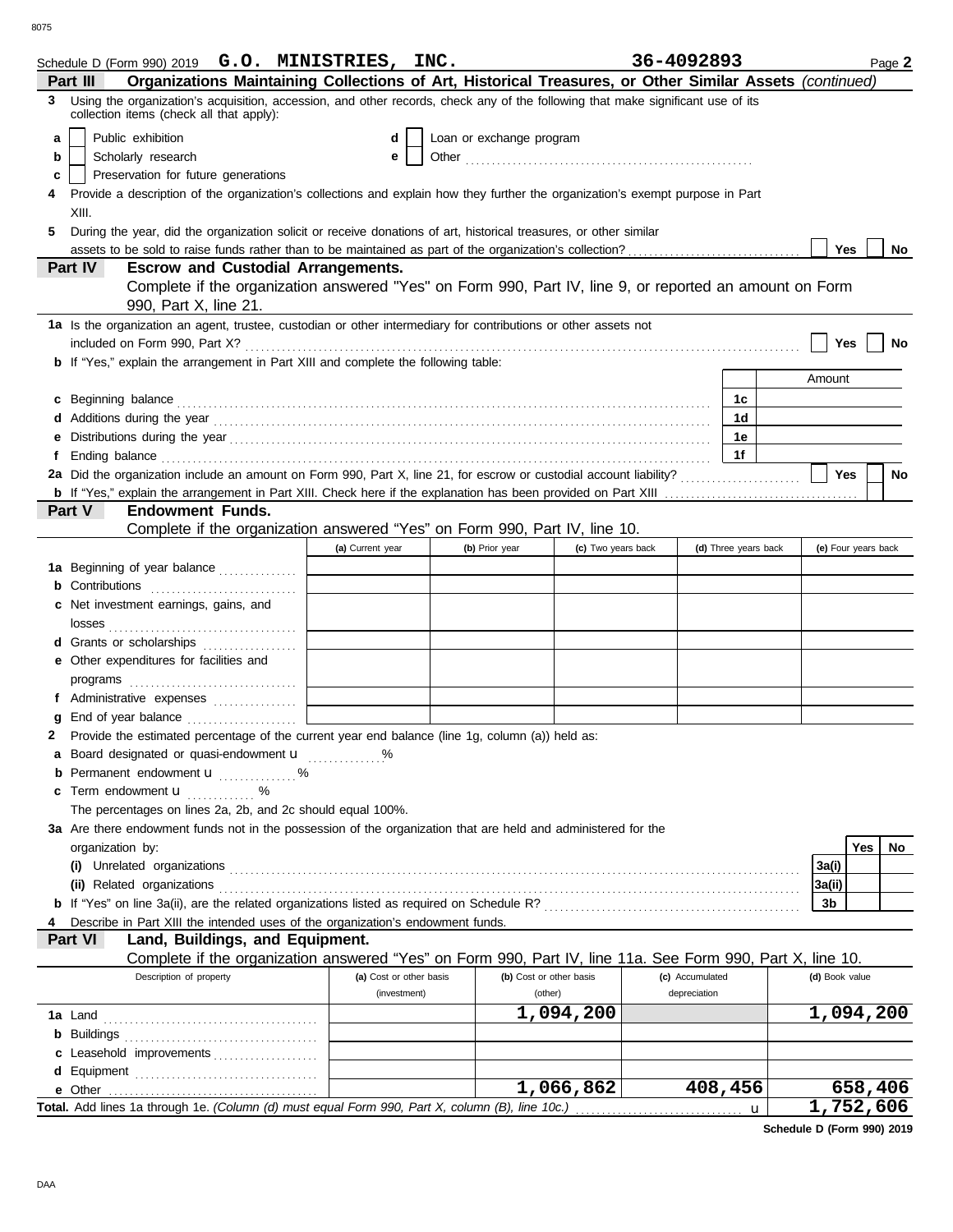DAA

|                           | Schedule D (Form 990) 2019 G.O. MINISTRIES, INC.                                                                                                     |   |                | 36-4092893                       | Page 3         |
|---------------------------|------------------------------------------------------------------------------------------------------------------------------------------------------|---|----------------|----------------------------------|----------------|
| Part VII                  | <b>Investments - Other Securities.</b>                                                                                                               |   |                |                                  |                |
|                           | Complete if the organization answered "Yes" on Form 990, Part IV, line 11b. See Form 990, Part X, line 12.                                           |   |                |                                  |                |
|                           | (a) Description of security or category                                                                                                              |   | (b) Book value | (c) Method of valuation:         |                |
|                           | (including name of security)                                                                                                                         |   |                | Cost or end-of-year market value |                |
| (1) Financial derivatives |                                                                                                                                                      |   |                |                                  |                |
|                           |                                                                                                                                                      |   |                |                                  |                |
| $(3)$ Other               |                                                                                                                                                      |   |                |                                  |                |
| (A)                       |                                                                                                                                                      |   |                |                                  |                |
| (B)                       |                                                                                                                                                      |   |                |                                  |                |
| (C)                       |                                                                                                                                                      |   |                |                                  |                |
| $\Box$ (D)                |                                                                                                                                                      |   |                |                                  |                |
| (E)                       |                                                                                                                                                      |   |                |                                  |                |
| (F)                       |                                                                                                                                                      |   |                |                                  |                |
| (G)<br>(H)                |                                                                                                                                                      |   |                |                                  |                |
|                           | Total. (Column (b) must equal Form 990, Part X, col. (B) line 12.)                                                                                   |   |                |                                  |                |
| Part VIII                 | Investments - Program Related.                                                                                                                       | u |                |                                  |                |
|                           | Complete if the organization answered "Yes" on Form 990, Part IV, line 11c. See Form 990, Part X, line 13.                                           |   |                |                                  |                |
|                           | (a) Description of investment                                                                                                                        |   | (b) Book value | (c) Method of valuation:         |                |
|                           |                                                                                                                                                      |   |                | Cost or end-of-year market value |                |
| (1)                       |                                                                                                                                                      |   |                |                                  |                |
| (2)                       |                                                                                                                                                      |   |                |                                  |                |
| (3)                       |                                                                                                                                                      |   |                |                                  |                |
| (4)                       |                                                                                                                                                      |   |                |                                  |                |
| (5)                       |                                                                                                                                                      |   |                |                                  |                |
| (6)                       |                                                                                                                                                      |   |                |                                  |                |
| (7)                       |                                                                                                                                                      |   |                |                                  |                |
| (8)                       |                                                                                                                                                      |   |                |                                  |                |
| (9)                       |                                                                                                                                                      |   |                |                                  |                |
|                           | Total. (Column (b) must equal Form 990, Part X, col. (B) line 13.) $\mathbf u$                                                                       |   |                |                                  |                |
| Part IX                   | Other Assets.                                                                                                                                        |   |                |                                  |                |
|                           | Complete if the organization answered "Yes" on Form 990, Part IV, line 11d. See Form 990, Part X, line 15.                                           |   |                |                                  |                |
|                           | (a) Description                                                                                                                                      |   |                |                                  | (b) Book value |
| (1)                       |                                                                                                                                                      |   |                |                                  |                |
| (2)                       |                                                                                                                                                      |   |                |                                  |                |
| (3)                       |                                                                                                                                                      |   |                |                                  |                |
| (4)                       |                                                                                                                                                      |   |                |                                  |                |
| (5)                       |                                                                                                                                                      |   |                |                                  |                |
| (6)                       |                                                                                                                                                      |   |                |                                  |                |
| (7)                       |                                                                                                                                                      |   |                |                                  |                |
| (8)                       |                                                                                                                                                      |   |                |                                  |                |
| (9)                       |                                                                                                                                                      |   |                |                                  |                |
|                           | Total. (Column (b) must equal Form 990, Part X, col. (B) line 15.)                                                                                   |   |                | u                                |                |
| Part X                    | Other Liabilities.                                                                                                                                   |   |                |                                  |                |
|                           | Complete if the organization answered "Yes" on Form 990, Part IV, line 11e or 11f. See Form 990, Part X,<br>line 25.                                 |   |                |                                  |                |
| 1.                        | (a) Description of liability                                                                                                                         |   |                |                                  | (b) Book value |
| (1)                       | Federal income taxes                                                                                                                                 |   |                |                                  |                |
| <b>DEFERRED</b><br>(2)    | <b>INCOME</b>                                                                                                                                        |   |                |                                  | 162,990        |
| (3)                       | SECURITY DEPOSITS                                                                                                                                    |   |                |                                  | 7,600          |
| (4)                       |                                                                                                                                                      |   |                |                                  |                |
| (5)                       |                                                                                                                                                      |   |                |                                  |                |
| (6)                       |                                                                                                                                                      |   |                |                                  |                |
| (7)                       |                                                                                                                                                      |   |                |                                  |                |
| (8)                       |                                                                                                                                                      |   |                |                                  |                |
| (9)                       |                                                                                                                                                      |   |                |                                  |                |
|                           | Total. (Column (b) must equal Form 990, Part X, col. (B) line 25.)                                                                                   |   |                | $\mathbf u$                      | 170,590        |
|                           | 2. Liability for uncertain tax positions. In Part XIII, provide the text of the footnote to the organization's financial statements that reports the |   |                |                                  |                |

organization's liability for uncertain tax positions under FASB ASC 740. Check here if the text of the footnote has been provided in Part XIII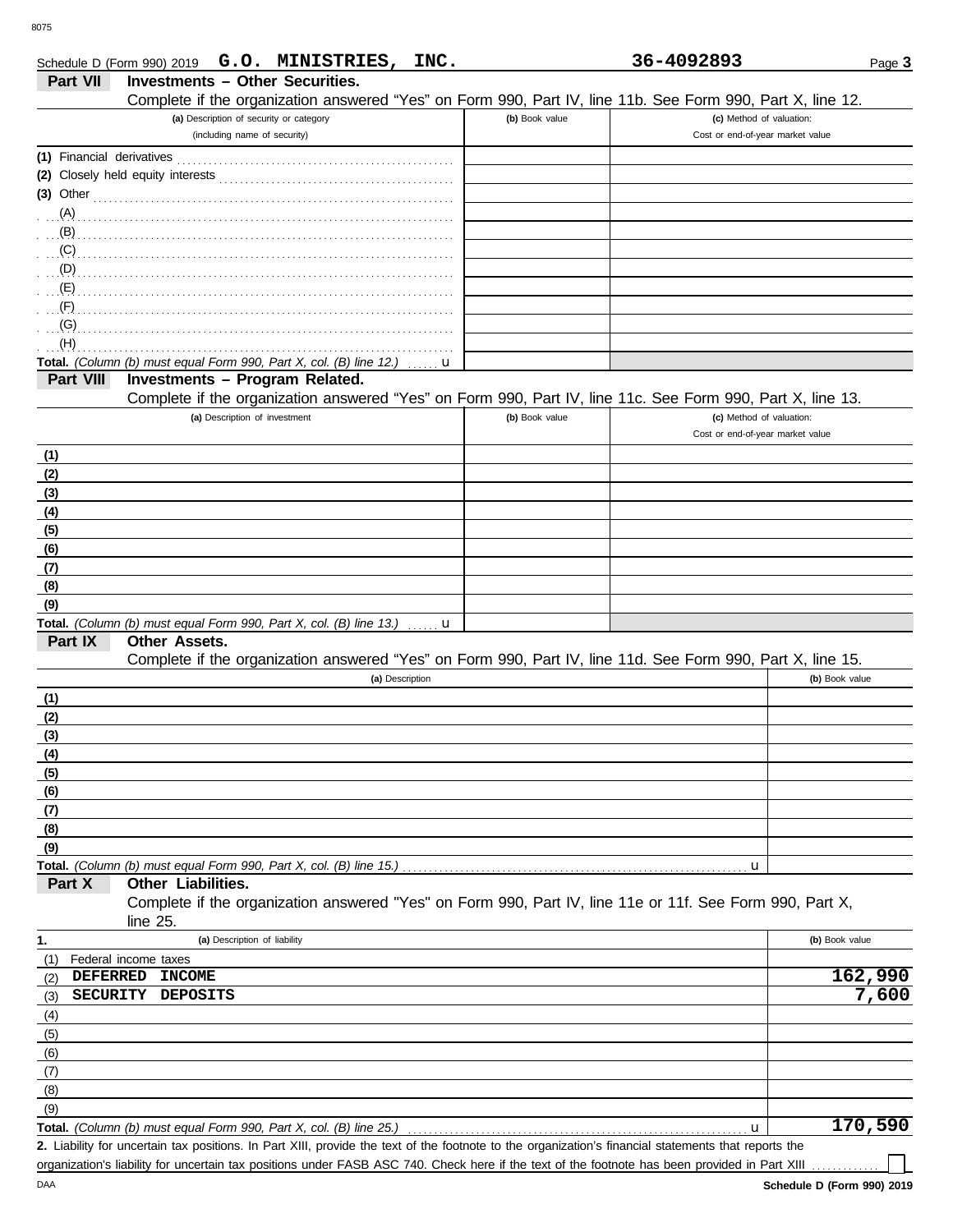|                                                            | Schedule D (Form 990) 2019 G.O. MINISTRIES, INC.                                                                                                                                                                                         |                | 36-4092893   | Page 4    |
|------------------------------------------------------------|------------------------------------------------------------------------------------------------------------------------------------------------------------------------------------------------------------------------------------------|----------------|--------------|-----------|
| Part XI                                                    | Reconciliation of Revenue per Audited Financial Statements With Revenue per Return.                                                                                                                                                      |                |              |           |
|                                                            | Complete if the organization answered "Yes" on Form 990, Part IV, line 12a.                                                                                                                                                              |                |              |           |
|                                                            | Total revenue, gains, and other support per audited financial statements                                                                                                                                                                 |                | 1            | 5,854,923 |
| 2                                                          | Amounts included on line 1 but not on Form 990, Part VIII, line 12:                                                                                                                                                                      |                |              |           |
|                                                            |                                                                                                                                                                                                                                          | 2a             |              |           |
| b                                                          |                                                                                                                                                                                                                                          | 2 <sub>b</sub> |              |           |
| c                                                          |                                                                                                                                                                                                                                          | 2c             |              |           |
| d                                                          |                                                                                                                                                                                                                                          | 2d             |              |           |
| е                                                          |                                                                                                                                                                                                                                          |                | 2e           |           |
| З                                                          |                                                                                                                                                                                                                                          |                | 3            | 5,854,923 |
|                                                            | Amounts included on Form 990, Part VIII, line 12, but not on line 1:                                                                                                                                                                     |                |              |           |
|                                                            |                                                                                                                                                                                                                                          | 4а             |              |           |
|                                                            |                                                                                                                                                                                                                                          | 4b             |              |           |
|                                                            | <b>b</b> Other (Describe in Part XIII.) <b>CONSIDENT</b> 2014 12:20 12:20 12:20 12:20 12:20 12:20 12:20 12:20 12:20 12:20 12:20 12:20 12:20 12:20 12:20 12:20 12:20 12:20 12:20 12:20 12:20 12:20 12:20 12:20 12:20 12:20 12:20 12:20 12 |                |              |           |
| c Add lines 4a and 4b                                      |                                                                                                                                                                                                                                          |                | 4c<br>5      |           |
| 5.                                                         |                                                                                                                                                                                                                                          |                |              | 5,854,923 |
| Part XII                                                   | Reconciliation of Expenses per Audited Financial Statements With Expenses per Return.                                                                                                                                                    |                |              |           |
|                                                            | Complete if the organization answered "Yes" on Form 990, Part IV, line 12a.                                                                                                                                                              |                |              |           |
| Total expenses and losses per audited financial statements |                                                                                                                                                                                                                                          |                | 1            | 5,778,549 |
| 2                                                          | Amounts included on line 1 but not on Form 990, Part IX, line 25:                                                                                                                                                                        |                |              |           |
| a                                                          |                                                                                                                                                                                                                                          | 2a             |              |           |
| b                                                          |                                                                                                                                                                                                                                          | 2 <sub>b</sub> |              |           |
| Other losses<br>с                                          |                                                                                                                                                                                                                                          | 2c             |              |           |
| d                                                          |                                                                                                                                                                                                                                          | 2d             |              |           |
| е                                                          | Add lines 2a through 2d [11, 12] Add lines 2a through 2d [11, 12] Add lines 2a through 2d [11, 12] Add lines 2a through 2d [11, 12] Add and the set of the set of the set of the set of the set of the set of the set of the s           |                | 2e           |           |
| 3                                                          |                                                                                                                                                                                                                                          |                | 3            | 5,778,549 |
|                                                            | Amounts included on Form 990, Part IX, line 25, but not on line 1:                                                                                                                                                                       |                |              |           |
|                                                            |                                                                                                                                                                                                                                          | 4а             |              |           |
|                                                            |                                                                                                                                                                                                                                          | 4b             | $\mathbf{1}$ |           |
| c Add lines 4a and 4b                                      |                                                                                                                                                                                                                                          |                | 4c           |           |
| 5                                                          |                                                                                                                                                                                                                                          |                | 5            | 5,778,550 |
| Part XIII Supplemental Information.                        |                                                                                                                                                                                                                                          |                |              |           |
|                                                            | Provide the descriptions required for Part II, lines 3, 5, and 9; Part III, lines 1a and 4; Part IV, lines 1b and 2b; Part V, line 4; Part X, line                                                                                       |                |              |           |
|                                                            | 2; Part XI, lines 2d and 4b; and Part XII, lines 2d and 4b. Also complete this part to provide any additional information.                                                                                                               |                |              |           |
|                                                            | PART XII, LINE 4B - EXPENSE AMOUNTS INCLUDED ON RETURN - OTHER                                                                                                                                                                           |                |              |           |
|                                                            |                                                                                                                                                                                                                                          |                |              |           |
|                                                            |                                                                                                                                                                                                                                          |                |              |           |
| <b>BOOK</b>                                                | TAX DEPRECIATION DIFFERENCE                                                                                                                                                                                                              |                | \$.          | 1         |
|                                                            |                                                                                                                                                                                                                                          |                |              |           |
|                                                            |                                                                                                                                                                                                                                          |                |              |           |
|                                                            |                                                                                                                                                                                                                                          |                |              |           |
|                                                            |                                                                                                                                                                                                                                          |                |              |           |
|                                                            |                                                                                                                                                                                                                                          |                |              |           |
|                                                            |                                                                                                                                                                                                                                          |                |              |           |
|                                                            |                                                                                                                                                                                                                                          |                |              |           |
|                                                            |                                                                                                                                                                                                                                          |                |              |           |
|                                                            |                                                                                                                                                                                                                                          |                |              |           |
|                                                            |                                                                                                                                                                                                                                          |                |              |           |
|                                                            |                                                                                                                                                                                                                                          |                |              |           |
|                                                            |                                                                                                                                                                                                                                          |                |              |           |
|                                                            |                                                                                                                                                                                                                                          |                |              |           |
|                                                            |                                                                                                                                                                                                                                          |                |              |           |
|                                                            |                                                                                                                                                                                                                                          |                |              |           |
|                                                            |                                                                                                                                                                                                                                          |                |              |           |
|                                                            |                                                                                                                                                                                                                                          |                |              |           |
|                                                            |                                                                                                                                                                                                                                          |                |              |           |
|                                                            |                                                                                                                                                                                                                                          |                |              |           |
|                                                            |                                                                                                                                                                                                                                          |                |              |           |
|                                                            |                                                                                                                                                                                                                                          |                |              |           |
|                                                            |                                                                                                                                                                                                                                          |                |              |           |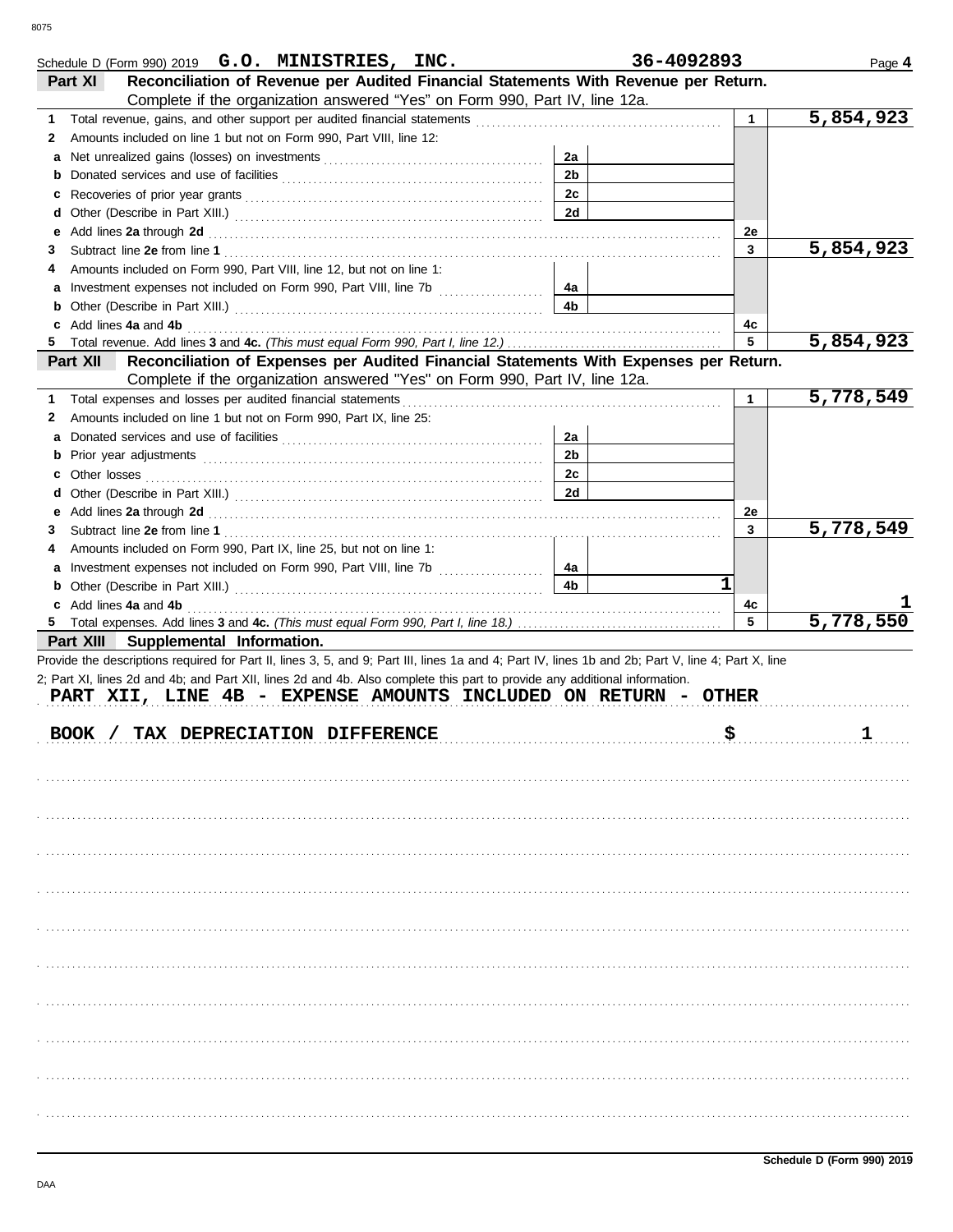|           |  | Schedule D (Form 990) 2019 G.O. MINISTRIES, INC. |  | 36-4092893 | Page 5 |
|-----------|--|--------------------------------------------------|--|------------|--------|
| Part XIII |  | Supplemental Information (continued)             |  |            |        |
|           |  |                                                  |  |            |        |
|           |  |                                                  |  |            |        |
|           |  |                                                  |  |            |        |
|           |  |                                                  |  |            |        |
|           |  |                                                  |  |            |        |
|           |  |                                                  |  |            |        |
|           |  |                                                  |  |            |        |
|           |  |                                                  |  |            |        |
|           |  |                                                  |  |            |        |
|           |  |                                                  |  |            |        |
|           |  |                                                  |  |            |        |
|           |  |                                                  |  |            |        |
|           |  |                                                  |  |            |        |
|           |  |                                                  |  |            |        |
|           |  |                                                  |  |            |        |
|           |  |                                                  |  |            |        |
|           |  |                                                  |  |            |        |
|           |  |                                                  |  |            |        |
|           |  |                                                  |  |            |        |
|           |  |                                                  |  |            |        |
|           |  |                                                  |  |            |        |
|           |  |                                                  |  |            |        |
|           |  |                                                  |  |            |        |
|           |  |                                                  |  |            |        |
|           |  |                                                  |  |            |        |
|           |  |                                                  |  |            |        |
|           |  |                                                  |  |            |        |
|           |  |                                                  |  |            |        |
|           |  |                                                  |  |            |        |
|           |  |                                                  |  |            |        |
|           |  |                                                  |  |            |        |
|           |  |                                                  |  |            |        |
|           |  |                                                  |  |            |        |
|           |  |                                                  |  |            |        |
|           |  |                                                  |  |            |        |
|           |  |                                                  |  |            |        |
|           |  |                                                  |  |            |        |
|           |  |                                                  |  |            |        |
|           |  |                                                  |  |            |        |
|           |  |                                                  |  |            |        |
|           |  |                                                  |  |            |        |
|           |  |                                                  |  |            |        |
|           |  |                                                  |  |            |        |
|           |  |                                                  |  |            |        |
|           |  |                                                  |  |            |        |
|           |  |                                                  |  |            |        |
|           |  |                                                  |  |            |        |
|           |  |                                                  |  |            |        |

36-4092893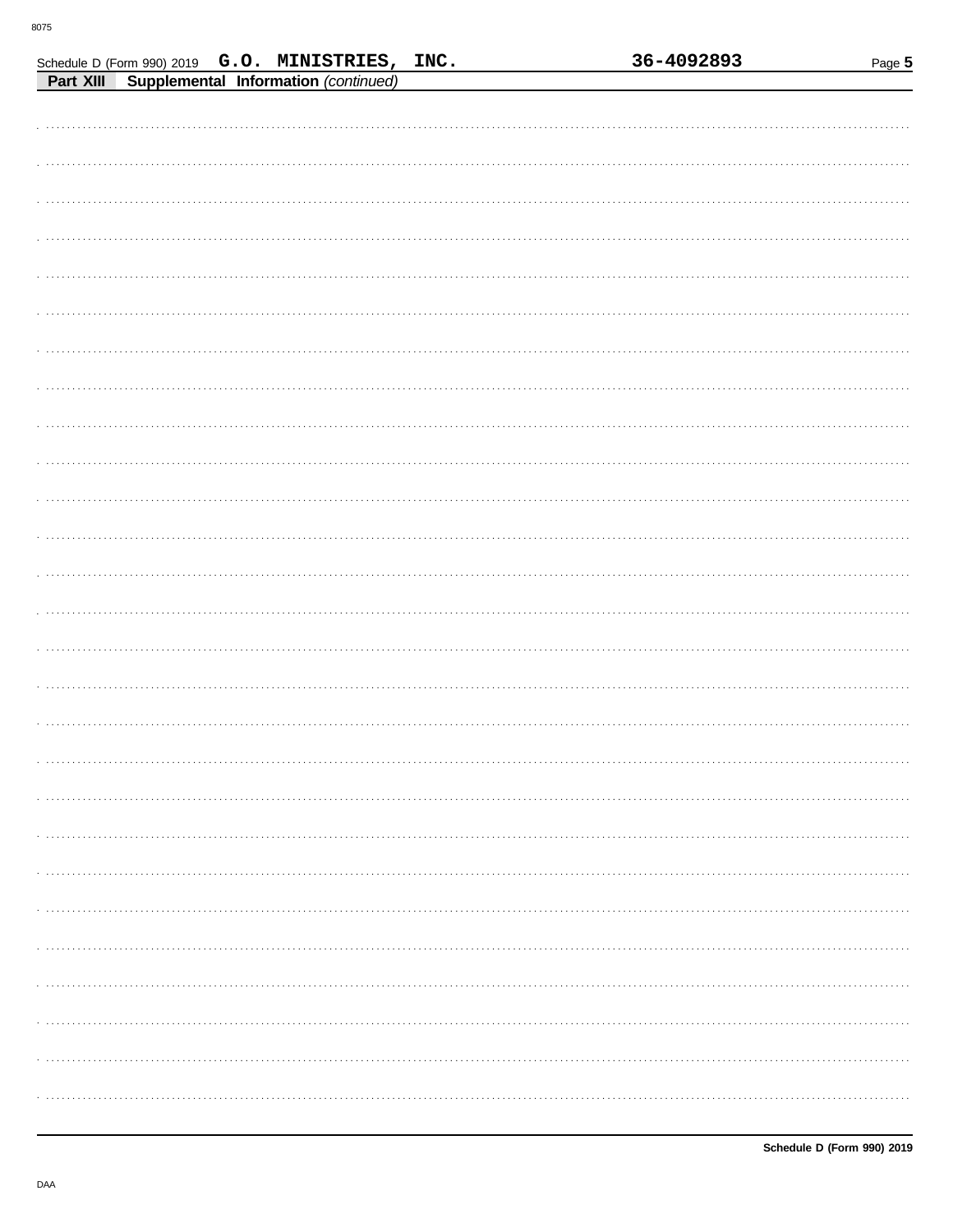| <b>SCHEDULE J</b>                                                                   |                                                                                                                                                                                                             | <b>Compensation Information</b>                                                                                      |                                              | OMB No. 1545-0047     |    |  |  |
|-------------------------------------------------------------------------------------|-------------------------------------------------------------------------------------------------------------------------------------------------------------------------------------------------------------|----------------------------------------------------------------------------------------------------------------------|----------------------------------------------|-----------------------|----|--|--|
| For certain Officers, Directors, Trustees, Key Employees, and Highest<br>(Form 990) |                                                                                                                                                                                                             |                                                                                                                      |                                              | <b>2019</b>           |    |  |  |
|                                                                                     | <b>Compensated Employees</b><br>u Complete if the organization answered "Yes" on Form 990, Part IV, line 23.                                                                                                |                                                                                                                      |                                              |                       |    |  |  |
| Department of the Treasury                                                          |                                                                                                                                                                                                             | u Attach to Form 990.                                                                                                |                                              | <b>Open to Public</b> |    |  |  |
| Internal Revenue Service                                                            | uGo to www.irs.gov/Form990 for instructions and the latest information.                                                                                                                                     |                                                                                                                      | Inspection                                   |                       |    |  |  |
| Name of the organization                                                            |                                                                                                                                                                                                             |                                                                                                                      | Employer identification number<br>36-4092893 |                       |    |  |  |
| Part I                                                                              | G.O. MINISTRIES, INC.<br>Questions Regarding Compensation                                                                                                                                                   |                                                                                                                      |                                              |                       |    |  |  |
|                                                                                     |                                                                                                                                                                                                             |                                                                                                                      |                                              | Yes                   | No |  |  |
|                                                                                     |                                                                                                                                                                                                             | 1a Check the appropriate box(es) if the organization provided any of the following to or for a person listed on Form |                                              |                       |    |  |  |
|                                                                                     |                                                                                                                                                                                                             | 990, Part VII, Section A, line 1a. Complete Part III to provide any relevant information regarding these items.      |                                              |                       |    |  |  |
| ΧI<br>First-class or charter travel                                                 |                                                                                                                                                                                                             | Housing allowance or residence for personal use                                                                      |                                              |                       |    |  |  |
| Travel for companions                                                               |                                                                                                                                                                                                             | Payments for business use of personal residence                                                                      |                                              |                       |    |  |  |
|                                                                                     | Tax indemnification and gross-up payments                                                                                                                                                                   | Health or social club dues or initiation fees                                                                        |                                              |                       |    |  |  |
| Discretionary spending account                                                      |                                                                                                                                                                                                             | Personal services (such as maid, chauffeur, chef)                                                                    |                                              |                       |    |  |  |
|                                                                                     |                                                                                                                                                                                                             |                                                                                                                      |                                              |                       |    |  |  |
|                                                                                     | or reimbursement or provision of all of the expenses described above? If "No," complete Part III to                                                                                                         | <b>b</b> If any of the boxes on line 1a are checked, did the organization follow a written policy regarding payment  |                                              |                       |    |  |  |
|                                                                                     |                                                                                                                                                                                                             |                                                                                                                      | 1b                                           | X                     |    |  |  |
|                                                                                     |                                                                                                                                                                                                             |                                                                                                                      |                                              |                       |    |  |  |
| 2                                                                                   | Did the organization require substantiation prior to reimbursing or allowing expenses incurred by all                                                                                                       |                                                                                                                      |                                              |                       |    |  |  |
|                                                                                     |                                                                                                                                                                                                             | directors, trustees, and officers, including the CEO/Executive Director, regarding the items checked on line         |                                              |                       |    |  |  |
|                                                                                     |                                                                                                                                                                                                             |                                                                                                                      | $\mathbf{2}$                                 | X                     |    |  |  |
|                                                                                     |                                                                                                                                                                                                             |                                                                                                                      |                                              |                       |    |  |  |
| 3                                                                                   | Indicate which, if any, of the following the organization used to establish the compensation of the                                                                                                         |                                                                                                                      |                                              |                       |    |  |  |
|                                                                                     |                                                                                                                                                                                                             | organization's CEO/Executive Director. Check all that apply. Do not check any boxes for methods used by a            |                                              |                       |    |  |  |
|                                                                                     | related organization to establish compensation of the CEO/Executive Director, but explain in Part III.                                                                                                      |                                                                                                                      |                                              |                       |    |  |  |
| Compensation committee                                                              |                                                                                                                                                                                                             | Written employment contract                                                                                          |                                              |                       |    |  |  |
|                                                                                     | Independent compensation consultant                                                                                                                                                                         | Compensation survey or study                                                                                         |                                              |                       |    |  |  |
| Form 990 of other organizations                                                     |                                                                                                                                                                                                             | Approval by the board or compensation committee<br>ΙX                                                                |                                              |                       |    |  |  |
| 4                                                                                   |                                                                                                                                                                                                             | During the year, did any person listed on Form 990, Part VII, Section A, line 1a, with respect to the filing         |                                              |                       |    |  |  |
| organization or a related organization:                                             |                                                                                                                                                                                                             |                                                                                                                      |                                              |                       |    |  |  |
|                                                                                     | a Receive a severance payment or change-of-control payment?                                                                                                                                                 |                                                                                                                      | 4a                                           |                       | X  |  |  |
|                                                                                     |                                                                                                                                                                                                             |                                                                                                                      | 4b                                           |                       | X  |  |  |
|                                                                                     |                                                                                                                                                                                                             |                                                                                                                      | 4c                                           |                       | X  |  |  |
|                                                                                     |                                                                                                                                                                                                             | If "Yes" to any of lines 4a-c, list the persons and provide the applicable amounts for each item in Part III.        |                                              |                       |    |  |  |
|                                                                                     |                                                                                                                                                                                                             |                                                                                                                      |                                              |                       |    |  |  |
| 5                                                                                   | Only section $501(c)(3)$ , $501(c)(4)$ , and $501(c)(29)$ organizations must complete lines $5-9$ .<br>For persons listed on Form 990, Part VII, Section A, line 1a, did the organization pay or accrue any |                                                                                                                      |                                              |                       |    |  |  |
|                                                                                     | compensation contingent on the revenues of:                                                                                                                                                                 |                                                                                                                      |                                              |                       |    |  |  |
| a The organization?                                                                 |                                                                                                                                                                                                             |                                                                                                                      | 5а                                           | X                     |    |  |  |
|                                                                                     |                                                                                                                                                                                                             |                                                                                                                      | 5b                                           |                       | x  |  |  |
|                                                                                     | If "Yes" on line 5a or 5b, describe in Part III.                                                                                                                                                            |                                                                                                                      |                                              |                       |    |  |  |
|                                                                                     |                                                                                                                                                                                                             |                                                                                                                      |                                              |                       |    |  |  |
| 6                                                                                   | For persons listed on Form 990, Part VII, Section A, line 1a, did the organization pay or accrue any                                                                                                        |                                                                                                                      |                                              |                       |    |  |  |
|                                                                                     | compensation contingent on the net earnings of:                                                                                                                                                             |                                                                                                                      |                                              |                       |    |  |  |
| a The organization?                                                                 |                                                                                                                                                                                                             |                                                                                                                      | 6a                                           |                       | X  |  |  |
|                                                                                     |                                                                                                                                                                                                             |                                                                                                                      | 6b                                           |                       | X  |  |  |
|                                                                                     | If "Yes" on line 6a or 6b, describe in Part III.                                                                                                                                                            |                                                                                                                      |                                              |                       |    |  |  |
| 7                                                                                   | For persons listed on Form 990, Part VII, Section A, line 1a, did the organization provide any nonfixed                                                                                                     |                                                                                                                      |                                              |                       |    |  |  |
|                                                                                     | payments not described on lines 5 and 6? If "Yes," describe in Part III                                                                                                                                     |                                                                                                                      | 7                                            |                       | х  |  |  |
| 8                                                                                   |                                                                                                                                                                                                             | Were any amounts reported on Form 990, Part VII, paid or accrued pursuant to a contract that was subject             |                                              |                       |    |  |  |
|                                                                                     | to the initial contract exception described in Regulations section 53.4958-4(a)(3)? If "Yes," describe                                                                                                      |                                                                                                                      |                                              |                       |    |  |  |
|                                                                                     |                                                                                                                                                                                                             | $\ $ n Part III $\ $                                                                                                 | 8                                            |                       | x  |  |  |
|                                                                                     |                                                                                                                                                                                                             |                                                                                                                      |                                              |                       |    |  |  |
| 9                                                                                   | If "Yes" on line 8, did the organization also follow the rebuttable presumption procedure described in                                                                                                      |                                                                                                                      |                                              |                       |    |  |  |
|                                                                                     |                                                                                                                                                                                                             |                                                                                                                      | 9                                            |                       |    |  |  |
|                                                                                     | For Paperwork Reduction Act Notice, see the Instructions for Form 990.                                                                                                                                      |                                                                                                                      | Schedule J (Form 990) 2019                   |                       |    |  |  |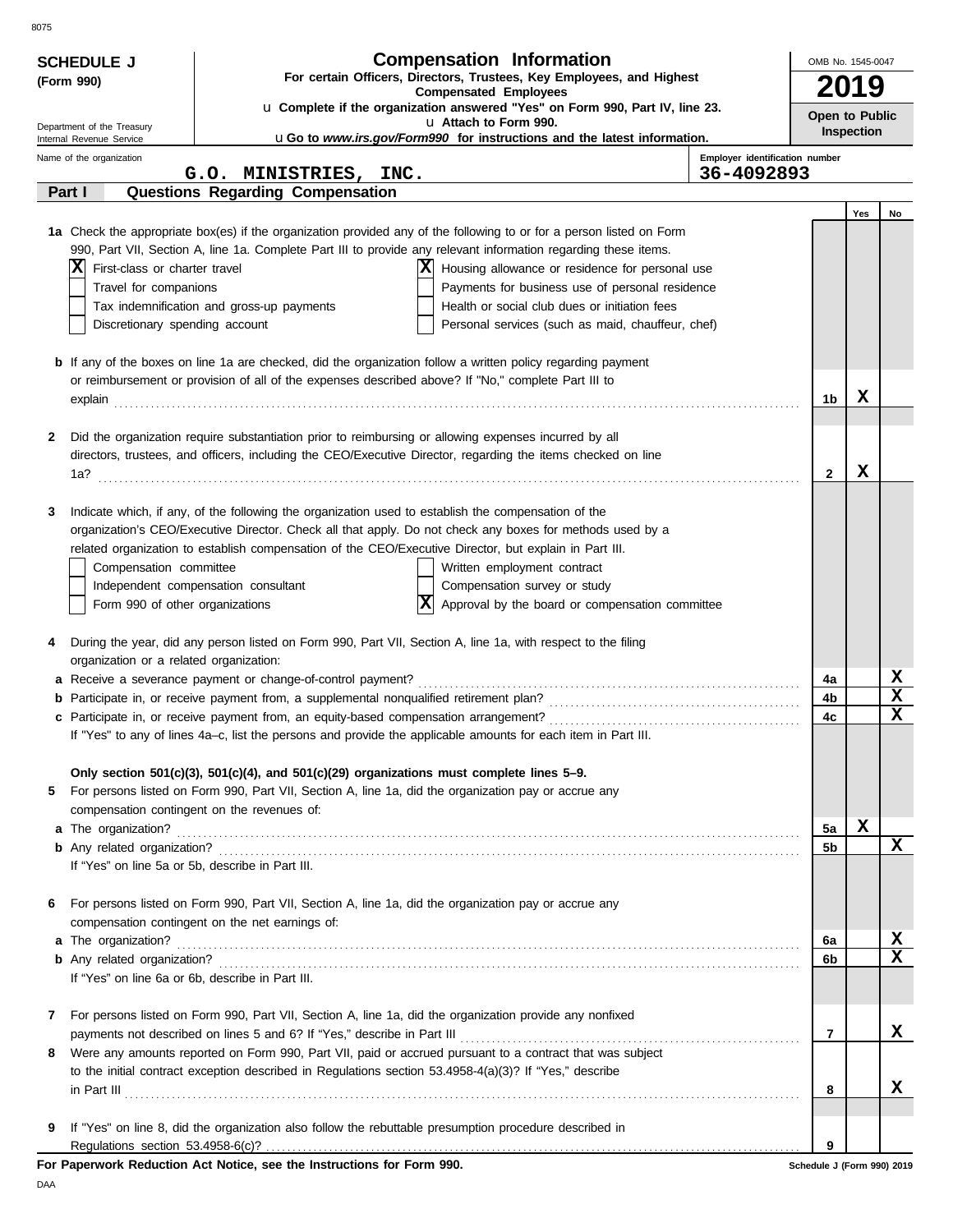| Schedule J (Form 990) 2019 | G.O. MINISTRIES, | INC. | 36-4092893 |
|----------------------------|------------------|------|------------|
|                            |                  |      |            |

#### Officers, Directors, Trustees, Key Employees, and Highest Compensated Employees. Use duplicate copies if additional space is needed. Part II

For each individual whose compensation must be reported on Schedule J, report compensation from the organization on row (i) and from related organizations, described in the instructions, on row (ii). Do not list any individuals that aren't listed on Form 990, Part VII.

Note: The sum of columns (B)(i)-(iii) for each listed individual must equal the total amount of Form 990, Part VII, Section A, line 1a, applicable column (D) and (E) amounts for that individual.

|                       |                          | (B) Breakdown of W-2 and/or 1099-MISC compensation |                                           | (C) Retirement and<br>(D) Nontaxable |          | (E) Total of columns | (F) Compensation                                           |  |
|-----------------------|--------------------------|----------------------------------------------------|-------------------------------------------|--------------------------------------|----------|----------------------|------------------------------------------------------------|--|
| (A) Name and Title    | (i) Base<br>compensation | (ii) Bonus & incentive<br>compensation             | (iii) Other<br>reportable<br>compensation | other deferred<br>compensation       | benefits | $(B)(i)$ - $(D)$     | in column (B) reported<br>as deferred on prior<br>Form 990 |  |
| BROOK BROTZMAN<br>(i) | 81,083                   | 82,005                                             |                                           | 25,000                               | 87,803   | 275,891              | 0                                                          |  |
| 1 PRESIDENT & CEO     | 0                        |                                                    |                                           | O                                    | 0        |                      | 0                                                          |  |
| (i)                   |                          |                                                    |                                           |                                      |          |                      |                                                            |  |
| (i)                   |                          |                                                    |                                           |                                      |          |                      |                                                            |  |
| (i)                   |                          |                                                    |                                           |                                      |          |                      |                                                            |  |
| (i)                   |                          |                                                    |                                           |                                      |          |                      |                                                            |  |
| 5<br>(i)              |                          |                                                    |                                           |                                      |          |                      |                                                            |  |
| 6<br>(i)              |                          |                                                    |                                           |                                      |          |                      |                                                            |  |
| $\overline{7}$<br>(i) |                          |                                                    |                                           |                                      |          |                      |                                                            |  |
|                       |                          |                                                    |                                           |                                      |          |                      |                                                            |  |
| (i)                   |                          |                                                    |                                           |                                      |          |                      |                                                            |  |
| (i)<br>10             |                          |                                                    |                                           |                                      |          |                      |                                                            |  |
| (i)<br>11             |                          |                                                    |                                           |                                      |          |                      |                                                            |  |
| (i)<br>12             |                          |                                                    |                                           |                                      |          |                      |                                                            |  |
| (i)<br>13             |                          |                                                    |                                           |                                      |          |                      |                                                            |  |
| (i)<br>14             |                          |                                                    |                                           |                                      |          |                      |                                                            |  |
| (i)                   |                          |                                                    |                                           |                                      |          |                      |                                                            |  |
| 15<br>(i)             |                          |                                                    |                                           |                                      |          |                      |                                                            |  |
| (ii)<br>16            |                          |                                                    |                                           |                                      |          |                      |                                                            |  |

Schedule J (Form 990) 2019

Page 2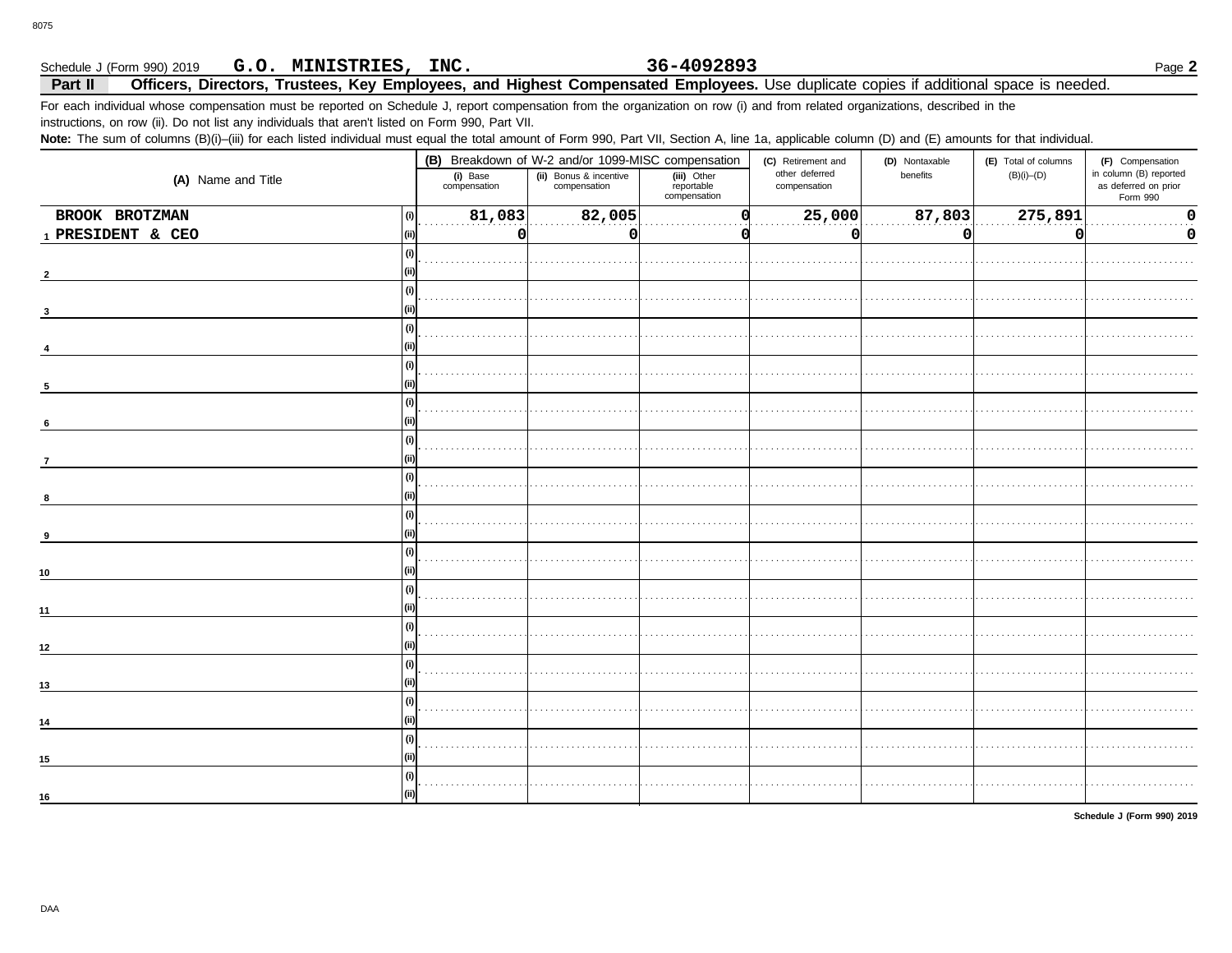| 36-4092893<br>Schedule J (Form 990) 2019 G.O. MINISTRIES, INC.                                                                                                                                                                                               | Page 3                     |
|--------------------------------------------------------------------------------------------------------------------------------------------------------------------------------------------------------------------------------------------------------------|----------------------------|
| <b>Supplemental Information</b><br>Part III<br>Provide the information, explanation, or descriptions required for Part I, lines 1a, 1b, 3, 4a, 4b, 4c, 5a, 5b, 6a, 6b, 7, and 8, and for Part II. Also complete this part<br>for any additional information. |                            |
| PART I, LINE 1A - FRINGE OR EXPENSE EXPLANATION                                                                                                                                                                                                              |                            |
| FIRST CLASS AIR FLIGHTS FOR BUSNIESS TRAVEL                                                                                                                                                                                                                  |                            |
| MINISTERIAL ALLOWANCE FOR HOUSING                                                                                                                                                                                                                            |                            |
| PART I, LINE 5A - COMPENSATION CONTINGENT UPON REVENUES OF ORGANIZATION                                                                                                                                                                                      |                            |
| EMPLOYEE BONUS BASED ON FUNDS RAISED FOR SPECIAL PROJECTS.                                                                                                                                                                                                   |                            |
|                                                                                                                                                                                                                                                              |                            |
|                                                                                                                                                                                                                                                              |                            |
|                                                                                                                                                                                                                                                              |                            |
|                                                                                                                                                                                                                                                              |                            |
|                                                                                                                                                                                                                                                              |                            |
|                                                                                                                                                                                                                                                              |                            |
|                                                                                                                                                                                                                                                              |                            |
|                                                                                                                                                                                                                                                              |                            |
|                                                                                                                                                                                                                                                              |                            |
|                                                                                                                                                                                                                                                              |                            |
|                                                                                                                                                                                                                                                              |                            |
|                                                                                                                                                                                                                                                              |                            |
|                                                                                                                                                                                                                                                              | Schedule J (Form 990) 2019 |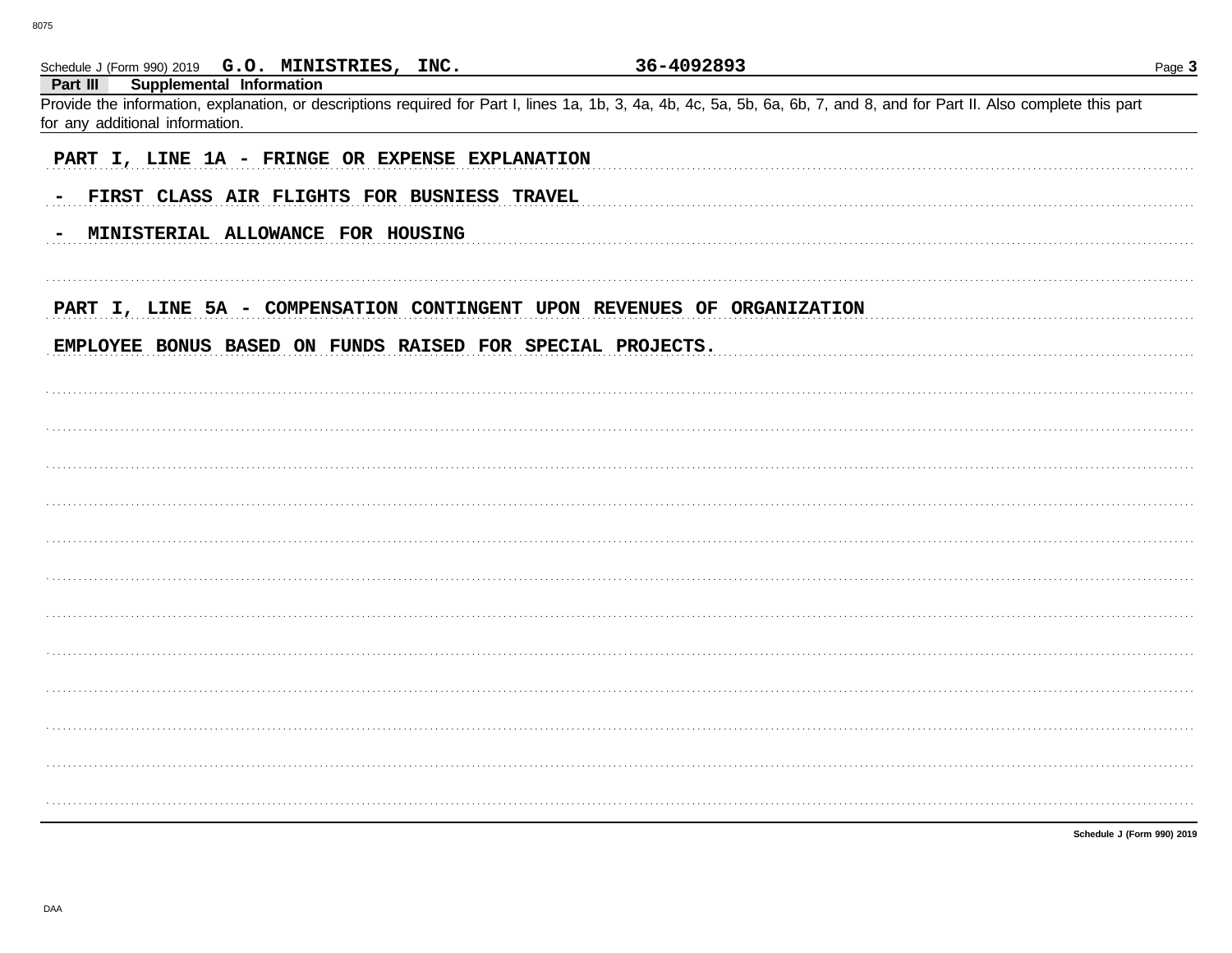OMB No 1545-0047 **SCHEDULE O** Supplemental Information to Form 990 or 990-EZ (Form 990 or 990-EZ) Complete to provide information for responses to specific questions on 2019 Form 990 or 990-EZ or to provide any additional information. u Attach to Form 990 or 990-EZ. **Open to Public** Department of the Treasury u Go to www.irs.gov/Form990 for the latest information. Inspection Internal Revenue Service Employer identification number Name of the organization 36-4092893 G.O. MINISTRIES, INC. FORM 990 - ORGANIZATION'S MISSION THE ORGANIZATION IS A CHRISTIAN NON-PROFIT ORGANIZATION DEDICATED TO THE MINISTRY OF SHORT-TERM MISSIONS AND THE DEVELOPMENT OF PARTNERSHIPS OF MINISTRY PRIMARILY IN DOMINICAN REPUBLIC AND HAITI. THE ORGANIZATIONS GOAL IS TO RECRUIT, EQUIP AND COORDINATE PEOPLE FOR SHOFT-TERM MISSION TRIPS THAT WILL MUTUALLY CHALLENGE EACH PARTICIPANT AND SUPPORT THE INSPIRING EFFORTS OF CHRISTIAN LEADERS ABROAD. FORM 990, PART I, LINE  $6$ VOLUNTEERS MAKE MISSION TRIPS TO LOCATIONS OUT OF THE COUNTRY TO PROVIDE ASSISTANCE, TRAINING AND TEACHINGS FOR THE SERVICES OFFERED BY THE ORGANIZATION, SUCH AS: FAITH BASED EDUCATION, MEDICAL SERVICES, LIVING ARRANGEMENTS AND NUTRITIONAL SERVICES. FORM 990, PART III, LINE 4D - ALL OTHER ACCOMPLISHMENTS OTHER MINISTRY PROGRAMS. FORM 990, PART VI, LINE 7B - DECISIONS SUBJECT TO APPROVAL OF MEMBERS EXECUTIVE COMMITTEE, WHICH IS MADE OF SEVEN BOARD MEMBERS, MAKE AND APPROVE ALL SIGNIFICANT OPERATIONAL AND FINANICAL DECISIONS OF THE ORGANIZATION. THE CEO AND THE DIRECTOR OF OPERATIONS MAKE THE DAILY DECISIONS THAT AFFECT THE ORGANIZATION.

FORM 990, PART VI, LINE 11B - ORGANIZATION'S PROCESS TO REVIEW FORM 990 THE PRESIDENT OF THE ORGANIZATION AND THE BOARD OF DIRECTORS DESIGNATE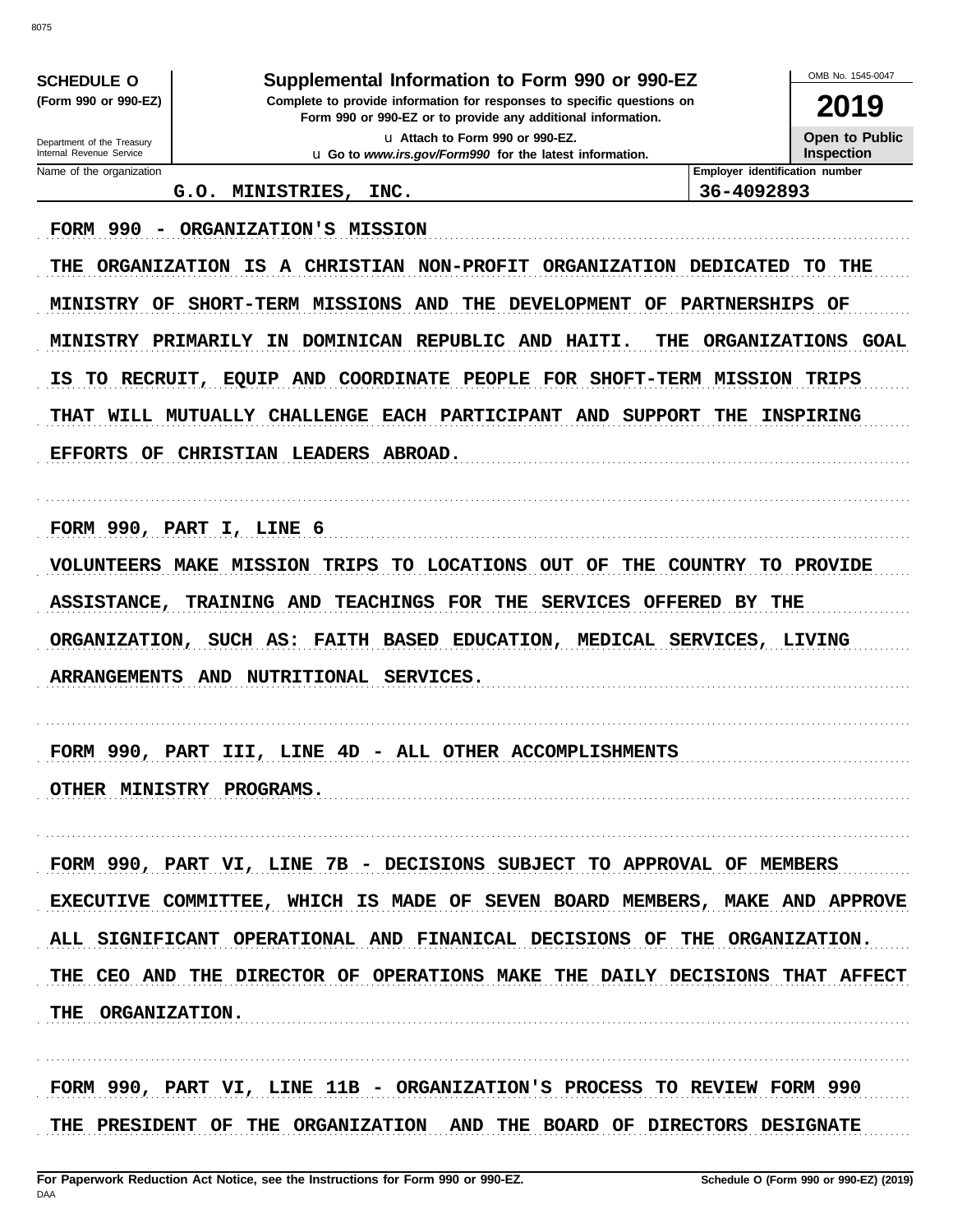| Schedule O (Form 990 or 990-EZ) (2019)<br>Name of the organization       | Page 2<br>Employer identification number       |
|--------------------------------------------------------------------------|------------------------------------------------|
| G.O. MINISTRIES, INC.                                                    | 36-4092893                                     |
| FINANCIAL ADVISERS TO REVIEW FORM 990 BEFORE SUBMISSION TO IRS.          |                                                |
|                                                                          |                                                |
| FORM 990, PART VI, LINE 12C - ENFORCEMENT OF CONFLICTS POLICY            |                                                |
| A WRITTEN POLICY IN PLACE.                                               | ANNUAL REVIEWS ARE IN PLACE AND DIRECTORS SIGN |
| STATEMENTS STATING THERE IS NO CONFLICT OF INTEREST.                     | IF THERE ARE ISSUES                            |
| TO ADDRESS, THE ORGANIZATION HIRES AN OUTSIDE, INDEPENDENT EXPERT TO     |                                                |
| DETERMINE IF THERE IS A CONFLICT AND IF THERE ARE ISSUES, HOW TO RESOLVE |                                                |
| PROBLEM.                                                                 |                                                |
|                                                                          |                                                |
| FORM 990, PART VI, LINE 15A - COMPENSATION PROCESS FOR TOP OFFICIAL      |                                                |
| BROOK BROTZMAN IS CEO AND PAY IS APPROVED BY BOARD OF DIRECTORS.         |                                                |
| FORM 990, PART VI, LINE 15B - COMPENSATION PROCESS FOR OFFICERS          |                                                |
|                                                                          |                                                |
| CEO SETS PAY AND BOARD APPROVES                                          |                                                |
| FORM 990, PART VI, LINE 19 - GOVERNING DOCUMENTS DISCLOSURE EXPLANATION  |                                                |
| NO DOCUMENTS AVAILABLE TO THE PUBLIC                                     |                                                |
|                                                                          |                                                |
| FORM 990, PART XI, LINE 9 - OTHER CHANGES IN NET ASSETS EXPLANATION      |                                                |
| BOOK / TAX DEPRECIATION DIFFERENCE                                       | s                                              |
|                                                                          |                                                |
|                                                                          |                                                |
|                                                                          |                                                |
|                                                                          |                                                |
|                                                                          |                                                |
|                                                                          |                                                |
|                                                                          |                                                |
|                                                                          |                                                |